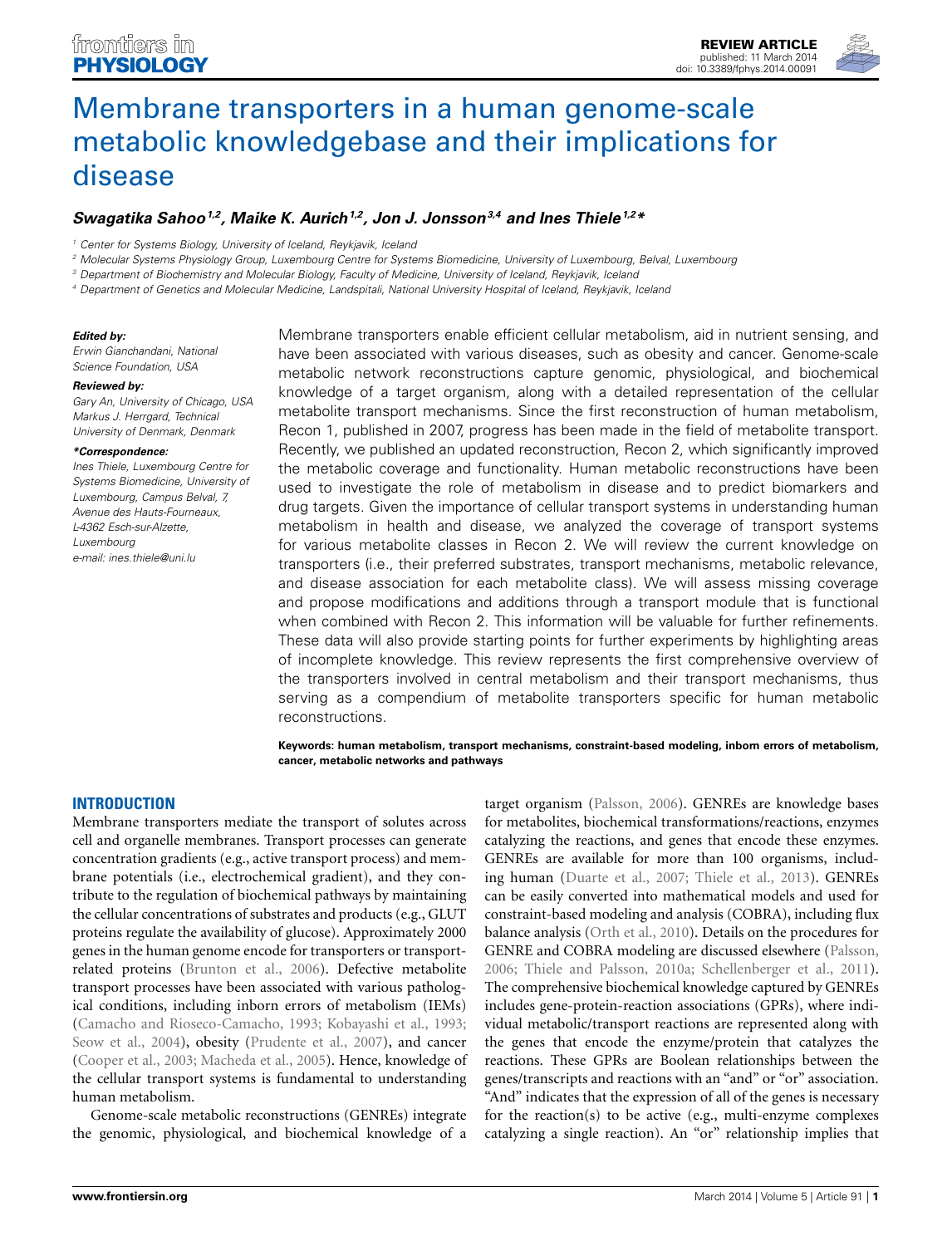any of the genes or gene products can catalyze the reaction (e.g., isozymes catalyzing the same reaction).

The first GENRE for human metabolism, Recon 1 (Duarte et al., 2007), captured the biochemical transformations occurring in cells in a stoichiometrically accurate manner. These reactions are distributed over seven intracellular compartments (i.e., cytoplasm, mitochondrion, Golgi apparatus, endoplasmic reticulum, lysosome, peroxisome, and nucleus). In addition, Recon 1 includes a representation of the extracellular space to account for the exchanges and transport systems connecting the extracellular space to the cytoplasm. The most recent community driven global reconstruction of human metabolism, Recon 2 (Thiele et al., 2013), is a substantial expansion over Recon 1 and includes more than 370 additional transport and exchange reactions/systems. These global reconstructions do not represent the metabolic capability of a single cell or tissue but rather are blueprints for all human cells. This reconstruction is analogous to the human genome, which encodes all of the cellular functions that may be active in one or more cell-types and conditions.

A reconstruction represents the metabolic repertoire of an organism or a cell in a condition-independent manner and can give rise to multiple condition-specific metabolic models. Consequently, recent COBRA modeling efforts have focused on generating cell-type specific metabolic models using cell-type and condition-specific data (e.g., transcriptomic and metabolomic data). Cell-type specific reconstructions have been assembled for cardiomyocytes (Zhao and Huang, 2011; Karlstaedt et al., 2012), hepatocytes (Gille et al., 2010; Jerby et al., 2010; Bordbar et al., 2011a), alveolar macrophages (Bordbar et al., 2010), red blood cells (Bordbar et al., 2011b), renal cells (Chang et al., 2010), enterocytes of the small intestine (Sahoo and Thiele, 2013), and different cancer cells (Agren et al., 2012; Jerby et al., 2012). In addition, the metabolic interactions among cell types, such as brain cells (Lewis et al., 2010) and hepatocytes, myocytes, and adipocytes (Bordbar et al., 2011a), have been modeled.

The generation of cell- and tissue-specific reconstructions requires extensive knowledge about the metabolites that can be transported across the plasma membranes of such cells. Transporters connect cells and tissues with their immediate environment and thus can be used to define the metabolite exchange pattern and, subsequently, which intracellular metabolic pathways involving these metabolites must be active to fulfill the chief functions of the cell or tissue. At the same time, transport reactions are amongst the least well studied reactions captured in Recon 1 (Duarte et al., 2007), and this is also the case with Recon 2, despite substantial efforts to include more transport information. This lack of information is mostly because the precise function and mechanism cannot be predicted from sequence data alone for transporter-encoding genes. We focus this review on plasma membrane transporters because they are generally better studied than intracellular transporters.

This review aimed to highlight the extent of our current knowledge about plasma membrane transporters and how well these data are captured in Recon 2. First, we introduce general transport mechanisms, and then we discuss the transport of five

major metabolite classes (i.e., sugar, amino acids, lipids, vitamins, and others) based on their representation in Recon 2. Ions are also discussed, although they are not metabolites, because they are important co-substrates for many transport systems. All of the transport proteins are listed along with the unique NCBI EntrezGene identifiers (GeneID) of the encoding gene. At the end, we discuss the importance of transporters in different metabolic diseases and cancer. This review is accompanied by a transport module containing 70 new transport reactions that can be added to Recon 2. In addition, 24 transport reactions were identified within Recon 2 that need to be updated with the GPR associations only to capture the most current knowledge. These updates are summarized in **Supplemental Table S2**.

This review does not represent an update of Recon 2, but rather an expansion of its coverage of plasma membrane transport. The module-based approach permits researchers to actively contribute to the expansion of human metabolism, while maintaining Recon 2 as a core GENRE.

#### **GENERAL TRANSPORT MECHANISMS**

The cell membrane separates a cell from the extracellular environment. While hydrophobic substances can easily cross the lipid cell membrane by simple diffusion, hydrophilic substances cannot (Guyton and Hall, 2000). There are two basic modes of cellular transport for hydrophilic substances (i.e., active and passive). These basic mechanisms can operate as follows: (1) without a carrier protein (simple diffusion), (2) with a carrier protein (facilitated diffusion), and (3) with the expenditure of energy (primary and secondary active). The various modes of transport are shown in **Figure 1A**.

The cell membrane's lipophilicity defines the metabolites that can freely move in and out of the cell, a process called "simple diffusion." Simple diffusion is directed from a region of high solute concentration to a region of low solute concentration. Various factors determine the net rate of diffusion, including the concentration difference of the solute, pressure difference between the cell and the environment, membrane electric potential, and osmosis (Guyton and Hall, 2000).

Transport processes allowing the passage of a single solute at a time are referred to as a uniport. "Facilitated diffusion" is an example of uniport transport (Lodish et al., 2000). In facilitated diffusion (also called carrier diffusion), the cargo molecule itself causes a conformational change in the carrier protein, which opens a channel for the cargo to cross the cell membrane. The capacity of this transport mechanism is thereby limited by the time needed to change the conformation back and forth. Facilitated diffusion occurs in both directions (Guyton and Hall, 2000).

Active transport is required to move molecules against their concentration and electrochemical gradients and requires energy in the form of ATP or other high energy phosphate bonds (Guyton and Hall, 2000). ATP hydrolysis is either directly connected to the transport (primary active transport) or is generated as an electrochemical gradient (secondary active transport) (Alberts et al., 2002; Forrest et al., 2011). When a secondary active transport process is further coupled to another distinct exchange mechanism, this process is referred to as tertiary active transport.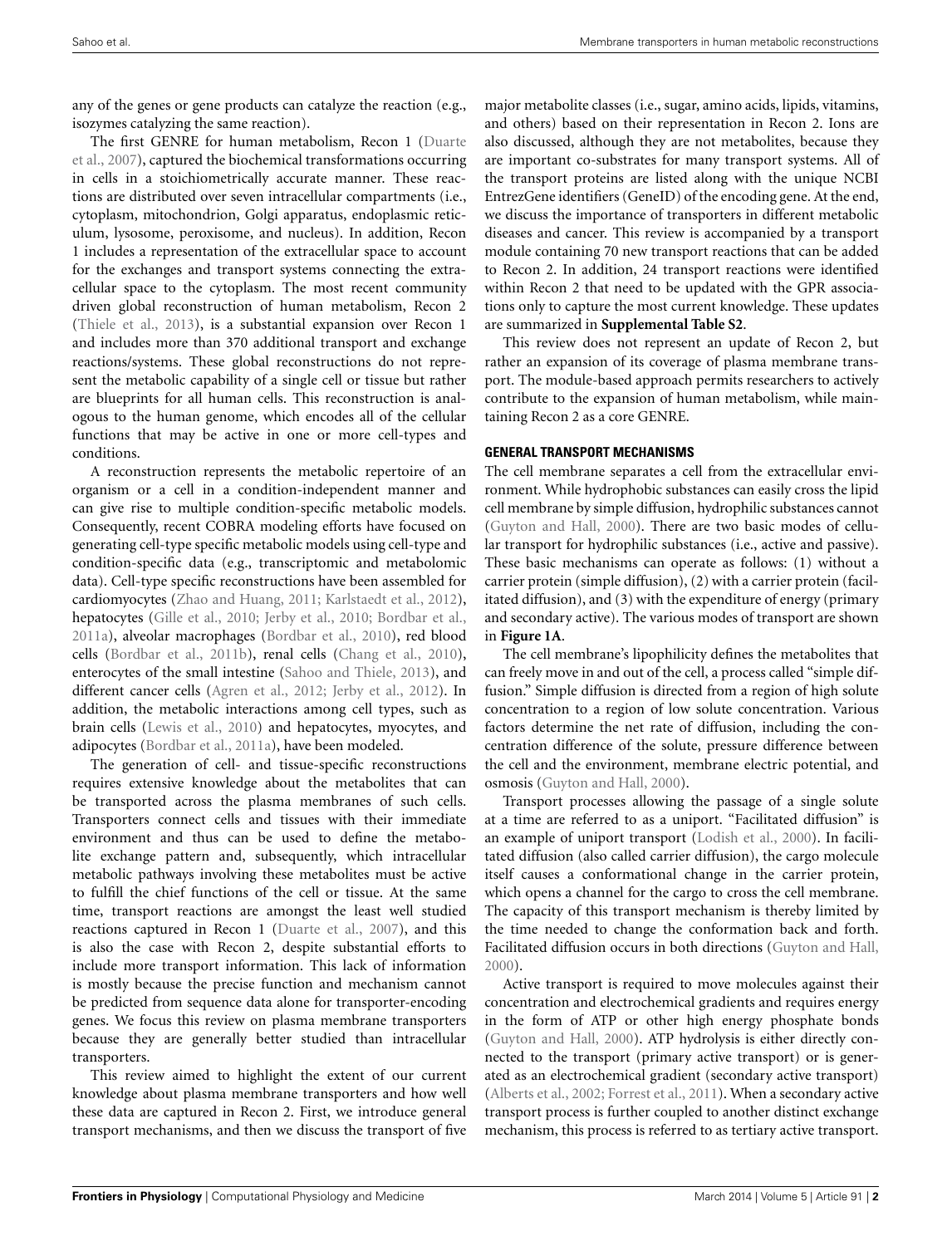

the energy association, transport processes can be categorized into active and passive modes based on the energy used. The active mode can be further classified into primary and secondary mechanisms, while the metabolites can also be transported mainly via simple diffusion or facilitated diffusion driven by an increase in entropy. Specialized transport mechanisms (e.g., receptor-mediated endocytosis and tertiary active processes) are not shown. **(B–G)**. Highlights major transport proteins

transport systems with reference to the global human metabolic reconstruction, Recon 2 over Recon 1. The review of the relevant scientific literature led to the generation of transport reaction module that contained the proposed additions and modifications, discussed throughout the text. Refer to the text for a further explanation of these transport processes. The color coding for the transport mechanism as shown in **(A)** has been maintained in the other panels.

One example is the coupling of amino acid transport system A (SNAT2) with system L (LAT1/4f2hc) for leucine uptake. SNAT2 utilizes the electrochemical gradient established by the  $\text{Na}^+/ \text{K}^+$ ATPase pump to drive its substrate into the cell (Baird et al., 2009).

Symport is the transport of multiple solutes across the cell membrane at the same time and in the same direction. If the inward transport of one solute is connected to the outward transport of another solute, the process is referred to as antiport (Alberts et al., 2002).

## **OVERVIEW OF EXTRACELLULAR TRANSPORT REACTIONS IN HUMAN GENREs**

Recon 1 and Recon 2 are based on manually assembled biochemical knowledge, and their reactions are extensively annotated with literature evidence (**Figure 2A**). These GENREs contain 537 and 1537 extracellular transport reactions, respectively. The majority (89%) of the reactions in Recon 2 were supported by literature evidence to varying degrees. In this review, the metabolites are grouped into ten classes as in Recon 2 (**Figure 2B**). The amino acid class has the highest number of transport reactions,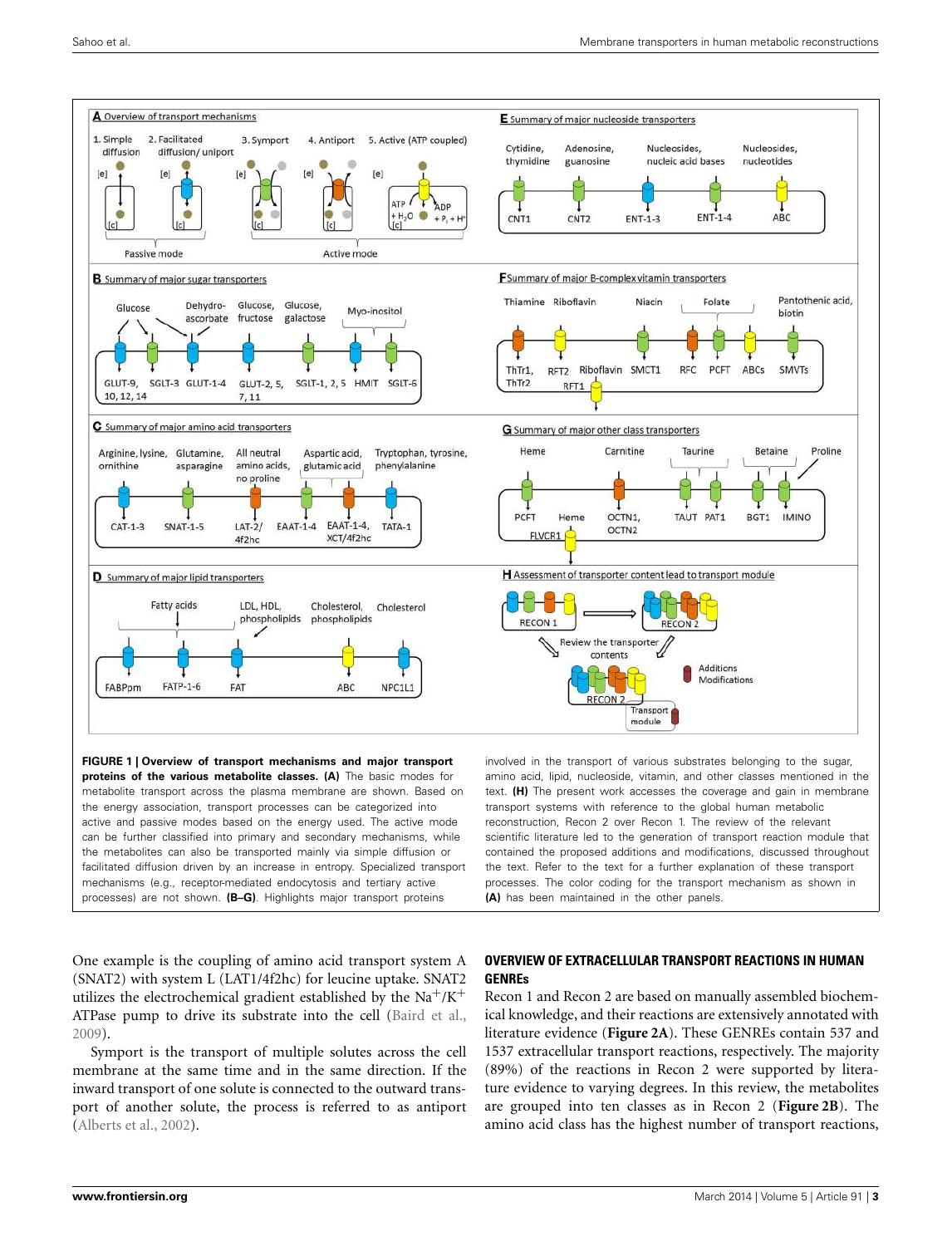

**FIGURE 2 | Overview of transport reactions captured in the human metabolic reconstructions.**The transporter content for the major metabolite classes captured by Recon 2 and Recon 1 are shown and compared. **(A)** Quantitative assessment of the transport reactions present in Recon 1 (Duarte et al., 2007) and Recon 2 (Thiele et al., 2013). **(B)** Classification of the transport reactions as per the major class of metabolite transported. **(C)** Literature support for the transport reactions present in Recon 2. **(D)** The metabolites were divided into ten metabolite classes and their major transport mechanisms, as captured in Recon 2, are shown. The blood groups comprise the major glycolipids. **(E)** Comparison of the transport reactions present in Recon 1 and Recon 2. The increased information included and expanded the scope of Recon 2, over Recon 1, resulting in better transporter coverage for the amino acid, carbohydrate, and vitamin classes, while significant work is needed for the lipid class. The following symbols are used: \*\*\*, good coverage; \*\*, intermediate coverage; ★, needs significant effort.

many of which have supporting evidence (**Figure 2C**). In contrast, the literature support for transport reactions in the "others," "xenobiotics," and "hormone" group was low. Such confidence gaps arise during the reconstruction process when information

on the transport mechanism is not available, yet physiological evidence for the transport of a metabolite across the cell membrane has been reported or suggested (e.g., by body fluid or exometabolomic data). In such cases, the corresponding diffusion

#### **B CLASSIFICATION OF TRANSPORT GROUPS AS PER THE TRANSPORTED METABOLITES**

| Metabolite class | Examples                                                                               |
|------------------|----------------------------------------------------------------------------------------|
| Amino acid       | Glycine, alanine, valine etc                                                           |
| Blood group      | Glycolipids                                                                            |
| Carbohydrate     | Simple sugars (Glucose, fructose etc) and complex<br>sugars (chondroitin sulphate etc) |
| Hormone          | Thyroid, norepinephrine etc                                                            |
| Lipid            | Fatty acids, cholesterol, phospholipids etc                                            |
| Minerals         | Calcium, chloride etc                                                                  |
| Nucleosides      | Major nucleosides and nucleic acid bases                                               |
| Others           | Urea, water, heme, creatine, glycerate etc                                             |
| Vitamin          | Water and fat soluble vitamins                                                         |
| xenobiotic       | Aflatoxin, antipyrene, omeprazole etc                                                  |

#### **D TRANSPORTERS AND THEIR MECHANISM**

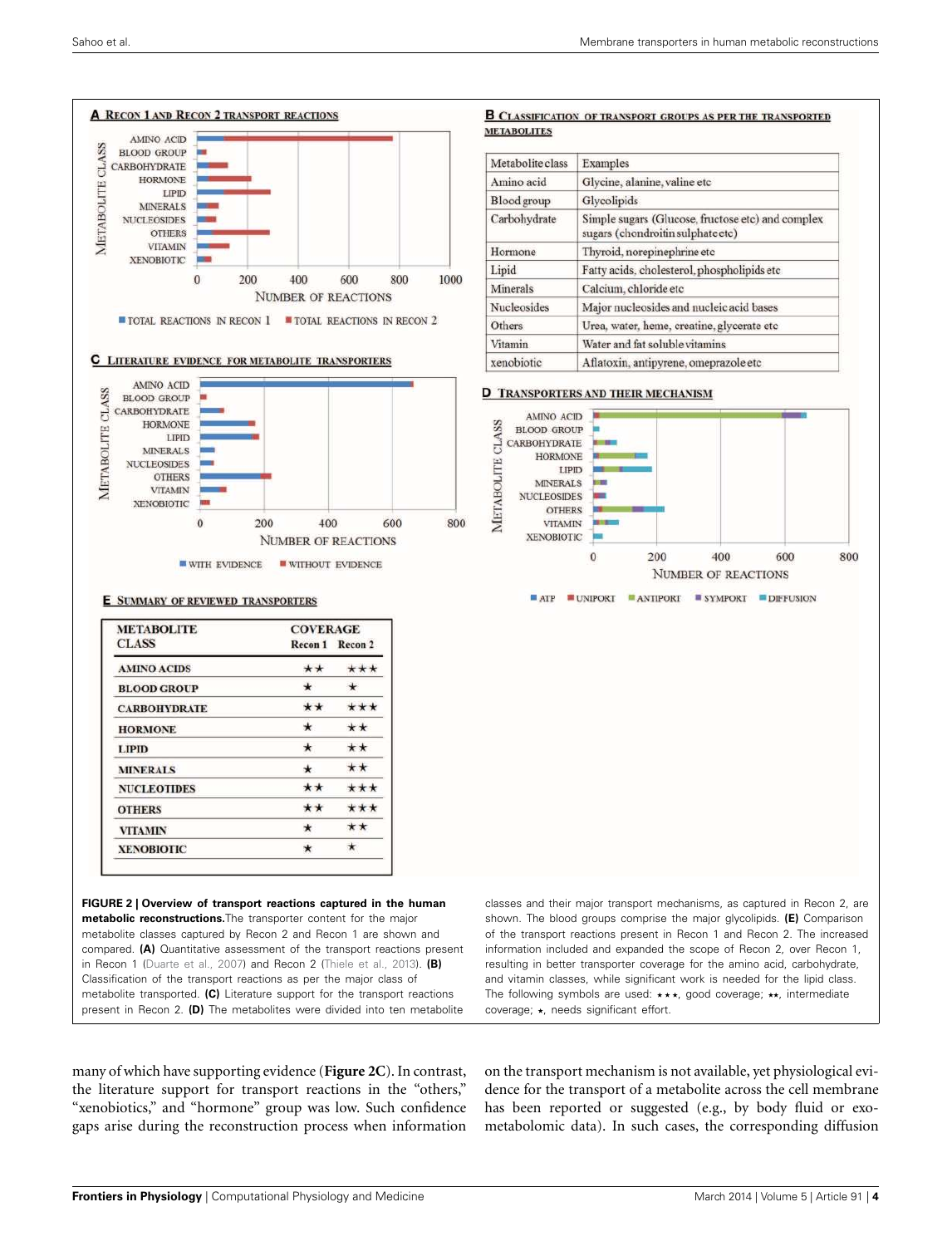reactions are added to the reconstruction (Thiele and Palsson, 2010a). This lack of information regarding carrier proteins and mechanisms explains the high number of diffusion reactions for lipophilic metabolites falling into the "others," "hormones," and "lipids" groups in Recon 2 (**Figure 2D**). These gaps need to be filled as more knowledge is obtained (**Figure 2E**).

#### **TRANSPORT OF SUGARS**

Carbohydrates form a major part of the human diet. Polysaccharides, such as starch, are broken down into simple sugars in the intestinal lumen. Glucose, galactose, and fructose are the chief monosaccharides absorbed by enterocytes. From the enterocytes, sugars are released into the portal blood. Two main groups of sugar transporters exist, sodium/glucose co-transporters (SGLTs) and facilitated glucose transporters (GLUTs). Both groups are encoded by solute carrier (SLC) genes, where "SLC" is the initial official gene symbols (see **Table 1**). The SGLT (SGLT-1 to SGLT-6) family of transporters transport sugars coupled with sodium ions (secondary active transport). In contrast, the GLUT (GLUT-1 to GLUT-14) transporters mediate facilitated diffusion (Wu and Freeze, 2002; Wood and Trayhurn, 2003; Augustin, 2010). Some cells express both transporters for the uptake and secretion of simple sugars (see below).

#### **SGLT transporters**

SGLT-1 (*SLC5A1*, GeneID: 6523) is located on the apical side of enterocytes and renal tubules and mediates the influx of glucose and galactose via symport coupled with two sodium ions (Wood and Trayhurn, 2003; Gropper et al., 2009) (**Figure 1B**). The transporter is energized by the sodium gradient established by the Na/K-ATPase located on the basolateral surface (Hediger et al., 1995). However, under conditions of decreased luminal pH, proton-coupled glucose transport by SGLT-1 can take place (Thwaites and Anderson, 2007). The affinity of the transporter for glucose is reduced under these circumstances (Thwaites and Anderson, 2007). SGLT-2 (*SLC5A2*, GeneID: 6524)-mediated sugar re-absorption has been described in renal cells. SGLT-2 has a low affinity but high capacity for glucose and galactose transport (Hummel et al., 2011). SGLT-3, also called SAAT1 (*SLC5A4*, GeneID: 6527), is expressed in cholinergic neurons, small intestinal cells, and skeletal muscle cells. So far, the only confirmed function for SGLT-3 in humans is as a glucose sensor by depolarization of the membrane in the presence of high glucose (Diez-Sampedro et al., 2003). However, in *C. elegans*, a single amino acid substitution (from glutamate to glutamine) enables the protein to behave as a glucose transporter with transport properties similar to SGLT-1 (Bianchi and Diez-Sampedro, 2010). In addition, recent reports have claimed that SGLT-3 is a glucose-stimulated Na<sup>+</sup> transporter (Kothinti et al., 2012). SGLT-4 (*SLC5A9*, GeneID: 200010) is a sodium-dependent mannose transporter, which also has affinity for 1,5-anhydro-glucitol and fructose (Tazawa et al., 2005). SGLT-4 is highly expressed in the small intestines and kidneys, but moderately in the liver (Tazawa et al., 2005). SGLT-5 (*SLC5A10*, GeneID: 125206) mediates the sodium-dependent uptake of sugars with the highest affinity for mannose, followed by fructose, and a very low affinity for glucose and galactose (Grempler et al., 2012). SGLT-5 is expressed

| <b>Encoding genes</b><br>(Gene symbols) | <b>Encoding genes</b><br>(EntrezGene IDs) | Transport<br>proteins                          | <b>Substrates</b>                                                                         |
|-----------------------------------------|-------------------------------------------|------------------------------------------------|-------------------------------------------------------------------------------------------|
| <b>GLUTs</b>                            |                                           |                                                |                                                                                           |
| SLC <sub>2A1</sub>                      | 6513                                      | GLUT-1/1                                       | Glucose,<br>dehydro-ascorbic<br>acid                                                      |
| SLC2A2                                  | 6514                                      | GLUT-2/1                                       | Glucose, fructose,<br>glucosamine                                                         |
| SLC2A3                                  | 6515                                      | GLUT-3/1                                       | Glucose,<br>dehydro-ascorbic<br>acid                                                      |
| <i>SLC2A4</i>                           | 6517                                      | GLUT-4/1                                       | Glucose,<br>dehydro-ascorbic<br>acid                                                      |
| <i>SLC2A5</i>                           | 6518                                      | GLUT-5 /2                                      | Fructose, glucose<br>(very low affinity)                                                  |
| SLC2A6                                  | 11182                                     | GLUT-6/3                                       | Glucose                                                                                   |
| SLC <sub>2A7</sub>                      | 155184                                    | GLUT-7 /2                                      | Glucose, fructose                                                                         |
| SLC <sub>2</sub> A8                     | 29988                                     | GLUT-8/3                                       | Glucose (glucose<br>transporter activity<br>is inhibited by<br>fructose and<br>galactose) |
| SLC2A9                                  | 56606                                     | <b>GLUT-9/2</b>                                | Glucose                                                                                   |
| <b>SLC2A10</b>                          | 81031                                     | GLUT-10 /3                                     | Glucose                                                                                   |
| <b>SLC2A11</b>                          | 66035                                     | GLUT-11 /2                                     | Glucose, fructose                                                                         |
| <b>SLC2A12</b>                          | 154091                                    | GLUT-12 /3                                     | Glucose                                                                                   |
| <b>SLC2A14</b>                          | 144195                                    | GLUT-14/1                                      | Glucose                                                                                   |
| <b>SLC2A13</b>                          | 114134                                    | HMIT/3                                         | Myo-inositol                                                                              |
| <b>SGLTs</b>                            |                                           |                                                |                                                                                           |
| SLC5A9                                  | 200010                                    | SGLT4                                          | Mannose, 1,5-<br>anhydro-glucitol,<br>fructose                                            |
| SLC5A3                                  | 6526                                      | <b>SMIT</b>                                    | Myo-inositol                                                                              |
| SLC5A1                                  | 6523                                      | SGLT1                                          | Glucose, galactose                                                                        |
| SLC5A2                                  | 6524                                      | SGLT <sub>2</sub>                              | Glucose, galactose                                                                        |
| SLC5A4                                  | 6527                                      | SGLT3<br>(under<br>amino acid<br>substitution) | Glucose                                                                                   |
| <b>SLC5A10</b>                          | 125206                                    | SGLT5                                          | Mannose, fructose,<br>glucose, galactose                                                  |
| <b>SLC5A11</b>                          | 115584                                    | SGLT6                                          | Glucose,<br>myo-inositol                                                                  |

*The data were assembled from Wood and Trayhurn (2003), Scheepers et al. (2004), & Thorens and Mueckler (2010). Yellow shading indicates genes encod*ing either absent transport proteins or transport proteins with limited substrate *specificity in Recon 2. Blue shading indicates improvement in the transporter* data (either the addition of the protein and its associated reactions, the expansion of its substrates, or modification of the GPRs) in Recon 2 over Recon 1. Transport proteins column also includes the corresponding GLUT class after the slash. Details of existent sugar transport reactions for Recon 2 are shown in *Supplemental Table S1.*

in the kidneys. SGLT-6 (*SLC5A11*, GeneID: 115584) is a glucose and myo-inositol transporter. Compared to other tissues, SGLT-6 is the most highly expressed in the brain (Chen et al., 2010). The sodium myo-inositol co-transporter, SMIT (*SLC5A3*,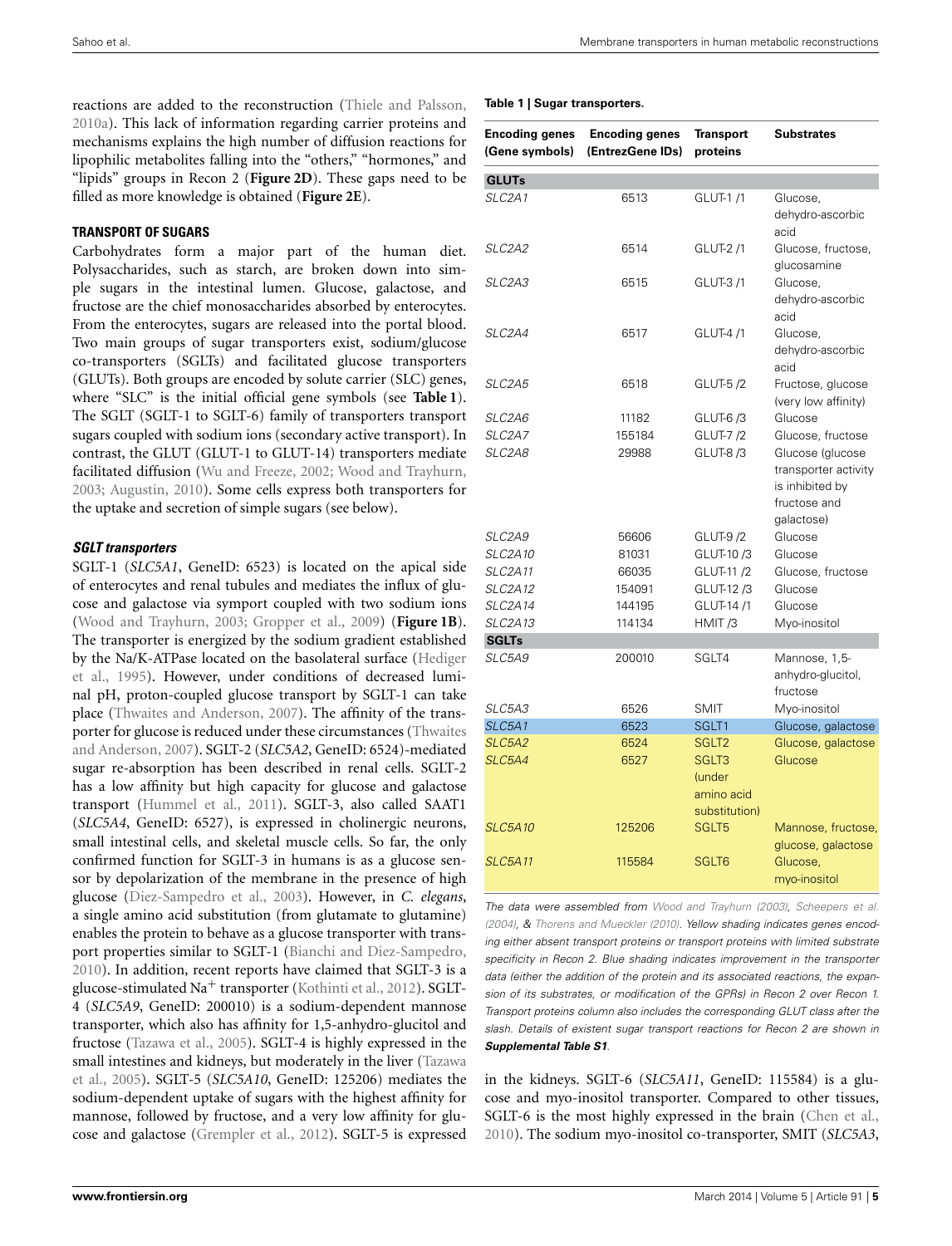GeneID: 6526), is expressed ubiquitously and at a high level in cells lining the blood vessels, the kidneys, and the thyroid gland (Chen et al., 2010). For a more elaborate tissue distribution for all of the SGLTs, see recent review by Wright et al. (2011).

## **GLUT transporters**

The GLUT transporters have traditionally been divided into three families based on sequence similarity (Joost and Thorens, 2001; Scheepers et al., 2004) (**Figure 1B**). Wilson-O'Brien et al. proposed dividing the mammalian GLUT transporters into five distinct classes, subdividing class three proteins into three new classes [i.e., GLUT-6 and GLUT-8, GLUT-10 and GLUT-12, and the  $H^+$ /myo-inositol transporter (HMIT)] (Wilson-O'Brien et al., 2010). Most of the GLUT transporters have been shown to transport glucose, with GLUT-2, GLUT-5, and GLUT-11 also transporting fructose, while HMIT also transports myo-inositol (**Table 1**). The transport of other non-carbohydrate substrates by the GLUT transporters has also been reported. Examples include uric acid transport by GLUT-9 (Doblado and Moley, 2009) and dehydroascorbate transport by GLUT-1 to GLUT-4 and GLUT-8 (Cura and Carruthers, 2012; Corpe et al., 2013). Only GLUT-4, GLUT-8, and GLUT-12 have been shown so far to exhibit insulin sensitivity (Wood and Trayhurn, 2003). Most of the GLUT transporters are expressed in the brain, which depends largely on glucose as an energy source (Vannucci et al., 1998; Bakirtzi et al., 2009).

## **Sugar transporters and Recon 2**

The transport of sugars is generally well captured by Recon 2. In total, 80% (60/75 reactions) of the sugar transport reactions in Recon 2 are supported by literature evidence (**Figure 2C**). While the reactions for SGLT-1-mediated transport were added in Recon 2 (Gropper et al., 2009), the transport functions of the other SGLTs are still missing (**Table 1**). For instance, while SGLT-2 mediated glucose transport is captured in Recon 2, its galactose transport capability (Hummel et al., 2011) is not accounted for. Moreover, SGLT-5 is only associated with glucose transport, but not its additional substrates mannose, fructose, and galactose (Grempler et al., 2012). Finally, SGLT-6 is only associated with inositol but not glucose transport (Chen et al., 2010). The transport of galactose, mannose, fructose, and glucose already exists in Recon 2 with the correct transport mechanism; hence, only new genes have to be added to the GPRs of the corresponding reactions (see **Table 1** and **Supplemental Table S2**).

## **TRANSPORT OF AMINO ACIDS**

Ingested proteins represent the body's main source of amino acids and peptides. Usually, multiple amino acids have the same transport protein (**Table 2**). The transport systems for both amino acids and peptides are discussed in this section.

## **Amino acid transporters**

Eleven different SLC families are known to be involved in the transport of amino acids either via antiport or symport (Broer and Palacin, 2011) (**Figure 1C**). There is considerable overlap in their substrate specificity (**Table 2**). Transporters in the SLC3 and SLC7 families form heteromeric protein complexes composed of heavy and light subunits (SLC3 genes encode the heavy subunit and SLC7 genes encode the light subunit of the transport protein) that interact through disulfide bridges. The heavy subunit is a glycosylated membrane protein; hence, these transporters are also called glyco-protein-associated amino acid transporters. The light subunit is required to confer specific amino acid transport activity (Palacin et al., 2005). The light subunit is fully functional even in the absence of the heavy subunit. The heteromeric amino acid transporters are usually amino acid exchangers (antiports) (Palacin et al., 2005). However, the alanine-serine-cysteine transporter (Asc-type amino acid transporter 1), a heteromeric amino acid transporter, with a heavy subunit encoded by *SLC3A2* (GeneID: 6520) and a light subunit by *SLC7A10* (GeneID: 56301), transports glycine, L- and D-alanine, L- and D-serine, threonine, and cysteine. This transport can be mediated either via facilitated diffusion or antiport. The antiport is the predominating mechanism (Fukasawa et al., 2000). The transporter is Na+/Cl−-independent and is found in the brain, heart, placenta, skeletal muscle, and kidneys (Nakauchi et al., 2000). In mice, this transporter was also identified in cells from the lungs and small intestines (Nakauchi et al., 2000).

Other members of the SLC7 family (SLC7A1-A4) are nonheteromeric proteins and cationic amino acid transporters (**Figure 1C**). The amino acids arginine, lysine, and ornithine are transported in a sodium-independent manner (Closs et al., 2006). While SLC7A1 is ubiquitously expressed, the SLC7A2 transporter (*SLC7A2*, GeneID: 6542) is found in skeletal muscle, placenta, ovary, liver, pancreas, kidneys, and heart (Hoshide et al., 1996). The SLC7A3 transporter (*SLC7A3*, GeneID: 84889) is expressed in brain, thymus, uterus, testis, and mammary glands (Vekony et al., 2001). The SLC7A4 transport protein (*SLC7A4*, GeneID: 6545) has no confirmed transporter activity; however, binding of the protein to other subunits to confer transport activity has been postulated (Wolf et al., 2002).

## **Peptide transporters**

Four peptide transport proteins (**Figure 1C**) have been identified [i.e., PEPT-1 (*SLC15A1*, GeneID: 6564), PEPT-2 (*SLC15A2*, GeneID: 6565), hPHT1 (*SLC15A4*, GeneID: 121260), and hPHT2 (*SLC15A3*, GeneID: 51296)]. PEPT-1 and PEPT-2 are wellcharacterized proton symporters with overlapping substrate specificities. These symporters transport 400 distinct di-peptides, 8000 tri-peptides, and synthetically formulated drugs (Adibi, 2003). Generally, PEPT-2 exhibits a higher affinity for di- and tri-peptides than PEPT-1 (Shu et al., 2001; Biegel et al., 2006).

Peptide transporters are usually expressed on the apical side of polarized cells. While PEPT-1 is highly expressed in the small intestines, PEPT-2 is expressed in renal cells (Shu et al., 2001). All four peptide transport proteins have been identified in the nasal epithelium (Agu et al., 2011). Both PEPT-1 and PEPT-2 work via secondary active transport coupled to  $\mathrm{Na^+/H^+}$  exchange, where sodium ions are exported out of the cell via the basolateral  $\text{Na}^+/K^+$  ATPase pump (Leibach and Ganapathy, 1996) to maintain the extra-cellular sodium concentration. The entire process is supported by intra-cellular peptide hydrolyzing enzymes. Peptides that escape hydrolysis are transported out of the cell via an uncharacterized basolateral peptide transporter (Pieri et al.,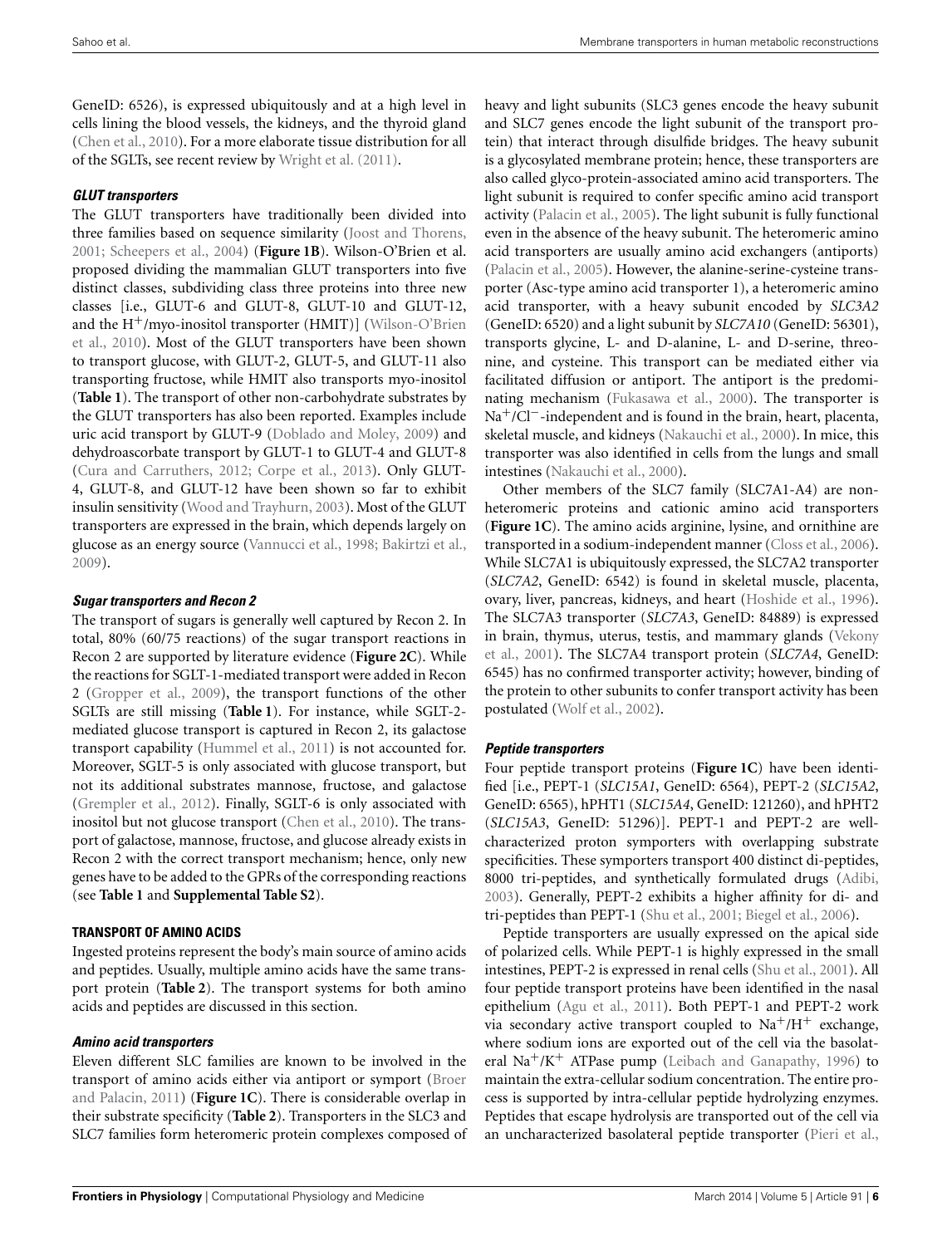#### **Table 2 | Amino acid transport systems.**

| <b>Encoding genes</b><br>(Gene symbols) | <b>Encoding genes</b><br>(EntrezGene IDs) | <b>Transport</b><br>systems | <b>Substrate</b>                                                                             | <b>Mechanism</b>                   |
|-----------------------------------------|-------------------------------------------|-----------------------------|----------------------------------------------------------------------------------------------|------------------------------------|
| SLC1A1                                  | 6505                                      | EAAT3                       | Cystine, glutamic acid, aspartic acid                                                        | Symport and antiport               |
| SLC1A2                                  | 6506                                      | EAAT <sub>2</sub>           | Aspartic acid, glutamic acid                                                                 | Symport and antiport               |
| SLC1A3                                  | 6507                                      | EAAT1                       | Glutamic acid, aspartic acid                                                                 | Symport and antiport               |
| SLC1A4                                  | 6509                                      | ASCT1                       | Alanine, serine, cysteine                                                                    | Symport and antiport               |
| SLC1A5                                  | 6510                                      | ASCT2                       | Alanine, serine, cysteine, threonine, glutamine                                              | Antiport                           |
| <i>SLC1A6</i>                           | 6511                                      | EAAT4                       | Glutamate, aspartate                                                                         | Symport and antiport               |
| SLC6A1                                  | 6529                                      | GAT1                        | Gamma-aminobutyric acid                                                                      | Symport                            |
| <i>SLC6A2</i>                           | 6530                                      | NET                         | Dopamine, norepinephrine                                                                     | Symport                            |
| <i>SLC6A3</i>                           | 6531                                      | DA transporter              | Dopamine                                                                                     | Symport                            |
| <i>SLC6A4</i>                           | 6532                                      | <b>SERT</b>                 | Serotonin                                                                                    | Symport                            |
| SLC6A5                                  | 9152                                      | GLYT <sub>2</sub>           | Glycine                                                                                      | Symport                            |
| <i>SLC6A7</i>                           | 6534                                      | <b>PROT</b>                 | Proline                                                                                      | Symport                            |
| SLC6A8                                  | 6535                                      | CT <sub>1</sub>             | Creatine                                                                                     | Symport                            |
| SLC6A11                                 | 6538                                      | GAT3                        | GABA                                                                                         | Symport                            |
| SLC6A13                                 | 6540                                      | GAT <sub>2</sub>            | <b>GABA</b>                                                                                  | Symport                            |
| SLC7A2                                  | 6542                                      | CAT-2                       | Arginine, lysine, ornithine                                                                  | Uniport                            |
| SLC7A3                                  | 84889                                     | CAT-3                       | Homoarginine, arginine, lysine, ornithine                                                    |                                    |
|                                         |                                           |                             |                                                                                              | Uniport                            |
| SLC7A10/SLC3A2                          | 56301/6520                                | Asc-1/4f2hc                 | Glycine, alanine, serine, cysteine, threonine                                                | Antiport                           |
| SLC7A11/SLC3A2                          | 23657/6520                                | XCT/4f2hc                   | Aspartic acid, glutamic acid, cysteine                                                       | Antiport                           |
| SLC16A10                                | 117247                                    | TATA1                       | Tryptophan, tyrosine, phenylalanine                                                          | Uniport                            |
| <b>SLC38A1</b>                          | 81539                                     | SNAT1                       | Glycine, alanine, asparagine, cysteine, glutamine,<br>histidine, methionine                  | Symport                            |
| SLC38A3                                 | 10991                                     | SNAT3                       | Glutamine, asparagine, histidine                                                             | Symport and antiport               |
| SLC43A2                                 | 124935                                    | LAT4                        | Leucine, isoleucine, methionine, phenylalanine, valine                                       | Uniport                            |
| SLC6A6                                  | 6533                                      | TautT                       | Taurine, beta-alanine                                                                        | Symport                            |
| <b>SLC6A14</b>                          | 11254                                     | $ATB0,+$                    | All neutral and cationic amino acids                                                         | Symport                            |
| <b>SLC6A20</b>                          | 54716                                     | <b>IMINO</b>                | Proline, hydroxy-proline, betaine                                                            | Symport                            |
| SLC7A1                                  | 6541                                      | $Y^+$ (CAT-1)               | Lysine, arginine, ornithine, histidine                                                       | Uniport                            |
| SLC7A5/SLC3A2                           | 8140/6520                                 | LAT1/4f2hc                  | Histidine, methionine, leucine, isoleucine, valine,<br>phenylalanine, tryptophan             | Antiport                           |
| SLC7A6/SLC3A2                           | 9057/6520                                 | y <sup>+</sup> LAT2/4f2hc   | Lysine, arginine, glutamine, histidine, methionine,<br>leucine                               | Antiport                           |
| SLC7A7/SLC3A2                           | 9056/6520                                 | $y^+$ LAT1/4f2hc            | Lysine, arginine, glutamine, histidine, methionine,<br>leucine, alanine, cysteine            | Antiport                           |
| SLC7A8/SLC3A2                           | 23428/6520                                | LAT2/4f2hc                  | All neutral amino acids except proline                                                       | Antiport                           |
| SLC7A9/SLC3A1                           | 11136/6519                                | $b^{0,+}AT$                 | Arginine, lysine, cystine, ornithine                                                         | Antiport                           |
| <b>SLC15A1</b>                          | 6564                                      | PEPT1                       | <b>Peptides</b>                                                                              | Symport                            |
| <b>SLC36A1</b>                          | 206358                                    | PAT1                        | Glycine, proline, alanine                                                                    | Symport                            |
| <b>SLC38A2</b>                          | 54407                                     | SNAT <sub>2</sub>           | Glycine, proline, alanine, serine, cysteine, glutamine,<br>asparagine, histidine, methionine | Symport                            |
| <b>SLC38A5</b>                          | 92745                                     | SNAT5                       | Glutamine, asparagine, histidine, alanine                                                    | Symport                            |
| <b>SLC43A1</b>                          | 8501                                      | LAT3                        | Leucine, isoleucine, methionine, phenylalanine, valine                                       | Uniport                            |
| <b>SLC6A15</b>                          | 55117                                     | B(0)AT2                     | Proline, leucine, valine, isoleucine, methionine                                             | Symport                            |
| <b>SLC6A18</b>                          | 348932                                    | B(0)AT3                     | Glycine, alanine, methionine, serine, cysteine                                               | Symport                            |
| <b>SLC6A19</b>                          | 340024                                    | B(0)AT1                     | All neutral amino acids                                                                      | Symport                            |
| SLC7A4                                  | 6545                                      | CAT-4                       | Arginine                                                                                     | Requires additional factors for    |
|                                         |                                           |                             |                                                                                              | function as amino acid transporter |
| <b>SLC15A2</b>                          | 6565                                      | PEPT <sub>2</sub>           | Di-peptides, tri-peptides, drugs                                                             | Symport                            |
| <b>SLC36A2</b>                          | 153201                                    | PAT <sub>2</sub>            | Glycine, alanine, proline                                                                    | Symport                            |
| <b>SLC36A4</b>                          | 120103                                    | PAT4                        | Proline, tryptophan, alanine                                                                 | Facilitated diffusion              |
| <b>SLC38A4</b>                          | 55089                                     | SNAT4                       | Glycine, alanine, serine, cysteine, glutamine,<br>asparagine, methionine                     | Symport                            |

Important amino acid-derived compounds and peptides are also included. Color coding is the same as in Table 1. Details of the amino acid transport reactions in *Recon 2 are shown in Supplemental Table S1.*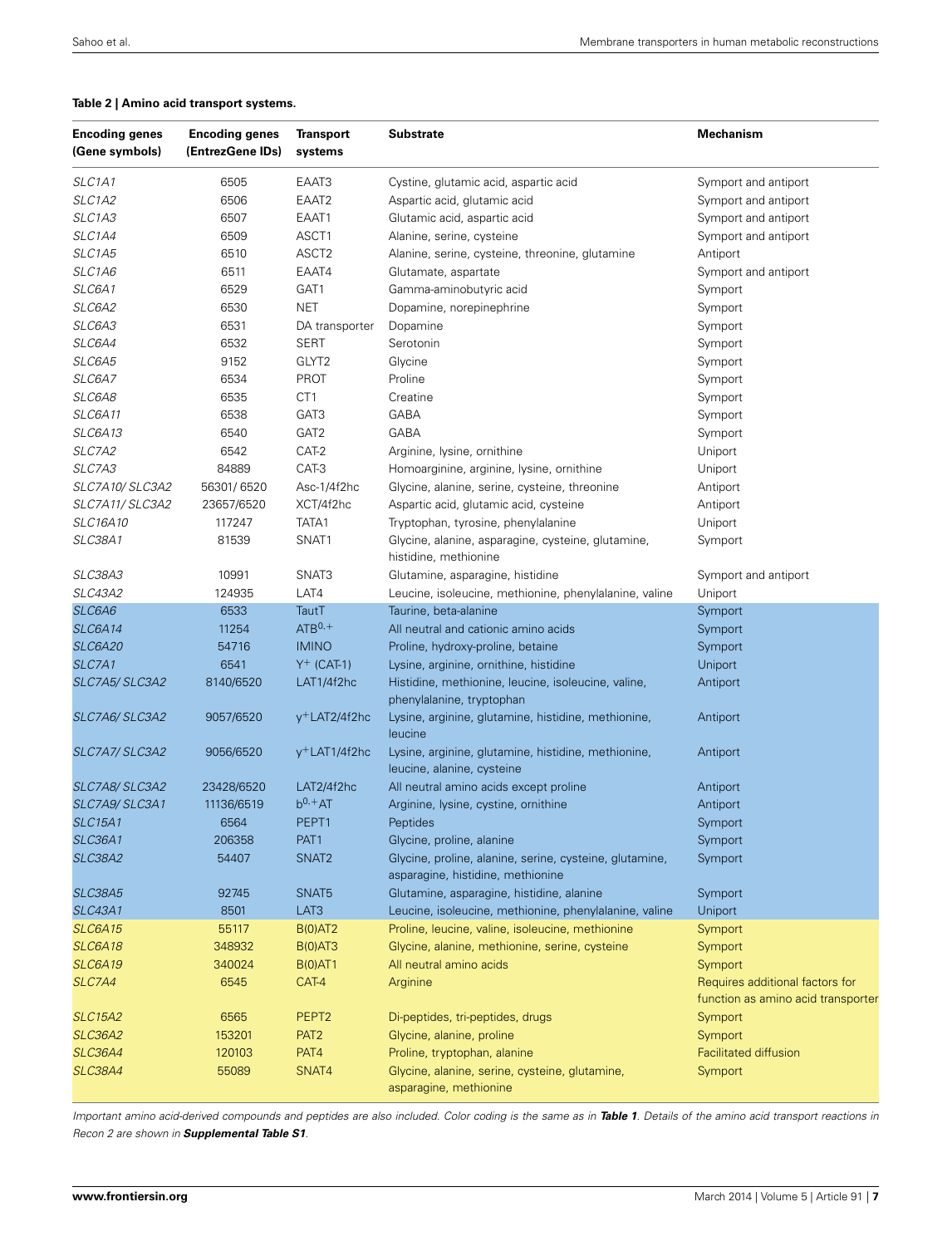2010) that can mediate either facilitative transport (Terada et al., 1999) or proton mediated transport (Thwaites et al., 1993).

PEPT-1 is regulated by hormones and its substrates. In addition to peptides, PEPT-1 is activated by various amino acids, including lysine, arginine, and phenylalanine. Some hormones, such as insulin, can activate the basolateral peptide transporter, while others, such as leptin, epidermal growth factor, and thyroid hormone, inhibit the apical uptake of peptides by this transporter (Adibi, 2003). However, PEPT-2 activity was enhanced by minerals, such as copper, zinc, and manganese (Leibach and Ganapathy, 1996). Interestingly, PEPT-1, when expressed in enteroendocrine cells, is involved in hormone secretion and thus participates in nutrient sensing (Miguel-Aliaga, 2012). In addition, increased expression of this transport protein has been associated with various inflammatory conditions, such as ulcerative colitis and Crohn's disease. In contrast, PEPT-1 is not expressed in colonocytes under normal physiological conditions (Charrier and Merlin, 2006).

## **Amino acid and peptide transport systems and Recon 2**

Amino acid and peptide transport systems are well described in the literature and in Recon 2. The 667 amino acid transporter reactions make up the largest group of extracellular transport reactions in Recon 2, and 98% of them are supported by literature evidence (**Figure 2C**). Recon 2 already covered the recent additions and modifications to the amino acid transport systems, which were identified during the reconstruction of the small intestinal epithelial cell (Sahoo and Thiele, 2013) and the liver (Gille et al., 2010).

Recon 2, however, still needs to be extended to account for current knowledge (**Table 2**). (i) Missing transported substrates need to be added, and our module provides the corresponding transport reactions. For example, the renal cell specific transport system SNAT4 (*SLC38A4*, GeneID: 55089) also transports cysteine and methionine (Broer, 2008; Broer and Palacin, 2011). Additionally, the transporters B(0)AT2, B(0)AT3, and PAT4 are missing along with the transport reactions for their substrates. (ii) GPRs for the existing transport reactions need to be expanded (**Supplemental Table S2**). The function of PAT2 can be added by expanding the GPRs of the appropriate reactions in Recon 2 (**Supplemental Table S2**). (iii) In the case of the PEPT-2 transporter, Recon 2 correctly captures its transport of the di-peptide Cys-Gly, but other substrates are missing, such as the tripeptide Trp-Trp-Trp (Leibach and Ganapathy, 1996). However, the metabolic fate of these missing substrates is currently not captured in Recon 2; thus, the addition of the transport reactions would create gaps. Hence, we did not include these reactions in the transport module. For a detailed list of the endogenous and xenobiotic substrates for PEPT-2, refer to Biegel et al. (2006). **Supplemental Table S1** is a comprehensive list of amino acid transporters and their properties.

# **TRANSPORT SYSTEMS FOR LIPIDS**

Lipids are essential for many biological processes. The major dietary lipids are triacylglycerol, phospholipids, and sterols. These dietary lipids are broken down into free fatty acids, monoacylglycerols, and cholesterol, which are subsequently absorbed by cells (Gropper et al., 2009). Cholesterol and phospholipids are essential membrane constituents. Phospholipids and glycolipids form lung surfactants. Fat is stored within cells as triacylglycerols and break down into glycerol and fatty acids, which are a major source of energy for various cellular processes. Lipids also act as precursors for second messengers. Cholesterol acts as a precursor for steroid hormones and bile acids (Murray et al., 2009).

Due to their hydrophobic properties, the majority of lipids can freely diffuse across the cell membrane. Nevertheless, a number of alternative transport mechanisms exist (**Figure 1D**): (1) fatty acid transport proteins, including FATP1 (*SLC27A1*, GeneID: 376497), FATP2 (*SLC27A2*, GeneID: 11001), FATP3 (*SLC27A3*, GeneID: 11000), FATP4 (*SLC27A4*, GeneID: 10999), FATP5 (*SLC27A5*, GeneID: 10998), and FATP6 (*SLC27A6*, GeneID: 28965); (2) the membrane associated fatty acid transporters FABPpm (*GOT2*, GeneID: 2806) and fatty acid translocase FAT (*CD36*, GeneID: 948); (3) ATP binding cassette transporters; (4) various lipoproteins (i.e., chylomicrons, very low density lipoprotein, low density lipoprotein, and high density lipoprotein); and (5) intracellular lipid transporters, such as non-specific lipid-transfer protein (*SCP2*, GeneID: 6342), acyl CoA binding protein (*DBI*, GeneID: 1622), fatty acid binding proteins/ cytoplasmic fatty acid binding proteins [i.e., FABPc (FABP1-9)] (Gossett et al., 1996; Furuhashi and Hotamisligil, 2008), and various proteins that aid in membrane turnover via insertion of new lipids into pre-existing membranes (i.e., flippase, floppase, scramblase, and flip-flop) (Devaux et al., 2008; Sanyal and Menon, 2009). The presence of multiple additional transport mechanisms besides diffusion is explained by the essential role of lipids in the cell and the need to control their transport and distribution. In addition, the structural differences among fatty acids, mono-acylglycerol, and cholesterol necessitate distinct transport systems.

# **Fatty acid transport**

Fatty acid transport proteins (FATPs) are a family of six transporters (**Figure 1D**) that mediate the influx of long chain fatty acids (>10 carbons in chain length), usually associated with a long chain fatty acid activating enzyme present on the membrane (acyl-CoA synthetases, E.C. 6.2.1.3) (Jia et al., 2007). FATPs have also been suggested to possess inherent fatty acid activating properties (Stahl, 2004), and they have an AMP-binding motif (Glatz et al., 2010). The membrane associated fatty acid transporters (FABPpm) also transport long chain fatty acids, although, compared to FATPs, FABPpms have a higher affinity toward long chain poly-unsaturated fatty acids and essential fatty acids (Dutta-Roy, 2000). The FABPpm transport mechanism is slightly different compared to FATP. Once transported inside the cell by FABPpm, fatty acids bind to the cytoplasmic counterpart (FABPc) and undergo activation (Glatz et al., 2010). The fatty acids might then be transported to other sub-cellular compartments by FABPc (Stewart, 2000). The fatty acid translocase protein (FAT, *CD36*, GeneID: 948) is usually expressed at low fatty acid concentrations. FAT binds and concentrates fatty acids at the cell surface and enhances their diffusion across the membrane. Alternatively, FAT can also deliver fatty acids to FABPpm (Glatz et al., 2010), and it has a wide substrate coverage, including low- and high-density lipoproteins and phospholipids (Stahl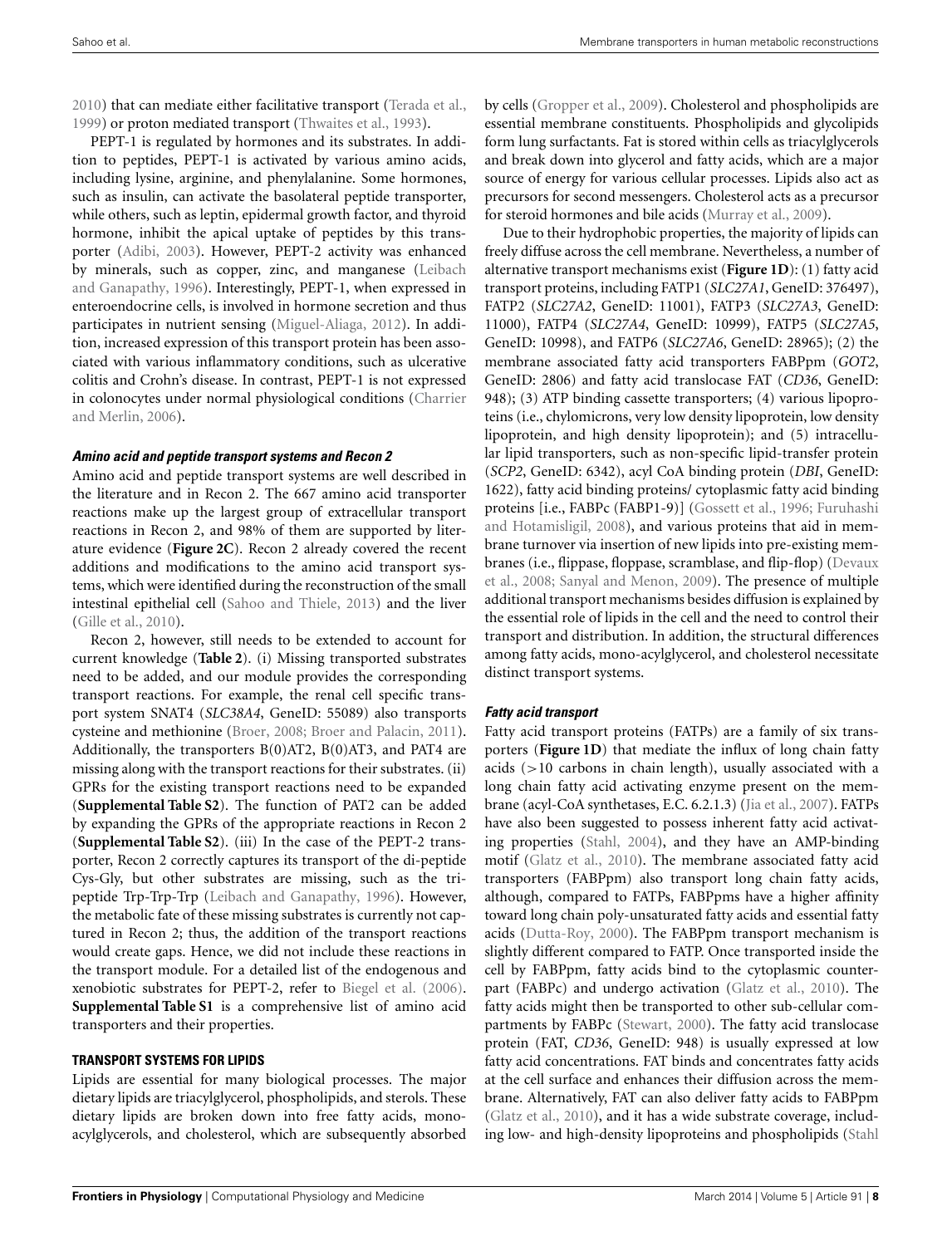et al., 2001; Febbraio and Silverstein, 2007). Interestingly, the individual transport capacities (i.e., without any concertation) of FAT and FABPpm (including FATP) have been shown in the rat skeletal muscles for palmitate (C16:0), and these transport proteins also play a significant role in fatty acid oxidation (Nickerson et al., 2009). Therefore, Chabowski et al. (2007) proposed that the need for an association between FAT and FABPpm would arise during conditions of increased fatty acid oxidation to meet the increased substrate demands.

Various ABC transport proteins transport fatty acids, cholesterol, phospholipids, and cholesterol derivatives (bile acids) (**Supplemental Table S1**). ABC transporters generally conduct primary active transport, act as ion channels for chloride, or regulate the function of ATP-sensitive potassium channels (Glavinas et al., 2004). These transport proteins have a wide substrate spectrum, including drugs, lipid metabolites, hormones, heme, iron, peptides, nucleosides, and vitamins (see **Supplemental Table S1** for details on substrate specificity, associated disorders, and references for all relevant ABC transporters). A number of the ABC transport proteins are functional monomers, while most of the other transport proteins require dimerization or binding to other proteins to gain complete functionality (e.g., ABCB2/TAP1, ABCB3/TAP2, four transporters from the ABCD sub-family, and five transporters from the ABCG sub-family) (Glavinas et al., 2004). The group of ATP binding cassette transporters comprises 48 transport proteins, categorized into six different families. Of the total number of transport proteins, 32 are located on the plasma membrane, and 13 are intracellular transport proteins (ABCA2, ABCB2, ABCB7-10, ABCC6, ABCD1-4, ABCG1, and ABCG4), while only three act at the plasma membrane and intracellular locations. These proteins are the ATP-binding cassette sub-family B member 6, (*ABCB6*, GeneID: 10058) located in the plasma membrane, Golgi apparatus, and lysosomes; the ATPbinding cassette sub-family A member 1, (*ABCA1*, GeneID: 19) located in the plasma membrane and the Golgi apparatus; and the ATP-binding cassette sub-family B member 5 (*ABCB5*, GeneID: 340273), whose location remains to be identified (Orso et al., 2000; Kiss et al., 2012).

## **Transport by lipoproteins and cholesterol transport**

Lipoproteins are spherical components, containing a hydrophobic lipid core, amphiphilic lipids, and proteins with hydrophilic amino acid side chains on the surface (Nelson and Cox, 2000). Lipoproteins vary in their apolipoprotein (Apo) content, density, and lipid components. Chylomicrons are the largest lipoproteins, have the least density (i.e.,  $\langle 1.006 \text{ g/ml} \rangle$ , and carry the highest fraction of triacylglycerols (Nelson and Cox, 2000). They are formed in the endoplasmic reticulum of small intestine cells and carry the lipid components of the diet into the lymph where they enter the blood via the left subclavian vein (Nelson and Cox, 2000). When passing through the blood capillaries, lipoprotein lipase (*LPL*, GeneID: 4023, E.C. 3.1.1.34) extracts the free fatty acids and releases them into muscle and adipose tissues. The liver takes up the remnant chylomicrons, where the excess fatty acids may be used to synthesize triacylglycerols, which are further transported into tissues as part of very lowdensity lipoprotein (VLDL). After removing the triglycerides,

the unused VLDL or VLDL remnants, which are intermediatedensity lipoproteins, are then either reabsorbed into the liver or form low-density lipoprotein (LDL). The small intestine and liver also form precursors for high-density lipoprotein (HDL) and release them into the circulation. HDL transport is also called reverse cholesterol transport. The major components transported by the four lipoprotein classes (**Figure 1D**) are (i) triacylglycerol by chylomicrons, (ii) phospholipids and triacylglycerol by VLDL, (iii, iv) cholesteryl esters and phospholipids by LDL and HDL (Nelson and Cox, 2000). In addition, all fat-soluble vitamins (vitamin A, D, E, and K) are also transported within chylomicrons, passing from the intestinal epithelial cells into the lymph (Reboul and Borel, 2011). The cellular uptake of cholesterol is also mediated by Niemann-Pick C1-like protein 1 (*NPC1L1*, GeneID: 29881) and SRB-I (*SCARB1*, GeneID: 949), where the latter takes up cholesterol from HDL (Ikonen, 2008; Reboul and Borel, 2011). In contrast, in the case of polarized cells, luminal efflux occurs through the ATP-binding cassette sub-family G member 5/ ATP-binding cassette sub-family G member 8 ABCG5/ABCG8 (*ABCG5*, *ABCG8*, GeneID: 64240 & 64241), and basolateral efflux is mediated by the ATP-binding cassette sub-family A member 1 ABCA1 (*ABCA1*, GeneID: 19) (Ikonen, 2008). The substrate specificities of these proteins have not been entirely resolved, and the exact transport mechanism needs further experimental support. According to the current understanding, NPC1L1 is a uniport and is recycled through an endocytic route (Reboul and Borel, 2011). Bi-directional transport has been indicated for SRB-I (Ikonen, 2008; Reboul and Borel, 2011). Still, for the majority of lipid transporters (including for fat-soluble vitamins), the precise transport mechanism with respect to directionality, coupled ions or other compounds, and substrate stoichiometry remain uncertain (Reboul and Borel, 2011).

## **Lipid transport systems and Recon 2**

In Recon 2, the majority of reactions associated with lipid transport were simple diffusion reactions (91 of 183 reactions, **Figure 2D**), and 11% of the reactions were not supported by literature evidence (**Figure 2C**). The substrate coverage of the existing FATPs was increased in Recon 2 with the addition of long chain fatty acid transport reactions (**Table 3**). However, FAT (*CD36*, GeneID: 948) and FABPpm (*GOT2*, GeneID: 2806) are still missing in Recon 2 and are captured in the transport module.

Of all of the ABC transport proteins located at the plasma membrane, only seven transporters were captured in Recon 2. Moreover, the transport for a number of substrates is missing, which includes poly-unsaturated fatty acids, xenobiotics, nucleosides, nucleotides, and ions (see **Supplemental Table S1** for a complete list). The transport module accounts for the missing transporters (ABCA3, ABCA4, ABCA8, ABCC11, and ABCG2). In addition, the transport module expands the substrate coverage for the ABCA1 transporter with phosphatidyl-choline and phosphatidyl-serine. Furthermore, the cholesterol transport proteins ABCG5 and ABCG8 are missing in Recon 2, and these proteins were added by expanding the GPRs for the corresponding reactions in Recon 2 (**Supplemental Table S2**).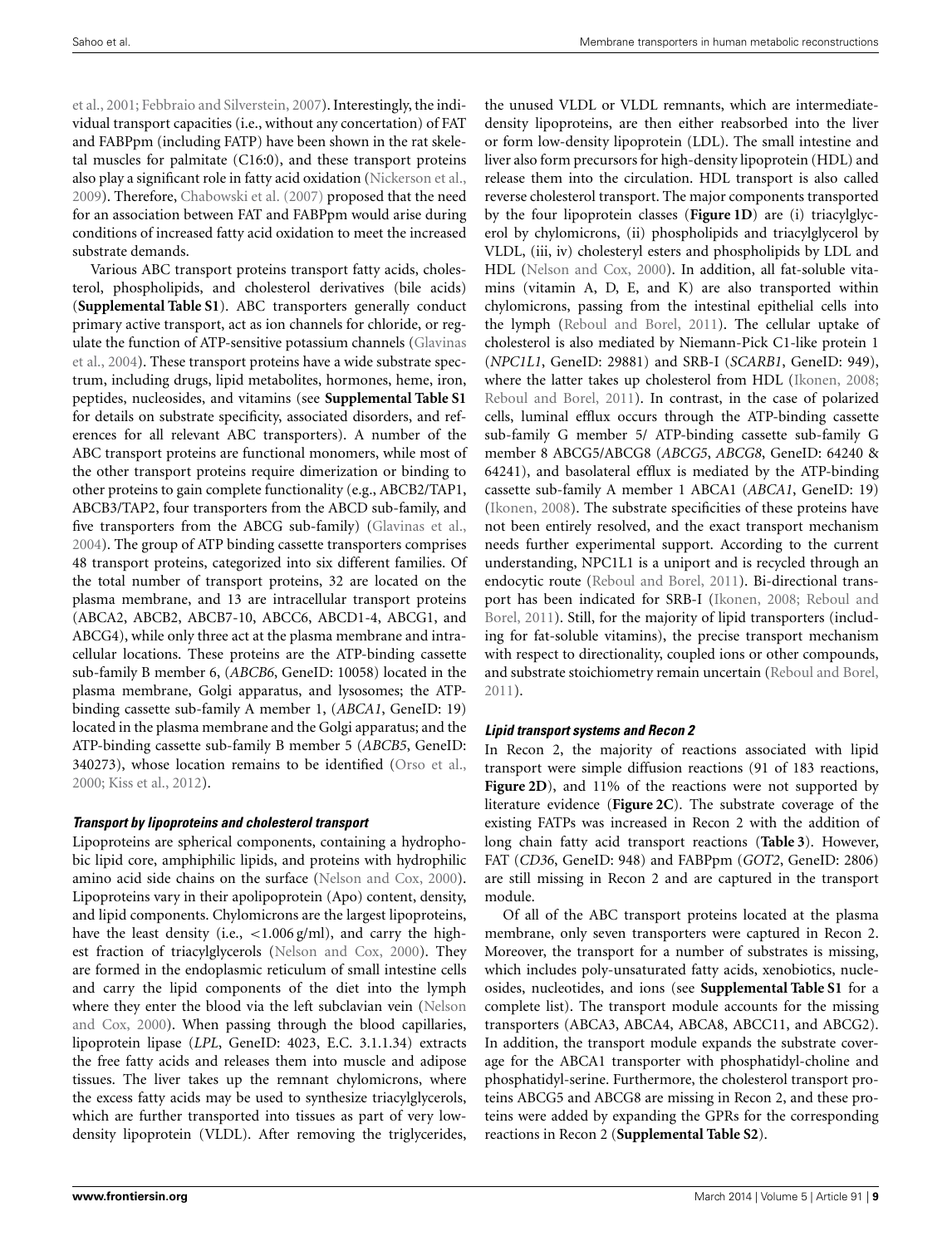| <b>Encoding genes</b><br>(Gene symbols)                                                                     | <b>Encoding genes</b><br>(EntrezGene IDs) | <b>Transporters</b>                           | <b>Substrate</b>                                                                                                                                                                                         |
|-------------------------------------------------------------------------------------------------------------|-------------------------------------------|-----------------------------------------------|----------------------------------------------------------------------------------------------------------------------------------------------------------------------------------------------------------|
| <b>LIPID TRANSPORTERS</b>                                                                                   |                                           |                                               |                                                                                                                                                                                                          |
| ABCA1                                                                                                       | 19                                        | ATP-binding cassette sub-family A<br>member 1 | Cholesterol                                                                                                                                                                                              |
|                                                                                                             | 376497                                    | FATP-1                                        | Broad specificity for both long and very long chain fatty                                                                                                                                                |
| <b>SLC27A1</b>                                                                                              |                                           |                                               | acids, C18:1, C20:4, C16:0, C24:0                                                                                                                                                                        |
| <b>SLC27A2</b>                                                                                              | 11001                                     | FATP-2                                        | C16:0, C24:0, bile acids<br>(3α, 7α, 12α-trihydroxy-5β-cholestanoic acid,<br>3α, 7α-dihydroxy-5β-cholestanoic acid), other long chain<br>fatty acids                                                     |
| <b>SLC27A3</b>                                                                                              | 11000                                     | FATP-3                                        | Long chain fatty acids                                                                                                                                                                                   |
| <b>SLC27A4</b>                                                                                              | 10999                                     | FATP-4                                        | Long chain fatty acids, C18:1, C20:4                                                                                                                                                                     |
| <b>SLC27A5</b>                                                                                              | 10998                                     | FATP-5                                        | Long chain fatty acids                                                                                                                                                                                   |
| <i>SLC27A6</i>                                                                                              | 28965                                     | FATP-6                                        | Long chain fatty acids, C16:0, C18:0 (not active for<br>chain length shorter than C10)                                                                                                                   |
|                                                                                                             | 64240                                     | ATP-binding cassette sub-family G             | Cholesterol                                                                                                                                                                                              |
| <i>ABCG5</i>                                                                                                |                                           | member 5                                      |                                                                                                                                                                                                          |
| <i>ABCG8</i>                                                                                                | 64241                                     | ATP-binding cassette sub-family G<br>member 8 | Cholesterol                                                                                                                                                                                              |
| CD36                                                                                                        | 948                                       | <b>FAT</b>                                    | Very long chain fatty acids, HDL, VLDL, LDL,<br>phospholipids, advanced glycation end products, GHRP,<br>hexarelin, and a derivative with no growth hormone<br>releasing properties, EP 80317, vitamin D |
| GOT2                                                                                                        | 2806                                      | <b>FABPpm</b>                                 | Long chain fatty acids                                                                                                                                                                                   |
| NPC1L1                                                                                                      | 29881                                     | Niemann-Pick C1-like protein 1                | Cholesterol, cholestanol, campesterol, sitosterol,<br>vitamin E, vitamin D                                                                                                                               |
| <i>SCARB1</i>                                                                                               | 949                                       | Scavenger receptor class B,<br>member 1       | <b>HDL-cholesterol</b>                                                                                                                                                                                   |
| <b>VITAMIN TRANSPORTERS</b>                                                                                 |                                           |                                               |                                                                                                                                                                                                          |
| <i>SLC5A6</i>                                                                                               | 8884                                      | <b>SMVT</b>                                   | Pantothenic acid, biotin                                                                                                                                                                                 |
| <i>SLC19A1</i>                                                                                              | 6573                                      | RFT / Reduced folate carrier (RFC)            | 5-methyl THF, thiamin-mono- and di-phosphates, but<br>not free thiamin                                                                                                                                   |
| <i>SLC19A2</i>                                                                                              | 10560                                     | ThTr1                                         | Thiamin, thiamin-mono- and di-phosphate                                                                                                                                                                  |
| <i>SLC19A3</i>                                                                                              | 80704                                     | ThTr2                                         | Thiamin, thiamin-mono- and di-phosphate                                                                                                                                                                  |
|                                                                                                             | 8029                                      | Vitamin D transporters                        | Vitamin D                                                                                                                                                                                                |
| <b>CUBN</b>                                                                                                 |                                           |                                               |                                                                                                                                                                                                          |
| FOLR1, FOLR3, FOLR2                                                                                         | 2348, 2352, 2350                          | Folate receptor (FOLR1, FOLR3)                | 5-Methyltetrahydrofolate                                                                                                                                                                                 |
| GIF, CUBN, AMN                                                                                              | 2694, 8029, 81693                         | Cobalamin transporters                        | B12 (cobalamin)                                                                                                                                                                                          |
| <b>SLC23A1</b>                                                                                              | 9963                                      | SVCT <sub>1</sub>                             | Lascorbic acid                                                                                                                                                                                           |
| <i>SLC23A2</i>                                                                                              | 9962                                      | SVCT <sub>2</sub>                             | L-ascorbic acid                                                                                                                                                                                          |
| <i>SLC46A1</i>                                                                                              | 113235                                    | <b>PCFT</b>                                   | Heme, folate                                                                                                                                                                                             |
| <b>SLC52A1</b>                                                                                              | 55065                                     | RFT1                                          | Riboflavin                                                                                                                                                                                               |
| <i>SLC52A3</i>                                                                                              | 113278                                    | RFT <sub>2</sub>                              | Riboflavin                                                                                                                                                                                               |
| GC, LRP2                                                                                                    | 2638, 4036                                | Vitamin D transporters                        | Vitamin D                                                                                                                                                                                                |
| <i>OATP-2 (SLCO1B1),</i><br>OATP-1 (SLCO1A2),<br>OAT1 (SLC22A6), OAT3<br>(SLC22A8), OAT2<br>(SLC22A7), OAT4 | 10599, 6579, 9356,<br>9376, 10864, 55867  | Folate transporters                           | Folate                                                                                                                                                                                                   |
| (SLC22A11)                                                                                                  |                                           |                                               |                                                                                                                                                                                                          |
| RBP4, STRA6, RBP1,<br>RBP2                                                                                  | 5950, 64220, 5947, 5948                   | Vitamin A transporters                        | Retinol                                                                                                                                                                                                  |
| SCARB1, NPC1L1,<br>ABCA1                                                                                    | 949, 29881, 19                            | Vitamin E transporters                        | Vitamin E                                                                                                                                                                                                |
| <i>SLC5A8</i>                                                                                               | 160728                                    | SMCT <sub>1</sub>                             | lodide, lactate, short-chain fatty acids, niacin                                                                                                                                                         |
| <b>SLC52A2</b>                                                                                              | 79581                                     | RFT3                                          | Riboflavin                                                                                                                                                                                               |

#### **Table 3 | Lipid and vitamin transporters.**

The color coding is the same as in Table 1. Details of the lipid and vitamin transport reactions in Recon 2 are shown in Supplemental Table S1.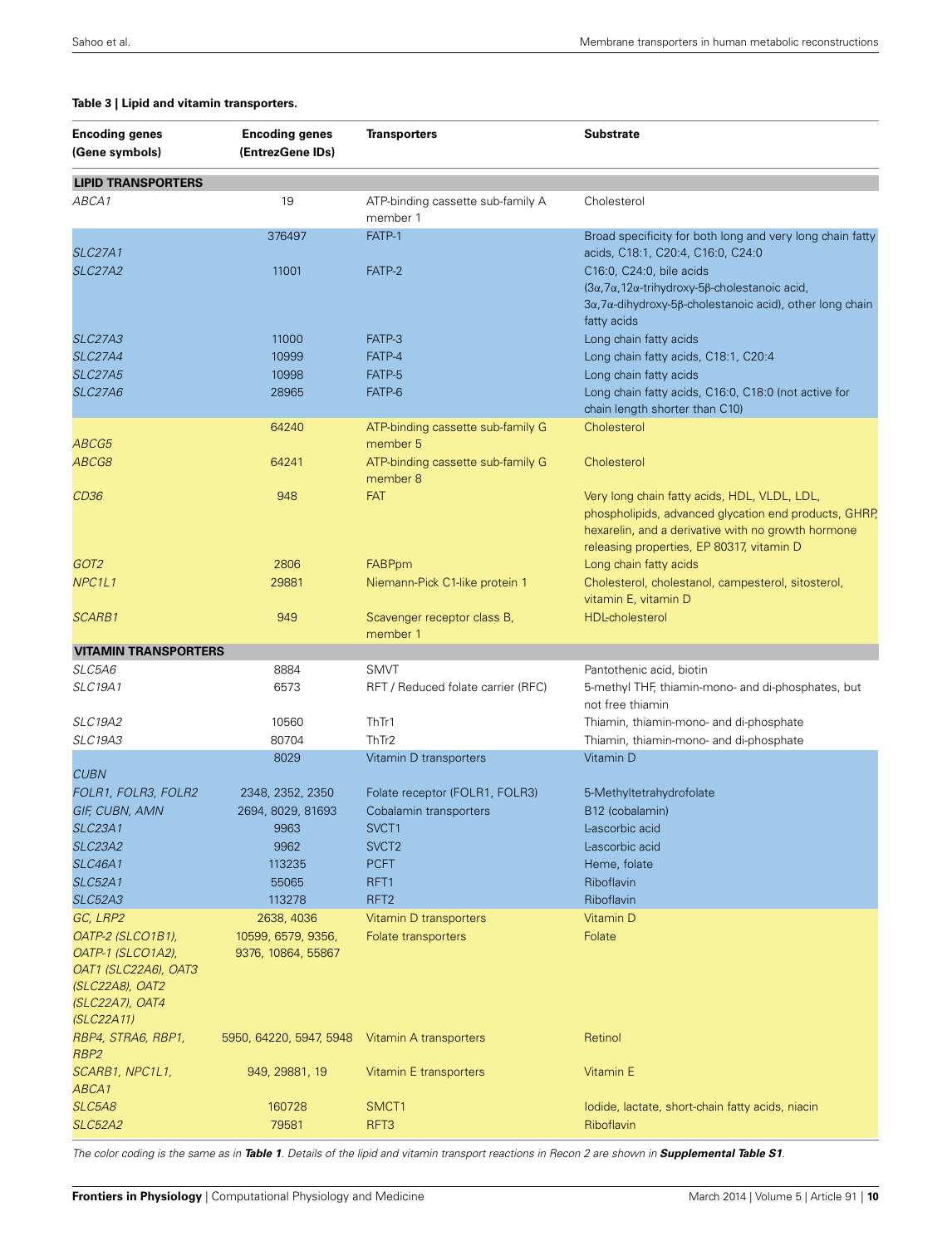## **TRANSPORT SYSTEM FOR NUCLEOSIDES**

The liver is the major organ for the de novo synthesis of all four nucleosides (Fustin et al., 2012). Another source of nucleic acids is ingestion and digestion. Nucleosides and nucleic acid bases are transported across biological membranes by concentrative nucleoside transporters (CNT) (Marce et al., 2006), equilibrative nucleoside transporters (ENT) (Marce et al., 2006), and transporters of the ABC transport family (Toyoda and Ishikawa, 2010; Fukuda and Schuetz, 2012).

Three CNTs exist (**Figure 1E**), each with distinct substrate specificity: CNT1 (*SLC28A1*, GeneID: 9154) shows a high affinity for pyrimidine nucleosides (e.g., cytidine, thymidine), CNT2 (*SLC28A2*, GeneID: 9153) prefers purine nucleosides (e.g., adenosine, guanosine), and CNT3 (*SLC28A3*, GeneID: 64078) exhibits a wide substrate specificity (Marce et al., 2006; Pastor-Anglada et al., 2007). CNTs mediate sodium-coupled secondary active symport. Recent findings have revealed the coupling of CNT3 with  $\text{Na}^+$  or  $\text{H}^+$  (Molina-Arcas et al., 2008). The four existing ENTs belong to the *SLC29A* gene family and exhibit a wide substrate specificity (Marce et al., 2006; Pastor-Anglada et al., 2007), including nucleic acid bases. ENT1-ENT3 mediate facilitated diffusion or uniport in a sodium-independent manner. ENT4 (*SLC29A4*, GeneID: 222962) works via a secondary active transport coupled to  $H^+$  (Molina-Arcas et al., 2008). In the case of enterocytes and renal cells, the CNTs are located at the apical surface, mediating the uptake of nucleosides, while ENTs mediate influx and efflux on the basolateral side (Pastor-Anglada et al., 2007). Both CNTs and ENTs transport a wide range of pharmacologically important drugs (Molina-Arcas et al., 2008). The transporters of the ABC transport family that transport nucleotides and nucleosides are multidrug resistance-associated protein 4 (*ABCC4*, GeneID: 10257), multidrug resistance-associated protein 5 (*ABCC5*, GeneID: 10057), ATP-binding cassette sub-family C member 11 (*ABCC11*, GeneID: 85320), and ATP-binding cassette sub-family G member 2 (*ABCG2*, GeneID: 9429) (Toyoda and Ishikawa, 2010; Fukuda and Schuetz, 2012). See **Supplemental Table S1** for details on substrate specificity and associated properties.

## **Nucleoside transporters and Recon 2**

Nucleoside transport is well established. Accordingly, 88% of the nucleoside transport reactions in Recon 2 are supported by literature evidence (**Figure 2C**). While only the reactions for the CNTs and ENT1-ENT3 are present in Recon 2, ENT4 (*SLC29A4*, GeneID: 222962) (Baldwin et al., 2004) was added to the transport module. Transport via CNT3 is associated with  $Na<sup>+</sup>$  or H<sup>+</sup> gradients (Molina-Arcas et al., 2008). However, only Na<sup>+</sup>-coupled secondary active transport was captured in Recon 2 (**Supplemental Table S1**). The CNT3-mediated, H+-coupled transport is covered in the transport module. In addition, gene information for the ABC transport proteins [i.e., ATP-binding cassette sub-family C member 11 (*ABCC11*, GeneID: 85320) and ATP-binding cassette sub-family G member 2 (*ABCG2*, GeneID: 9429)] needs to be added to the corresponding Recon 2 reactions (**Supplemental Table S2**). Another useful, future addition with respect to disease-directed research and the application of human GENREs could be the transport of nucleotide-derived

#### **TRANSPORT SYSTEM FOR VITAMINS**

Vitamins are not synthesized by the human body and are therefore essential components of the human diet. Some vitamins, such as biotin, are also synthesized by the commensal gut microflora (Murray et al., 2009). Niacin can be synthesized in the body from the amino acid tryptophan (Murray et al., 2009). Vitamins have traditionally been divided into two groups: (1) fat-soluble vitamins comprising vitamins A, D, E, and K, and (2) water-soluble vitamins comprising the B complex of thiamin (B1), riboflavin (B2), niacin (B3), pyridoxal (B6), folic acid, cobalamin (B12), pantothenic acid, and biotin, and vitamin C. Vitamins play a major role in a variety of biochemical processes. Vitamin A is involved in the visual cycle, vitamin D in calcium metabolism, vitamin E in free radical scavenging, vitamin K in blood clotting, B1 in carbohydrate metabolism and nerve conduction, B2 and B3 in redox reactions, B6 in transamination reactions, folic acid and cobalamin in one carbon metabolism, pantothenic acid in fatty acid metabolism, biotin in carboxylation reactions and vitamin C in hydroxylation reactions (Murray et al., 2009). The body's inability to synthesize vitamins and their pivotal role in metabolic processes necessitate transport mechanisms other than simple diffusion for their import into a particular cell type and efflux for utilization by other cell types. Epithelial cells in the small intestine, kidneys, and liver express the vast majority of ABC and SLC transporters because these organs play a chief role in the absorption and secretion of endogenous metabolites and xenobiotics (Brunton et al., 2006; Klaassen and Aleksunes, 2010). Epithelial cells are among the best models to study transport processes. Hence, we will focus on the transport proteins present in the enterocytes of the small intestine.

## **TRANSPORT OF FAT-SOLUBLE VITAMINS (FSVs)**

FSVs were believed to enter enterocytes from the intestinal lumen via passive diffusion. However, transport proteins for vitamins A, D, and E have been identified, and energy-dependent transport has been suggested for vitamin K in rats (Hollander et al., 1977).

Vitamin A is transported in the plasma bound to retinol binding protein. Its uptake into enterocytes is mediated by retinoic acid gene 6 protein homolog (STRA6) protein (*STRA6*, GeneID: 64220) (Berry et al., 2011). A transporter of ABC family [i.e., retinal-specific ATP-binding cassette transporter (*ABCA4*, GeneID: 24)], is involved in the transport of retinaldehyde, a form of vitamin A, into retinal photoreceptors (Burke and Tsang, 2011). Retinol-binding protein 1 (*RBP1*, GeneID: 5947) and retinol-binding protein 2 (*RBP2*, GeneID: 5948) aid in apical uptake, esterification, and secretion of retinol (Harrison, 2005). So far, no basolateral transport protein for vitamin A has been identified (Reboul and Borel, 2011). The basolateral efflux of retinol (in the form of retinyl-esters) has been assumed to primarily occur via chylomicrons.

Vitamin D is mainly transported in the circulation bound to vitamin D-binding protein, which has a higher affinity for 25-hydroxy vitamin D than for vitamin D3 (Ball, 2006). Once bound, the complex is recruited by megalin (*LRP2*, GeneID: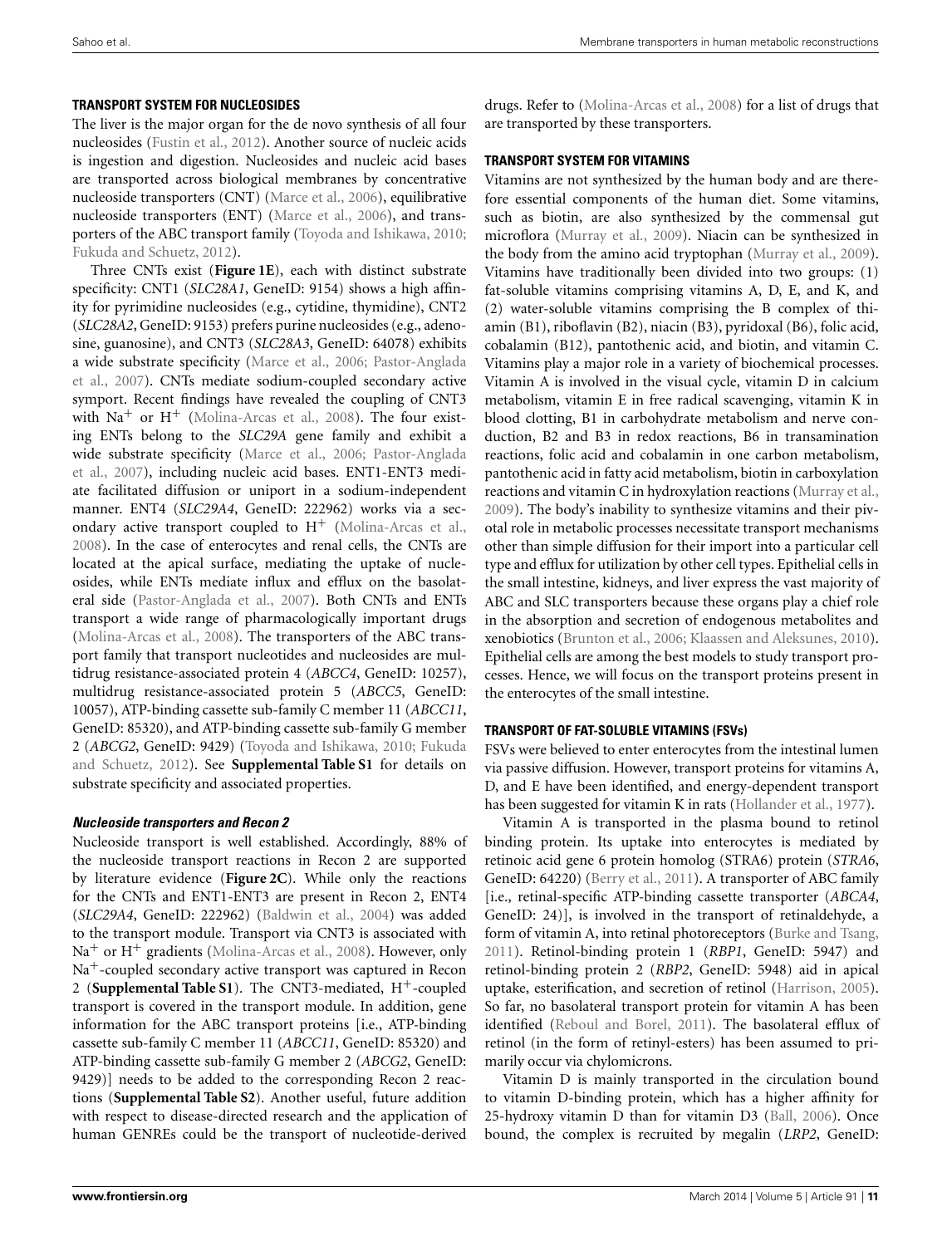4036) and cubilin (*CUBN*, GeneID: 8029) either for hydroxylation or efflux (Dusso et al., 2005). In addition, SR-BI (*SCARB1*, GeneID: 949), FAT (*CD36*, GeneID: 948) and NPC1L1 (*NPC1L1*, GeneID: 29881) are involved in the intestinal uptake of vitamin D (Reboul et al., 2011). The SR-BI protein has been shown to play a role in the apical uptake and basolateral efflux of vitamins D and E in caco-2 cells (Reboul and Borel, 2011). Moreover, vitamin D is transported within chylomicrons into the lymph (Ball, 2006).

Vitamin E uptake appears to be similar to that for cholesterol. Although passive diffusion has been observed, additional receptor-mediated transport is through SRB-I and NPC1L1 (Reboul et al., 2006; Narushima et al., 2008). Basolateral efflux occurs via the ABC family protein ABCA1 (*ABCA1*, GeneID: 19) (Rigotti, 2007).

#### **TRANSPORT OF WATER-SOLUBLE VITAMINS**

Both the low concentration and hydrophilicity of water-soluble vitamins make simple diffusion highly inefficient. Distinctive carrier-dependent transporters exist at the apical and basolateral sides of enterocytes to mediate vitamin exchange (**Figure 1F**).

## **Vitamin B1**

Three transport proteins are associated with the transport of vitamin B1, and its structural analogs [i.e., ThTr1 (*SLC19A2*, GeneID: 10560), ThTr2 (*SLC19A3*, GeneID: 80704), and RFT (*SLC19A1*, GeneID: 6573)]. While ThTr1 and ThTr2 can transport free thiamin, RFT transports the mono- and di-phosphate forms of thiamin (Zempleni et al., 2007; Said, 2011). Sub-cellular locations vary between the transporters. ThTr1 is located at the apical and basolateral membranes. In contrast, ThTr2 and RFT are localized only to the basolateral membrane. The transport of vitamin B1 occurs against concentration and an outwardly directed  $H^+$ gradient and appears to be sodium-independent, electroneutral, and pH-dependent (Said, 2004). However, the directionality or reversibility of these transport processes remains to be elucidated.

## **Vitamin B2**

The uptake and secretion of vitamin B2 from enterocytes involves primary active transport (Said et al., 1993; Bates, 1997; Subramanian et al., 2011) mediated by three transport proteins, RFT1 (*SLC52A1*, GeneID: 55065), RFT2 (*SLC52A3*, GeneID: 113278), and RFT3 (*SLC52A2*, GeneID: 79581). RFT1 is expressed at the basolateral membrane and RFT2 at the apical membrane, leading to vitamin B2 efflux and uptake, respectively (Subramanian et al., 2011). Both transporters are expressed in the small intestine (Yao et al., 2010). RFT3 is specifically expressed in the brain (Yao et al., 2010).

## **Vitamin B3**

The cellular uptake of niacin (also called vitamin B3 or nicotinic acid) can occur by simple diffusion (Ball, 2006). In addition, niacin is taken up via sodium-independent and temperatureand acidic pH-dependent facilitated diffusion (Nabokina et al., 2005). No specific carrier protein has so far been identified for vitamin B3. Yet, SMCT1 (*SLC5A8*, GeneID: 160728), principally an iodide transporter, has been suggested to mediate sodiumcoupled niacin transport (Gopal et al., 2007). The mechanism for

the basolateral efflux of niacin and the carrier protein involved is unknown (Said, 2011).

## **Vitamin B6**

Vitamin B6 diffuses freely across the cell membrane (Ball, 2006). However, carrier-dependent transport (sodium-independent but pH-, energy-, and temperature-dependent) has also been suggested (Said et al., 2003). No specific transport protein has been characterized at the molecular level.

## **Folate (vitamin B9)**

Folate plays a role in various biochemical processes (e.g., DNA synthesis, one carbon metabolism, and amino acid metabolism), in the prevention of congenital abnormalities (e.g., neural tube defects, urogenital abnormalities, cardiovascular malformations, cleft lip, and palate) and the prevention and treatment of cardiovascular diseases (Tolarova, 1982; Czeizel and Dudas, 1992; Czeizel, 1996; Tian and Ingwall, 2008). Given its general importance, not surprisingly, multiple folate transporters exist. Traditionally, the two folate carriers are the reduced folate carrier (*SLC19A1*, GeneID: 6573) and proton-coupled folate transporter (*SLC46A1*, GeneID: 113235). In addition, three high-affinity folate receptors, a number of ABC transporters, and members of the solute carrier organic anion transporter family have been associated with the transport of folate or its derivatives. They will be discussed in the following paragraphs.

The reduced folate carrier is an organic anion antiporter that utilizes a high trans-membrane organic phosphate gradient. This carrier is expressed at the distal part of the small intestine and operates at neutral pH (Said, 2011). The proton-coupled folate transporter mediates the transport of folic acid and 5-methyl- and formyl-tetrahydrofolates. The transporter localizes to the proximal small intestine, operates at an acidic pH (Said, 2011; Zhao et al., 2011), and has been shown to also transport heme (Zhao et al., 2011).

The three high-affinity folate receptors are FRα (*FOLR1*, GeneID: 2348), FRβ (*FOLR2*, GeneID: 2350), and FRγ (*FOLR3*, GeneID: 2352). They mediate the unidirectional influx of folate, whereby the entire folate-receptor complex is internalized (Ball, 2006; Zhao et al., 2011). A reversible transport has also been suggested (Zempleni et al., 2007).

The basolateral folate transporter has not yet been characterized at the molecular level. However, the presence of a specific carrier protein mediating sodium-independent but pH-dependent folic acid transport has been shown in rats (Hamid et al., 2009). In the case of humans, 5-methyl-tetrahydrofolate has been identified in the portal blood (Ball, 2006), but the corresponding transport mechanisms and proteins have not been elucidated.

Seven ABC transporters expressed in the plasma membrane in different epithelial and non-epithelial cells have shown affinity toward folate and its derivatives (Matherly and Goldman, 2003; Toyoda and Ishikawa, 2010; Zhao et al., 2011). Multidrug resistance-associated protein 1 (*ABCC1*, GeneID: 4363) and multidrug resistance-associated protein 5 (*ABCC5*, GeneID: 10057) are expressed on the basolateral side, and the canalicular multispecific organic anion transporter 1 (*ABCC2*, GeneID: 1244) is present on apical side of enterocytes. *ABCC5* and *ABCC2* are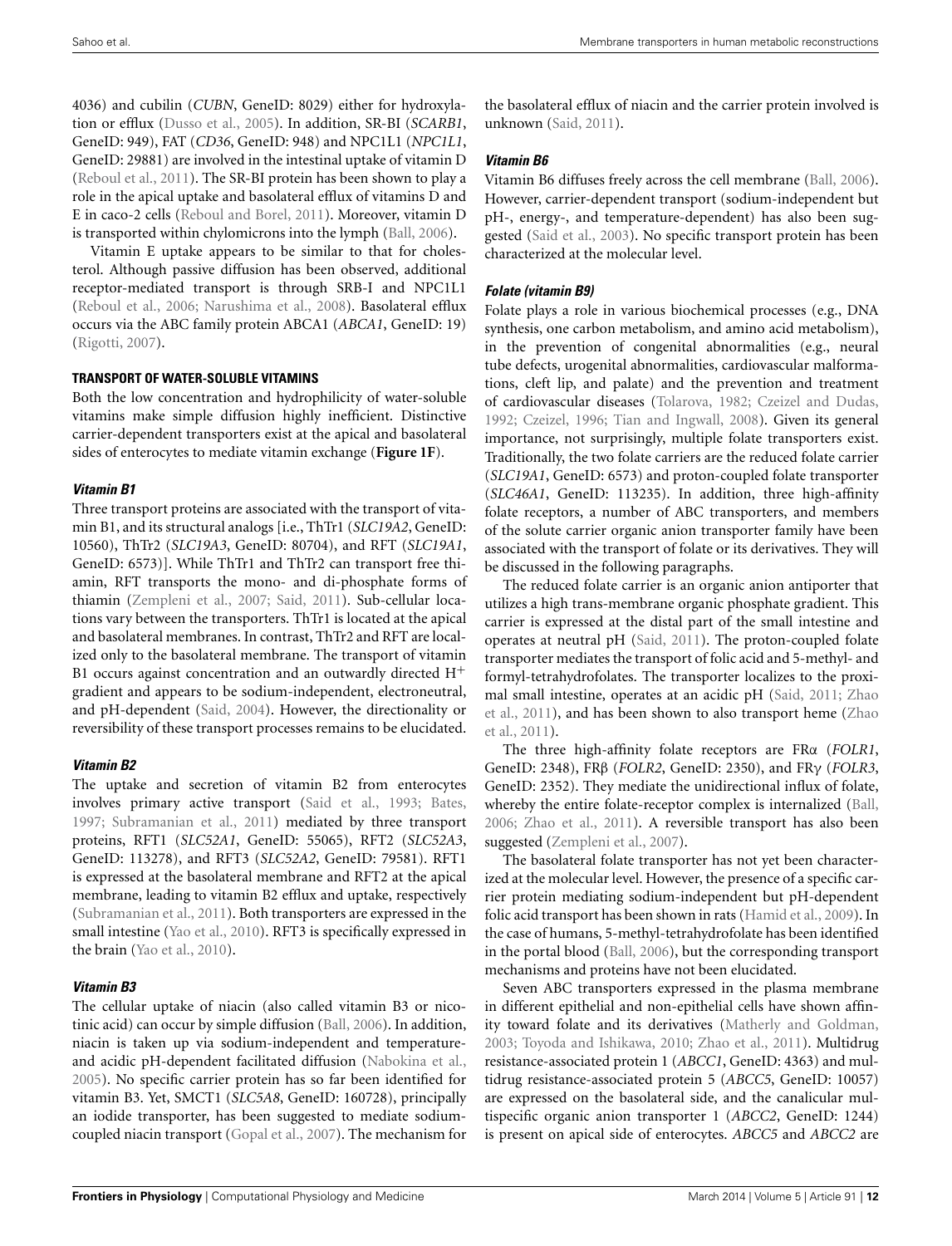further expressed on the basolateral side of hepatocytes. The remaining four ABC transporters are ATP-binding cassette subfamily G member 2 (ABCG2, GeneID: 9429), multidrug resistance protein 3 (*ABCB4*, GeneID: 5244), ATP-binding cassette sub-family C member 11 (*ABCC11*, GeneID: 85320), and multidrug resistance-associated protein 4 (*ABCC4*, GeneID: 10257).

Numerous solute carrier organic anion transporters (OAT) transport methotrexate (a structural analog of folic acid) and are also relevant folate transporters in the liver and kidneys (Matherly and Goldman, 2003; Zhao and Goldman, 2003). These transporters include OATP-2 (*SLCO1B1*, GeneID: 10599) in the liver (basolateral side) and OATP-1 (*SLCO1A2*, GeneID: 6579), OAT1 (*SLC22A6*, GeneID: 9356), OAT3 (*SLC22A8*, GeneID: 9376), OAT2 (*SLC22A7*, GeneID: 10864), and OAT4 (*SLC22A11*, GeneID: 55867) in the kidneys (Takeda et al., 2002; Badagnani et al., 2006; Zhao et al., 2011). One can refer to (Zhao et al., 2011) for the precise apical/basolateral localizations of these folate transporters.

## **Vitamin B12**

Vitamin B12 is the precursor for two coenzymes, adenosylcobalamin and methylcobalamin. Adenosylcobalamin is required for methylmalonyl CoA-mutase activity (E.C. 5.4.99.2), which catalyzes the conversion of methyl malonyl-CoA to succinyl-CoA. Methylcobalamin is required for methionine synthase activity (E.C. 2.1.1.13), which catalyzes the methylation of homocysteine to methionine (Murray et al., 2009; Watkins and Rosenblatt, 2011). The absorption of cobalamin by simple diffusion along the entire small intestine accounts for 1–3% of dietary vitamin B12. Interestingly, this vitamin depends on a carrier-mediated transport when administered in pharmacological doses (Ball, 2006).

Cobalamin is transported into intestinal epithelial cells by cubilin-mediated absorption. The vitamin binds to intrinsic factor (*GIF*, GeneID: 2694), building the intrinsic factor-cobalamin complex (IF-Cbl) and to two proteins called cubilin (*CUBN*, GeneID: 8029) and amnionless (*AMN*, GeneID: 81693). The latter serve as an anchor for the receptor and aids cobalamin uptake. In addition, proteins, such as megalin and receptor-associated protein, can interact with CUBN. Whether the binding of additional proteins plays a role in the CUBN-mediated absorption of IF-Cbl has not been determined (Quadros, 2010). The protein responsible for the basolateral efflux of cobalamin has not been experimentally validated. However, multidrug resistanceassociated protein 1 (*ABCC1*, GeneID: 4363) has been shown to transport cobalamin in prokaryotes and eukaryotes, including mice (Green, 2010).

## **Pantothenic acid and biotin**

Pantothenic acid and biotin are absorbed at the apical membrane by a common sodium coupled symporter, SMVT (*SLC5A6*, GeneID: 8884) (Ball, 2006). In addition, SMVT transports lipoic acid and is called a multi-vitamin transporter. The basolateral release of biotin is mediated by a yet uncharacterized carrier protein in a sodium-independent manner (Said, 1999). The mechanism of basolateral pantothenate efflux remains to be elucidated (Said, 2011).

#### **Vitamin C**

Two transport proteins, the apically located SVCT1 (*SLC23A1*, GeneID: 9963) and the basolaterally located SVCT2 (*SLC23A2*, GeneID: 9962), mediate vitamin C (also called ascorbate or L-ascorbic acid) uptake. The membrane location has been confirmed in rats (Boyer et al., 2005). SVCT2 is ubiquitously expressed (except in the lungs and skeletal muscle), whereas SVCT1 is confined to the intestines, liver, kidneys, colon, ovaries, and prostrate (Liang et al., 2001). Both transport proteins exhibit Na+-coupled secondary active symport (coupling ratio 2:1) (Liang et al., 2001), energized by  $\mathrm{Na^+/K^+}$  ATPase (Ball, 2006). Ascorbate export has been assumed via volume-sensitive anion channels (Wilson, 2005). Alternatively, intracellular vitamin C can be oxidized to dehydroascorbate, which can freely diffuse into the blood stream (Gropper et al., 2009). Three transporters in the GLUT family (GLUT-1, GLUT-3, and GLUT-4) also mediate the uptake of dehydroascorbate on the basolateral side (Wilson, 2005). In astrocytes, GLUT-1 facilitates entry, and GLUT-3 mediates the efflux of dehydroascorbate (Hediger, 2002).

#### **Vitamin transporters and Recon 2**

Transport systems for water-soluble vitamins have been more intensively investigated than FSVs (Reboul and Borel, 2011). FSV transport was not well represented in Recon 2, but the transport of water-soluble vitamins was fairly well captured. Overall, 74% of the vitamin transport reactions are supported by literature evidence (**Figure 2C**). However, the genes encoding for proteins transporting fat-soluble vitamins, including those discussed for vitamins A, D, and E (i.e., STRA6, ABCA4, RBP1, RBP2, LRP2, CUBN, SR-BI, and NPC1L1), are absent in Recon 2. The transport protein encoded by the *ABCA1* gene is so far only associated with cholesterol, but not vitamin E transport (**Table 3**). The transport module accounts for vitamin A transport by ABCA4, while the other missing genes have been added by expanding the GPRs of the respective transport reactions (**Supplemental Table S2**).

Recon 2 includes the vitamin B2 transporters, RFT1 and 2, but not RTF3, which can be added by expanding the corresponding GPRs (**Supplemental Table S2**). Recon 2 also accounts for the substrate specificity of PCFT, FOLR1, and FOLR3. The transport of folate by FOLR2, and of vitamin B3 by SMCT1 can be accounted for by expanding the GPR of the corresponding reaction. OAT1—OAT4-mediated transport can be added, via the module, to completely capture the current knowledge about folate transporters. The vitamin B12 transport proteins (i.e., intrinsic factor, cubilin, and amnionless) and the ATP costs of SVCT1/SVCT2 transport are already accounted for in Recon 2. See **Supplemental Table S1** for the vitamin transporters and their properties.

#### **TRANSPORT OF WATER, HEME, AND OTHER SPECIAL COMPOUNDS**

Water moves across biological membranes via different mechanisms. Apart from diffusing through the lipid bilayer, co-transporters in the form of protein channels exist in the membrane, through which water can diffuse. The movement of water molecules through such channels, called aquaporins, is driven by osmosis (Macaulay et al., 2004). Water is also a substrate for cotransporters, such as excitatory amino acid transporter 1 EAAT1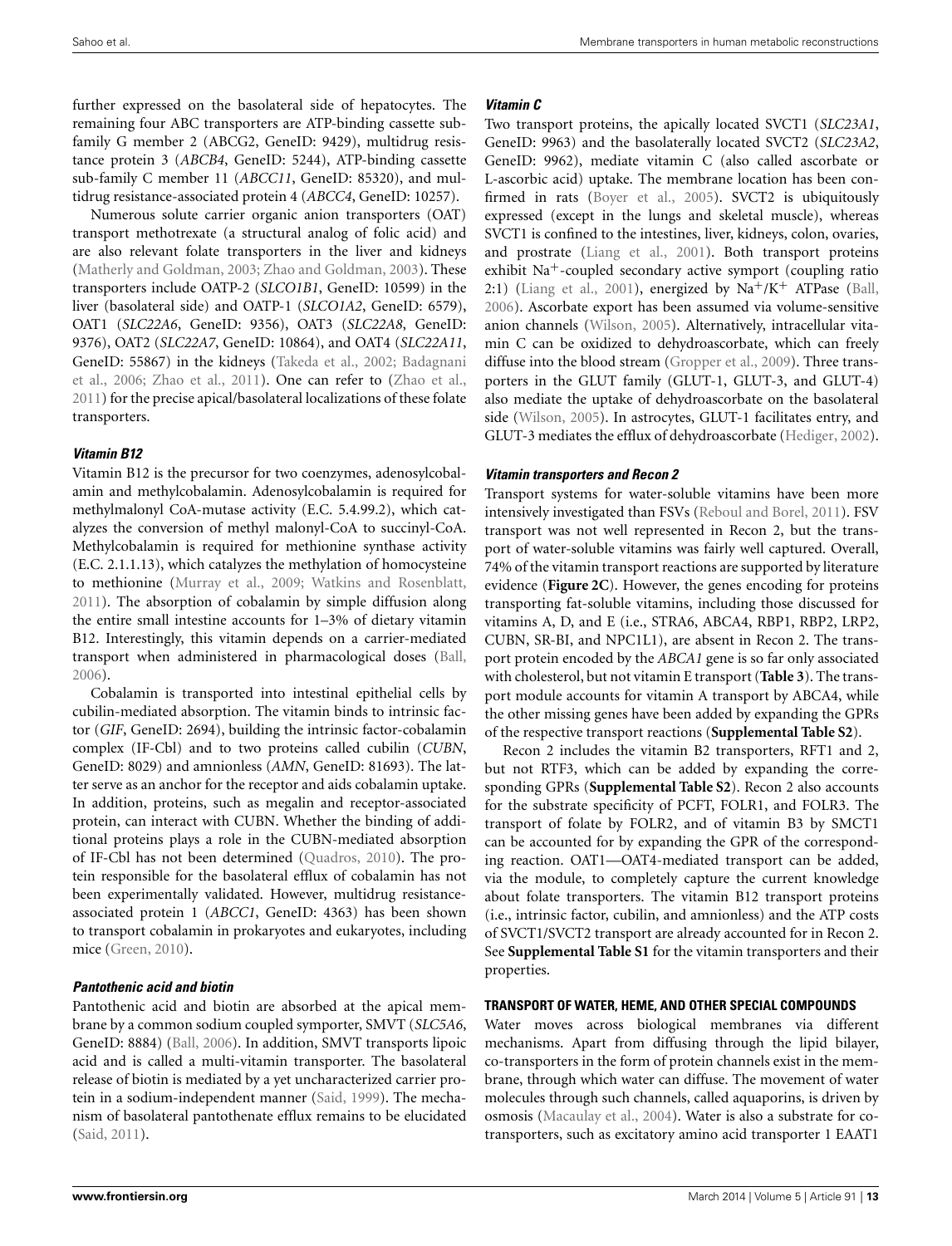(*SLC1A3*, GeneID: 6507), which is expressed in the brain and moves both urea and water along with glutamate (Vandenberg et al., 2011), and for the sodium glucose co-transporter, SGLT1, which transports sodium and glucose, while causing water influx (Zeuthen et al., 2001). For details on the various water co-transporters, specifically those operating in the brain, one may refer to (Macaulay et al., 2004).

## **Aquaporins**

Aquaporins are a family of membrane channel proteins that allow the passage of water molecules, neutral molecules (e.g., urea and glycerol) and other small solutes (Zardoya and Villalba, 2001). In total, 13 members of this family have been characterized at the molecular level, and they are expressed in a wide variety of tissues (abundantly in the epithelial layer of the kidneys, intestine, lungs, and brain) (Verkman, 2005). While a majority of these proteins are expressed on the plasma membrane, aquaporin-6 (*AQP6*, GeneID: 363) and aquaporin-2 (*AQP2*, GeneID: 359) are also localized to intracellular vesicles (Yasui et al., 1999; Verkman, 2012). Interestingly, these proteins have been associated with various cellular functions, including skin hydration (Dumas et al., 2007), neural signal transduction (Amiry-Moghaddam et al., 2003; Yang et al., 2013), and cell volume regulation (Hansen and Galtung, 2007). Aquaporins are believed to hold therapeutic potential for congestive heart failure, hypertension, glaucoma, brain swelling, epilepsy, obesity, and cancer (Verkman, 2005, 2012; Tradtrantip et al., 2009).

## **Heme**

Heme forms the prosthetic group of hemoglobin and other heme-containing proteins, such as myoglobin, cytochromes P450, cytochrome C, tryptophan pyrrolase, and catalase (Murray et al., 2009). In addition, heme degradation serves as a source for the essential micronutrient iron (Iannotti et al., 2006). Two transport proteins have been identified for heme (**Figure 1G**), the protoncoupled folate transporter (*SLC46A1*, GeneID: 113235, discussed above) and the feline leukemia virus subgroup C receptorrelated protein 1 (*FLVCR1*, GeneID: 28982). These transport proteins directly transfer extracellular heme into the cell. While the proton-coupled folate transporter acts at the apical surface, the feline leukemia virus subgroup C receptor-related protein 1 is believed to have an active transport mechanism (Uc et al., 2004) and is localized to the basolateral surface of polarized cells (West and Oates, 2008). The hemopexin protein directly interacts with feline leukemia virus subgroup C receptor-related protein 1, hence increasing heme efflux, which is perceived to be a cellular protection against heme toxicity (Yang et al., 2010). Heme transport can also occur via receptor-mediated endocytosis, by prolow-density lipoprotein receptor-related protein 1 (*LRP1*, GeneID: 4035), which has been proposed to play a role in inflammation (Hvidberg et al., 2005). The ABC transporter ATPbinding cassette sub-family G member 2 (*ABCG2*, GeneID: 9429) can also transport heme (Krishnamurthy et al., 2004).

## **TRANSPORT OF CONDITIONALLY ESSENTIAL NUTRIENTS**

In addition to essential nutrients, there are certain other conditionally essential nutrients (CEN), which are usually synthesized by the body in almost sufficient amounts. However, under conditions of increased need, such as tissue injury or neonatal conditions, these nutrients may need to be derived from the diet. CEN includes compounds, such as arginine, CoQ10, carnitine, propionyl carnitine, taurine, lipoic acid, betaine, ribose, cysteine, chondroitin sulfate, and glutamine (Kendler, 2006; Soghier and Brion, 2006). In this section, we will focus only on carnitine, taurine and betaine because the transport of arginine, cysteine, glutamine, and ribose has already been discussed in the relevant sections above (also see **Supplemental Table S1**).

## **Carnitine**

Carnitine transports fatty acyl-CoAs (i.e., activated fatty acids) into mitochondria, via the carnitine shuttle system (Murray et al., 2009) (**Figure 1G**). A positive effect of carnitine supplementation has been demonstrated for neuro-regeneration in rats (McKay Hart et al., 2002), liver cirrhosis in children (Selimoglu et al., 2001), obesity and associated metabolic disorders (Amin and Nagy, 2009), congestive heart failure (Kobayashi et al., 1992), and various other diseases, which are reviewed in Flanagan et al. (2010). Carnitine further exerts protective effects in corneal epithelial cells preventing the deleterious effects of dry eye syndrome (Xu et al., 2010). While carnitine synthesis occurs using methionine and lysine in the liver and kidney (Flanagan et al., 2010), exogenous carnitine needs transporters to reach the target cells. There are two membrane transport proteins for this purpose, OCTN1 (*SLC22A4*, GeneID: 6583) and OCTN2 (*SLC22A5*, GeneID: 6584). OCTN1 transports organic cations and carnitine (in zwitter ion form) in a pH-dependent and sodium-independent manner, chiefly behaving as a proton/organic cation antiporter at the apical surface of polarized cells (Yabuuchi et al., 1999). OCTN2 is a sodium-dependent carnitine transporter that is also localized on the apical membrane and mediates organic cation/carnitine exchange (Ohashi et al., 2001). Additional carnitine transport proteins are the amino acid transporter ATB0,<sup>+</sup> (*SLC6A14*, GeneID: 11254), which we discussed above (Hatanaka et al., 2004), and CT2 (*SLC22A16*, GeneID: 85413), which is exclusively found in the testis and functions in a sodium-independent manner (Enomoto et al., 2002).  $ATB^{0,+}$  operates when OCNT2 is defective (Srinivas et al., 2007).

# **Taurine**

One of the end products of methionine and cysteine metabolism is taurine, which plays an important role in a number of tissues. In the brain, taurine acts as a neuromodulator, neurotransmitter, and membrane stabilizer (Tamai et al., 1995). High taurine concentrations in the heart and muscles support its contractile function and osmo-regulation, and taurine can also exert antioxidant action by neutralizing hypochlorous acid and regulating mitochondrial protein synthesis in these tissues (Schaffer et al., 2010). Additional evidence for the importance of this amino acid in human health suggests its positive effect on growth in low birth weight infants, promotion of biliary flow, and prevention of cholestasis (Guertin et al., 1991; Stapleton et al., 1997). Disruption of taurine transport causes retinal degeneration in mice (Heller-Stilb et al., 2002). Two taurine transporter exist (**Figure 1G**), TAUT (*SLC6A6*, GeneID: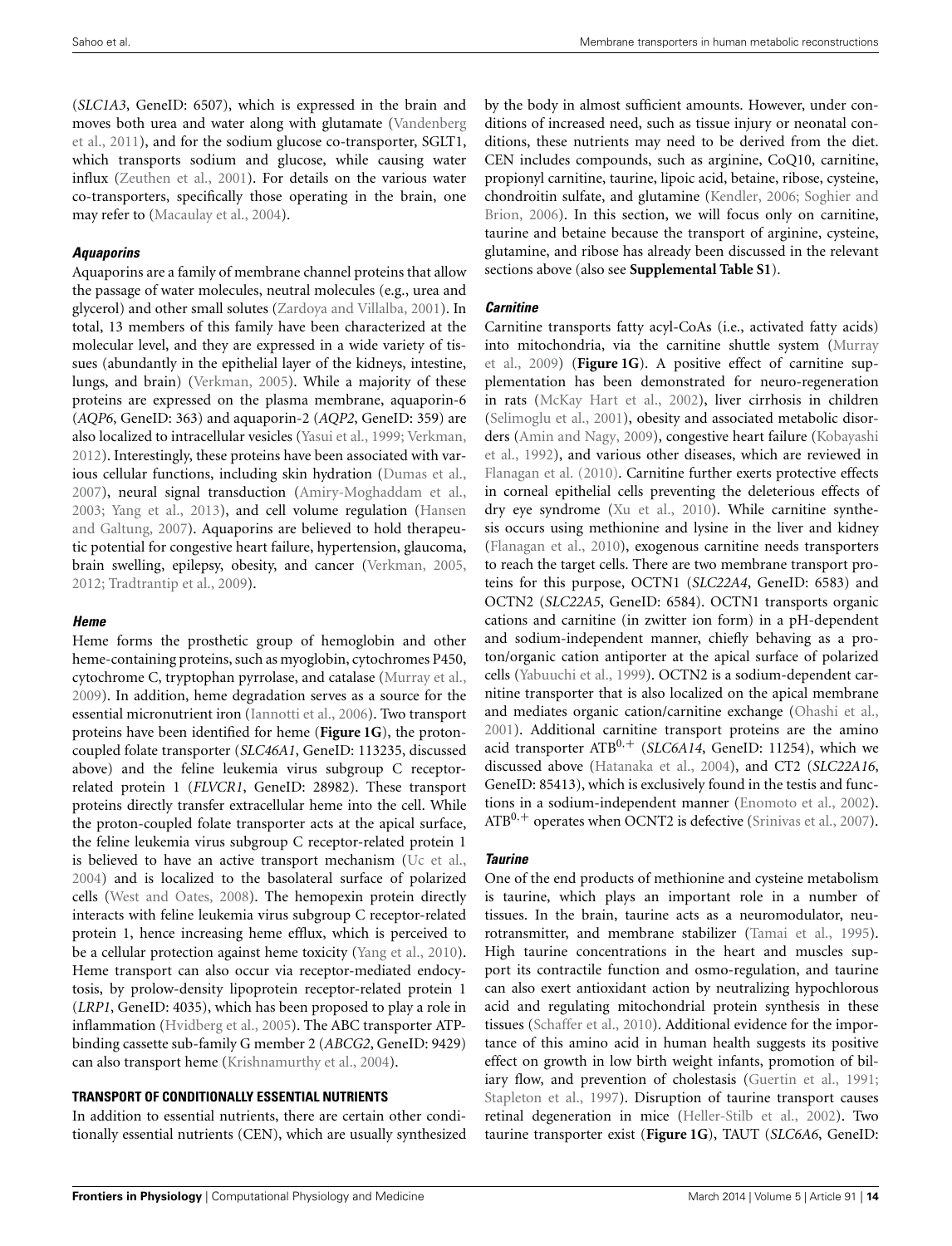6533) and PAT1 (*SLC36A1*, GeneID: 206358). TAUT (*SLC6A6*, GeneID: 6533) mediates sodium and chloride ion-coupled secondary active transport. The stoichiometry is 1 taurine: 2 sodium: 1 chloride, but limited transport activity has also been observed without chloride (Tamai et al., 1995). Although the transport directionality remains to be confirmed, the movement of taurine through the blood-brain barrier was shown to occur from the blood into the brain (Tamai et al., 1995). The second taurine transporter PAT1 (*SLC36A1*, GeneID: 206358) operates via  $H^+$ /taurine symport. This high-capacity but lowaffinity transporter, which also transports beta-alanine, is highly expressed on the apical membrane of enterocytes (Anderson et al., 2009).

#### **Betaine**

Betaine is another important molecule involved in methionine metabolism. Once synthesized from choline, betaine donates its methyl group to regenerate methionine from homocysteine and helps to conserve the cellular methionine level (Craig, 2004). In addition, betaine acts as an osmolyte, particularly helpful for normal physiological functions of the kidneys, intestinal epithelium, red blood cells, and skeletal muscle. Moreover, its protective role has been observed in the heart and liver cells (Craig, 2004). Na<sup>+</sup>/Cl<sup>−</sup>-dependent secondary active betaine transport (**Figure 1G**) is mediated by BGT-1 (*SLC6A12*, GeneID: 6539) (Yamauchi et al., 1992). Another study reported Na+ independent, passive transport in rats (Craig, 2004). An alternate substrate of BGT-1 is gamma-amino-butyric acid (see **Supplemental Table S1**). Details regarding the directionality of BGT-1-mediated transport remain unknown. The amino acid transporter imino (*SLC6A20*, GeneID: 54716) also transports betaine (Broer, 2008).

#### **Transport of water, heme and other special compounds in Recon 2**

Recon 2 contain aquaporin-8 (*AQP8*, GeneID: 343) and aquaporin-9 (*AQP9*, GeneID: 366) for the transport of water, urea, and lactate. Extracellular water transport also occurs in Recon 2 through simple diffusion ("H2Ot") and cotransport via SGLT-1 ("UREAt5"). The other aquaporins (AQP0, AQP1- AQP5, AQP7, and AQP10) need to be added (see **Supplemental Table S1** for details on water transporters and their associated properties). The transport module adds reactions and genes for AQP3, AQP7, and AQP10. The remainder of the aquaporins can be accounted for by expanding the GPRs of the corresponding reactions (**Supplemental Table S2**). Recon 2 lacks the heme transporter FLVCR1 because additional biochemical experiments needed to clarify the precise transport mechanism. LRP1 can be added by GPR modification (**Supplemental Table S2**). All of the above discussed carnitine transport proteins, except for CT2, are present in Recon 2. The function of CT2 is captured in the transport module. In addition, carnitine transport mediated by the amino acid transporter  $ATB^{0,+}$  is missing in Recon 2 but can be accounted for through the transport module. Efficient taurine transport, via TAUT, coupled to Na<sup>+</sup> and Cl<sup>−</sup> ions, is present in Recon 2. The transport reactions catalyzed by BGT-1 [i.e., "ABUTt4 $(2)r$ " for betaine and "GLYBt4 $(2)r$ " for GABA] need to be corrected for the requirement of both sodium and chloride ions. Therefore, the transport module contains the improved reactions for the  $ATB^{0,+}$  and BGT-1 transporters.

#### **TRANSPORT REACTION MODULE**

The transport module was assembled according to the established reconstruction protocol (Thiele and Palsson, 2010a) using rBioNet as a reconstruction tool (Thorleifsson and Thiele, 2011). The functionality of reactions in the module, in conjunction with Recon 2, was subsequently tested. All of the discussed modifications and additions are provided through a transport module, which comprises of 71 metabolites, 70 reactions, and 41 genes (including 19 newly added genes). These additional transport reactions are for amino acids (27 reactions), lipids (16 reactions), nucleosides (6 reactions), vitamins and minerals (8 reactions), hormones (6 reactions), and others (7 reactions). In addition, 24 Recon 2 reactions need to be updated with respect to their gene-protein-reaction associations provided in **Supplemental Table S2**. Details of the transport module can be found in **Supplemental Table S2** and also at http:// humanmetabolism.org. Overall, the transport module summarizes in a computer-readable, structured manner all transport systems, and their corresponding reactions, that we discovered to be missing from Recon 2 (**Figure 1H**). This module is thus an extension to Recon 2, which can be added to the existing reconstruction if desired.

#### **TRANSPORT PROTEINS ASSOCIATED WITH DISEASES**

Transporters fulfill a broad range of functions, which go far beyond the sole movement of metabolites. In our discussion on the transport of distinct metabolite classes, many of these functions have been mentioned. Targeting specific transport proteins to combat disease conditions, such as cholestasis (Wagner and Trauner, 2005), neurodegenerative disorders (Hinoi et al., 2005), cystic fibrosis (Amaral and Kunzelmann, 2007), cancer (Lo et al., 2008; Ganapathy et al., 2009), cerebral ischemia (Kimelberg, 2005), diabetes, and secretory diarrhea (Wright et al., 2007), have gained considerable attention in recent years. Herein, we will focus on the discussion of transport proteins in disease groups concerning IEMs and cancer.

#### **Transport proteins associated with metabolic diseases**

Metabolic disorders are associated with disrupted cellular metabolism. IEMs are hereditary metabolic disorders, caused by specific mutations in genes encoding metabolic enzymes/transporters. We have recently mapped more than 200 IEMs onto the two human GENREs (Sahoo et al., 2012; Thiele et al., 2013). Of these, 14% (**Table 4**) were caused by faulty transport systems, including 15 IEM-causative genes associated with ABC transporters and 22 IEM-causative genes associated with SLC transporters. One good example for an IEM caused by a faulty transport system is lysinuric protein intolerance (OMIM: 222700). This disorder is caused by mutations in the gene encoding the  $y^{+}$  LAT1 amino acid transport system (*SLC7A7*, GeneID: 9056). Although rare (mostly observed in the Finish and Japanese populations, with incidence of 1:60,000 live births), this IEM has a clinical picture of recurrent diarrhea, vomiting, and in the long-term affects the immune system,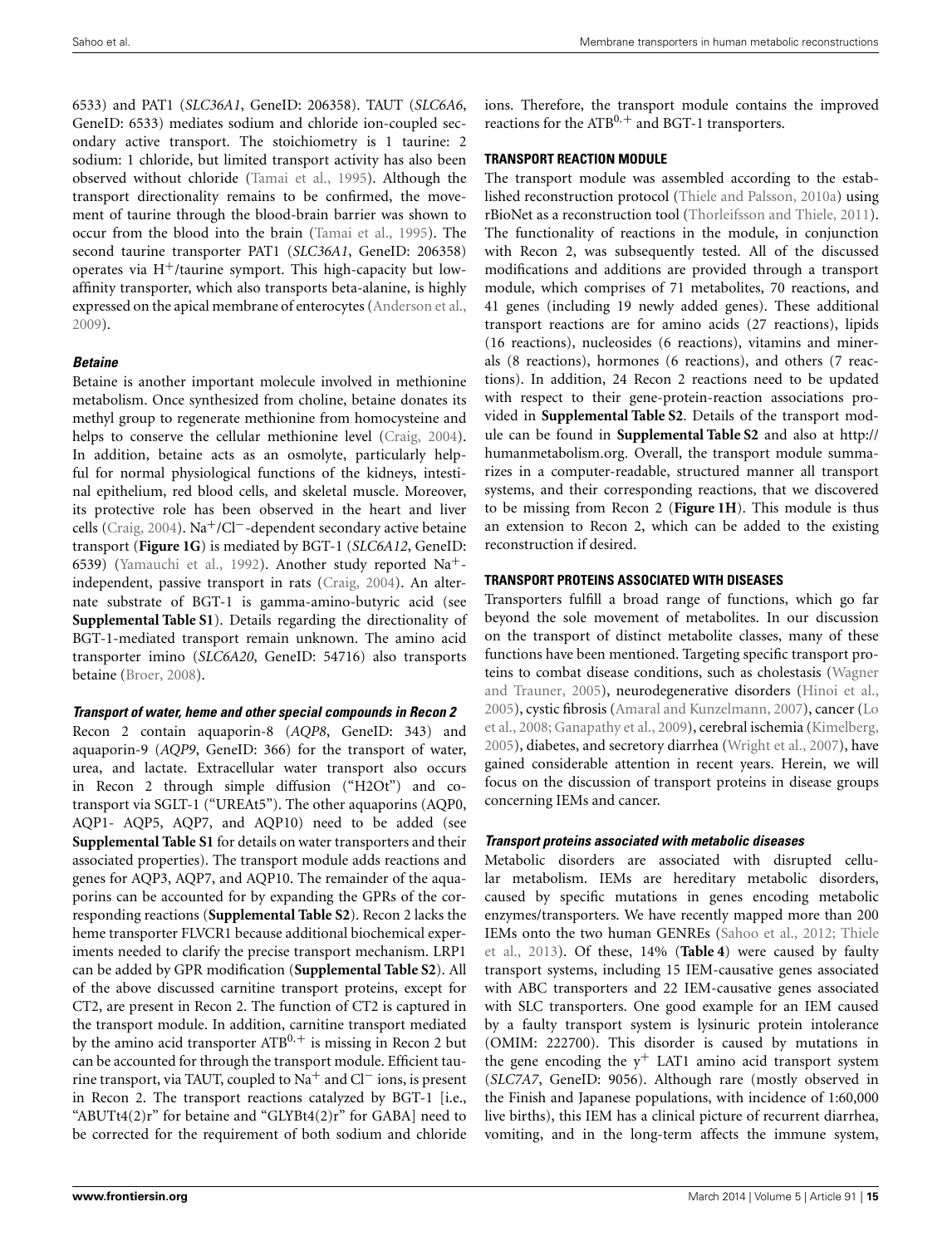#### **Table 4 | Metabolic diseases associated with transport proteins.**

|        | EntrezGene ID Transporter name                       | Diseases with a defect in a transport protein                                                                                                                                                                                      | <b>References</b>                                                      |
|--------|------------------------------------------------------|------------------------------------------------------------------------------------------------------------------------------------------------------------------------------------------------------------------------------------|------------------------------------------------------------------------|
| 19     | ATP-binding cassette<br>sub-family A member 1        | Tangier disease                                                                                                                                                                                                                    | OMIM: 205400                                                           |
| 5244   | MRP3                                                 | Progressive familial intrahepatic cholestasis, biliary gallstone disease,<br>intrahepatic cholestasis of pregnancy                                                                                                                 | OMIM: 171060                                                           |
| 6342   | SCP <sub>2</sub>                                     | Zellweger syndrome and Leukoencephalopathy with dystonia and motor<br>neuropathy                                                                                                                                                   | OMIM: 184755                                                           |
| 6505   | EAAT3                                                | Dicarboxylic aminoaciduria                                                                                                                                                                                                         | <b>OMIM: 222730, (Teijema</b><br>et al., 1974)                         |
| 6513   | GLUT1                                                | GLUT1 deficiency syndrome                                                                                                                                                                                                          | OMIM: 606777                                                           |
| 6514   | GLUT2                                                | Fanconi-Bickel syndrome                                                                                                                                                                                                            | OMIM: 227810                                                           |
| 6519   | rBAT                                                 | Cystinuria                                                                                                                                                                                                                         | OMIM: 220100                                                           |
| 6523   | SGLT1                                                | Glucose-galactose malabsorption                                                                                                                                                                                                    | OMIM: 606824                                                           |
| 6524   | SGLT <sub>2</sub>                                    | Renal glucosuria                                                                                                                                                                                                                   | OMIM: 233100                                                           |
|        |                                                      |                                                                                                                                                                                                                                    | OMIM: 613291                                                           |
| 6555   | Ileal sodium/bile acid<br>cotransporter              | Primary bile acid malabsorption                                                                                                                                                                                                    |                                                                        |
| 6584   | OCTN <sub>2</sub>                                    | Systemic carnitine deficiency                                                                                                                                                                                                      | OMIM: 212140                                                           |
| 8647   | Bile salt export pump                                | Benign recurrent intrahepatic cholestasis-2                                                                                                                                                                                        | OMIM: 603201                                                           |
| 9056   | y+LAT-1/4f2hc                                        |                                                                                                                                                                                                                                    | OMIM: 222700                                                           |
|        |                                                      | Lysinuric protein intolerance                                                                                                                                                                                                      |                                                                        |
| 9152   | GLYT2                                                | Hyperekplexia                                                                                                                                                                                                                      | <b>OMIM: 614618, (Tijssen</b><br>and Rees, 1993)                       |
| 10560  | ThTr1                                                | Thiamin-responsive megaloblastic anemia syndrome                                                                                                                                                                                   | OMIM: 249270                                                           |
| 10599  | OATP-C                                               | Rotor type hyperbilirubinemia                                                                                                                                                                                                      | OMIM: 604843                                                           |
| 10999  | FATP-4                                               | Ichthyosis prematurity syndrome (IPS)                                                                                                                                                                                              | OMIM: 608649                                                           |
| 11001  | FATP-2                                               | Milder variant of X-linked adrenoleukodystrophy                                                                                                                                                                                    | OMIM: 603247                                                           |
| 11136  | $b^{0,+}AT$                                          | Cystinuria                                                                                                                                                                                                                         | OMIM: 220100                                                           |
| 55315  | ENT <sub>3</sub>                                     | Familial Histiocytosis Syndrome (Faisalabad Histiocytosis) and Familial<br>Rosai-Dorfman Disease                                                                                                                                   | <b>OMIM: 602782, (Barnes)</b><br>et al., 2006; Morgan et al.,<br>2010) |
| 56606  | GLUT9                                                | Renal hypouricemia-2                                                                                                                                                                                                               | OMIM: 612076                                                           |
| 113235 | <b>PCFT</b>                                          | Hereditary folate malabsorption                                                                                                                                                                                                    | <b>OMIM: 229050, (Diop-Bove</b>                                        |
|        |                                                      |                                                                                                                                                                                                                                    | et al., 1993)                                                          |
| 1244   | MRP <sub>2</sub>                                     | Dubin-Johnson syndrome                                                                                                                                                                                                             | <b>OMIM: 237500, (Kanda</b><br>et al., 2009)                           |
| 8029   | Cubilin                                              | Hereditary megaloblastic anemia 1 (MGA1)                                                                                                                                                                                           | OMIM: 261100, (Kristiansen<br>et al., 2000)                            |
| 54716  | Sodium- and<br>chloride-dependent                    | Iminoglycinuria                                                                                                                                                                                                                    | OMIM: 242600                                                           |
|        | transporter XTRP3                                    |                                                                                                                                                                                                                                    |                                                                        |
| 21     | ATP-binding cassette<br>sub-family A member 3        | Pulmonary surfactant metabolism dysfunction type 3 (SMDP3)                                                                                                                                                                         | <b>OMIM: 610921, (Wert et al.,</b><br>2009)                            |
| 24     | Retinal-specific ATP-binding<br>cassette transporter | Stargardt disease, a form of juvenile-onset macular degeneration,<br>retinitis pigmentosa-19, cone-rod dystrophy type 3, early-onset severe<br>retinal dystrophy, fundus flavimaculatus, and macular degeneration<br>age-related 2 | OMIM: 248200                                                           |
| 359    | AQP <sub>2</sub>                                     | Nephrogenic diabetes insipidus                                                                                                                                                                                                     | OMIM: 125800, OMIM:<br>304800, (Knoers, 1993)                          |
| 364    | AQP7                                                 | Several metabolic alterations including obesity, type 2 diabetes                                                                                                                                                                   | <b>OMIM: 125853, (Prudente)</b><br>et al., 2007)                       |
| 949    | SRB-I                                                | Familial hypercholesterolemia                                                                                                                                                                                                      | OMIM: 601040                                                           |
| 2638   | <b>DBP</b>                                           | Graves disease                                                                                                                                                                                                                     | OMIM: 139200                                                           |
| 4036   | Megalin                                              | Donnai-Barrow syndrome                                                                                                                                                                                                             | OMIM: 222448, (Kantarci                                                |
|        |                                                      |                                                                                                                                                                                                                                    | et al., 1993; Pober et al.,<br>2009)                                   |

*(Continued)*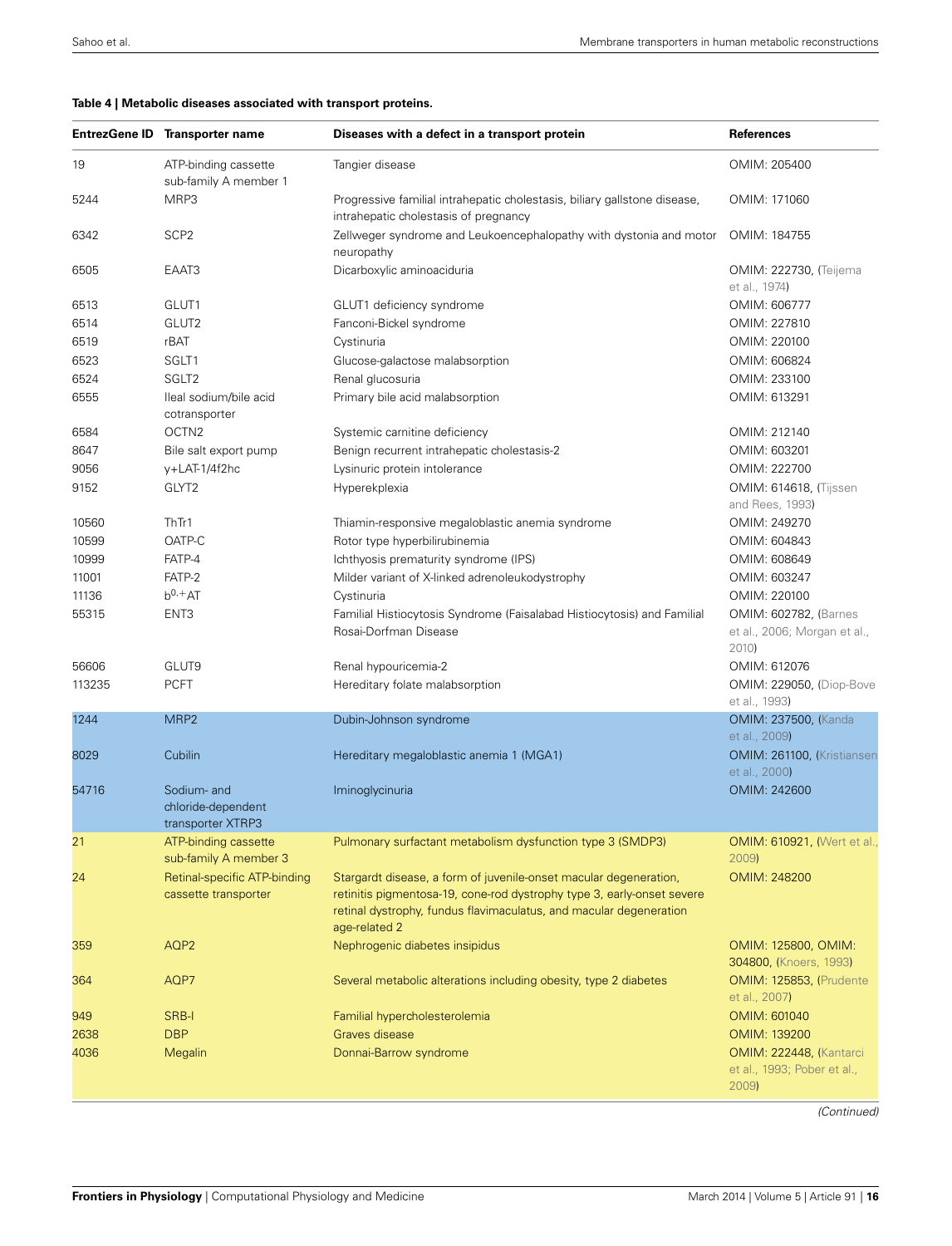#### **Table 4 | Continued**

|        | EntrezGene ID Transporter name                                  | Diseases with a defect in a transport protein                                                                                   | <b>References</b>                             |
|--------|-----------------------------------------------------------------|---------------------------------------------------------------------------------------------------------------------------------|-----------------------------------------------|
| 5243   | MRP1                                                            | Crohn's disease                                                                                                                 | OMIM: 171050                                  |
| 6833   | ATP-binding cassette<br>sub-family C member 8                   | Hyperinsulinemic hypoglycemia of infancy, non-insulin-dependent<br>diabetes mellitus type II                                    | OMIM: 256450, OMIM:<br>125853, (Glaser, 1993) |
| 6891   | TAP <sub>2</sub>                                                | Ankylosing spondylitis, insulin-dependent diabetes mellitus, and celiac<br>disease                                              | OMIM: 170261                                  |
| 9429   | ATP-binding cassette<br>sub-family G member 2                   | Gout                                                                                                                            | OMIM: 138900                                  |
| 10058  | ATP-binding cassette<br>sub-family B member 6,<br>mitochondrial | This gene is considered to be a candidate gene for lethal neonatal<br>metabolic syndrome, a disorder of mitochondrial function. | OMIM: 605452                                  |
| 10060  | ATP-binding cassette<br>sub-family C member 9                   | Dilated cardiomyopathy                                                                                                          | OMIM: 601439                                  |
| 26154  | ATP-binding cassette<br>sub-family A member 12                  | Lamellar ichthyosis type 2, Harleguin ichthyosis                                                                                | OMIM: 607800, (Mitsutake<br>et al., 2010),    |
| 29881  | Niemann-Pick C1-like<br>protein 1                               | Multiple lipid transport defects                                                                                                | OMIM: 608010, (Polisecki<br>et al., 2010)     |
| 64240  | ATP-binding cassette<br>sub-family G member 5                   | Sitosterolemia                                                                                                                  | OMIM: 210250                                  |
| 64241  | ATP-binding cassette<br>sub-family G member 8                   | Sitosterolemia                                                                                                                  | OMIM: 210250                                  |
| 116085 | URAT1                                                           | Renal hypouricemia-1                                                                                                            | OMIM: 220150                                  |
| 153201 | Proton-coupled amino acid<br>transporter 2                      | Iminoglycinuria and hyperglycinuria                                                                                             | OMIM: 242600                                  |
| 340024 | B(0)AT1                                                         | Hartnup disorder                                                                                                                | OMIM: 234500                                  |

*The color coding is the same as in Table <sup>1</sup>.*

skeletal system, and pulmonary and renal function, which can even lead to the death if left untreated. Specific dietary recommendations include protein restriction and citrulline and lysine supplementation. Recon 1 captured 22 of the 45 plasma membrane transport protein-associated IEMs genes. Recon 2 captured three additional diseases/genes. The remaining 20 transport protein-associated IEMs could not be mapped onto Recon 2 due to missing genes (see **Table 4** for details). The IEMs for the ABC class of transporters account for 33% of these missing IEMs. The non-inclusion of the ABC transport proteins into human GENREs is because they have been shown to transport mainly medically important drugs and their derivatives (e.g., *ABCB1*, GeneID: 5243, *ABCG2*, GeneID: 9429) or that insufficient information on the preferred substrates is available (e.g., for *ABCF3*, GeneID: 55324). However, another major proportion of the missed IEMs/genes concerns fat-soluble vitamins and lipids (e.g., SRB-I, Niemann-Pick C1-like protein 1), for which transport mechanisms have only been partially resolved (see the relevant sections above). Therefore, we would like to emphasize the need to have sufficient information regarding the preferred substrates, associated cofactors/ions, substrate:ion stoichiometry, transport kinetics, and sub-cellular localization of transport proteins for building a high quality reconstruction of the transport reactions/pathways.

#### **Transport proteins associated with cancer**

Cancer cells reprogram metabolic pathways to support their increased need for energy and biosynthetic precursors (Cairns

et al., 2011). The metabolic characteristics of cancer cells are the high uptake of glucose, aerobic glycolysis, secretion of lactate (Warburg effect), and a high rate of glutaminolysis to compensate for the efflux of TCA cycle intermediates into biosynthetic pathways (Feron, 2009). Alternations in metabolite uptake (e.g., amino acids and glucose) and secretion through specific sets of transporters constitute key factors for how these continuously proliferating cells meet their metabolic demands (Ganapathy et al., 2009). As discussed above, redundancy and overlapping substrate specificity exist within and between transporter families. Cancer cells have to operate sets of transporters that best nourish their metabolic dependencies. In fact, the distinctive transporter expression between cancerous and normal cells could provide good opportunities for targeted treatment (Ganapathy et al., 2009). The contribution of transporters of the metabolite classes in cancer discussed above has been reviewed elsewhere (Fuchs and Bode, 2005; Verkman et al., 2008; Ganapathy et al., 2009; Calvo et al., 2010; Fletcher et al., 2010) and is summarized in **Table 5**.

Coverage and accurate representation of transport systems are essential to perform valuable simulations using COBRA. Recon 1 has been used for the generation and analysis of cancer-specific metabolic models (Folger et al., 2011; Frezza et al., 2011; Jerby et al., 2012; Wang et al., 2012b) and has been recently summarized (Jerby and Ruppin, 2012; Hernández Patiño et al., 2013). Of the 20 extracellular transporters (**Table 5**) that play a role in cancer metabolic reprogramming and proliferation, 13 transporters are correctly represented in Recon 2 (**Table 5**), three need to be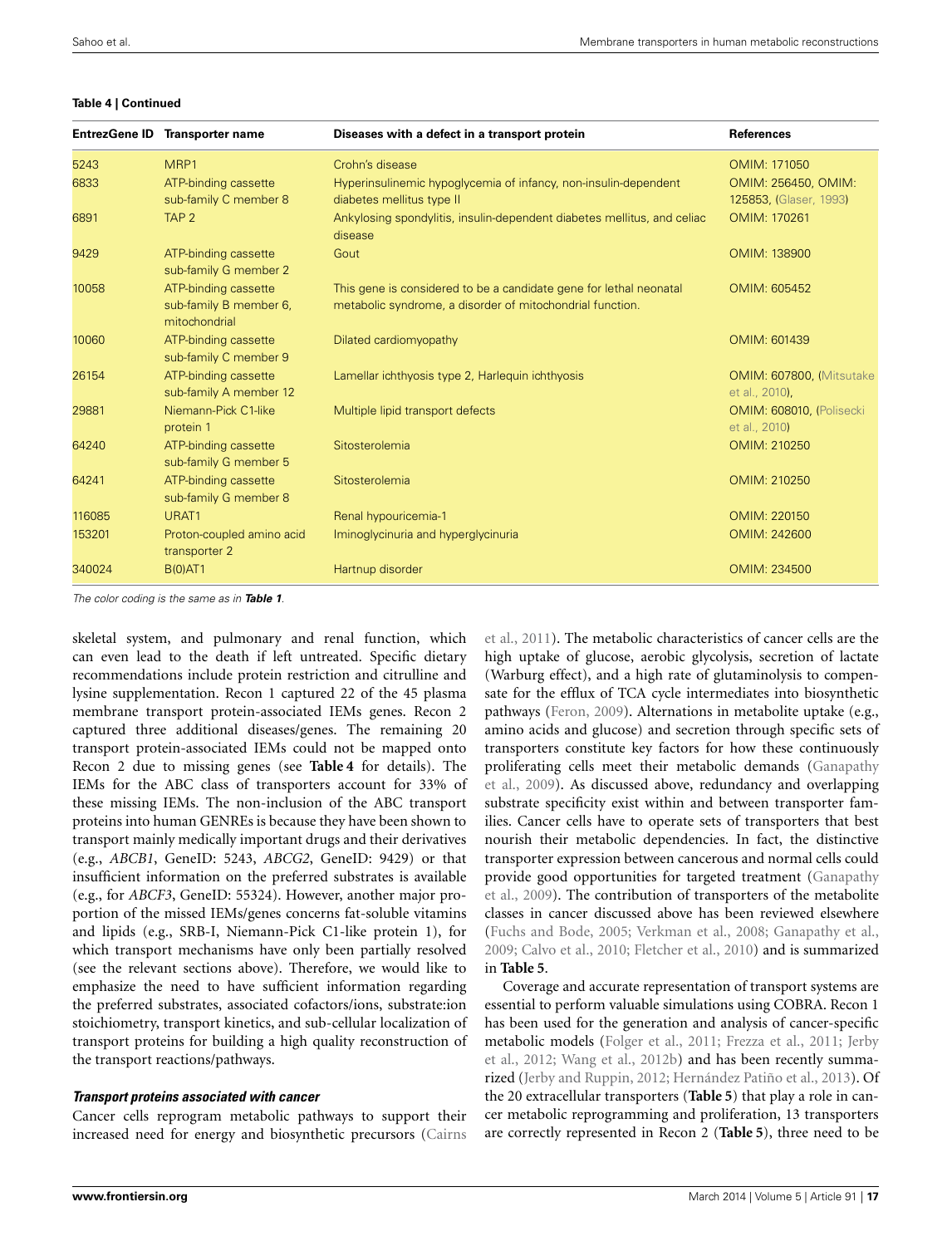|  | Table 5   Metabolite transporters relevant to cancer and their current coverage in Recon 2. |  |  |  |
|--|---------------------------------------------------------------------------------------------|--|--|--|
|--|---------------------------------------------------------------------------------------------|--|--|--|

| <b>Entrez Gene ID</b> | <b>Transporters</b>           | <b>Substrates</b>                                 | Reference                                             |
|-----------------------|-------------------------------|---------------------------------------------------|-------------------------------------------------------|
| 4363                  | MRP1 (ABCC1)                  | Xenobiotics, cytotoxic drugs                      | Fletcher et al., 2010                                 |
| 6510                  | ASCT2 (SLC1A5)                | Glutamine                                         | Fuchs and Bode, 2005; Ganapathy et al., 2009          |
| 6513                  | GLUT1                         | Glucose                                           | Ganapathy et al., 2009                                |
| 6515                  | GLUT3                         | Glucose                                           | Ganapathy et al., 2009                                |
| 6566                  | SLC16A1/MCT1                  | Lactate                                           | Pouyssegur et al., 2006; Ganapathy et al., 2009       |
| 6584                  | OCTN2 (SLC22A5)               | Carnitine                                         | Scalise et al., 2012; Wang et al., 2012a              |
| 8884                  | <b>SMVT</b>                   | <b>Biotin</b>                                     | Vadlapudi et al., 2012                                |
| 9123                  | SLC16A4/MCT4                  | Lactate                                           | Pouyssegur et al., 2006; Ganapathy et al., 2009       |
| 9194                  | SLC16A2/MCT2                  | Lactate                                           | Pouyssegur et al., 2006; Ganapathy et al., 2009       |
| 23539                 | SLC16A3/MCT3                  | Lactate                                           | Pouyssegur et al., 2006; Ganapathy et al., 2009       |
| 23657, 6520           | xCT (SLC7A11)/ 4F2hc (SLC3A2) | Cysteine                                          | Fuchs and Bode, 2005; Ganapathy et al., 2009          |
| 80704                 | SLC19A3                       | Thiamin                                           | Sweet et al., 2010                                    |
| 154091                | GLUT <sub>12</sub>            | Glucose                                           | Ganapathy et al., 2009                                |
| 6523                  | SGLT <sub>1</sub>             | Glucose                                           | Ganapathy et al., 2009                                |
| 8140, 6520            | LAT1 (SLC7A5)/ 4F2hc (SLC3A2) | Glutamine/cysteine antiport                       | Fuchs and Bode, 2005; Ganapathy et al., 2009          |
| 11254                 | $ATB0,+$ (SLC6A14)            | Proteinogenic amino acids except                  | Ganapathy et al., 2009                                |
|                       |                               | glutamate and aspartate                           |                                                       |
| 360                   | AOP3                          | Glycerol                                          | Hara-Chikuma and Verkman, 2008; Verkman et al., 2008  |
| 5243                  | MDR1 (ABCB1)                  | Xenobiotics, cytotoxic drugs                      | Fletcher et al., 2010                                 |
| 9429                  | ABCG <sub>2</sub>             | Xenobiotics, cytotoxic drugs                      | Fletcher et al., 2010                                 |
| 160728                | SLC5A8/SMCT-1                 | Lactate, pyruvate, and butyrate<br>(qut microbes) | Thangaraju et al., 2006, 2008; Ganapathy et al., 2009 |

*The color coding is the same as in Table <sup>1</sup>.*

modified, and four are still missing or require further curation. This section discusses the cancer relevant transporters currently missing or requiring revision (**Table 5**).

The pyruvate to lactate conversion is necessary to sustain a high glycolytic flux (Feron, 2009). The accumulation of lactate and a decreasing pyruvate level put cell survival at risk due to increasing acidification of the cytoplasm. Cancer cells counteract the decrease in intracellular pH by specific ion transport (i.e., bicarbonate and protons) and lactate export via lactate/ $H^+$  symport, which is mediated by one of the four MTC transporters (*SLC16A1*, GeneID: 6566; *SLC16A7* GeneID: 9194; *SLC16A8* GeneID: 23539; *SLC16A4* GeneID: 9122). The high affinity lactate transporter SMCT1 (*SLC5A8*, GeneID: 160728) favors the import of lactate (Gopal et al., 2004) and is suppressed in a number of cancer cell types, as summarized in (Ganapathy et al., 2009). For example, *SLC5A8* is silenced by methylation in human astrocytomas and oligodendrogliomas (Hong et al., 2005) and in primary colon cancers and colon cancer cell lines (Li et al., 2003). In addition to its transporter function, the SLC5A8 protein has a demonstrated role in tumor suppression through the active import of endogenous inhibitors of histone acetylases (HDACs) [i.e., butyrate, which originates from gut microbes, and pyruvate (Thangaraju et al., 2006, 2008)]. Recently, SLC5A8 was shown to counteract tumor progression independent from its transport function. Instead, SLC5A8 acts through an unknown mechanism involving a decrease in the anti-apoptotic protein survivin (Coothankandaswamy et al., 2013). Recon 2 includes passive iodide transport via SLC5A8 and the Na+-coupled transport of lactate, pyruvate, and the shortchain fatty acids acetate, propionate, and butyrate (Miyauchi et al.,

2004) (**Table 5**). Hence, these data were added in the transport module (**Supplemental Table S2**). SLC5A8 was not included in Recon 2, most likely because this protein has been mainly discussed in the context of cancer.

ABC transporters mediate the efflux of cytotoxic drugs, causing multidrug resistance (MDR) and chemotherapy failure (Fletcher et al., 2010; Falasca and Linton, 2012). Two of the four major drug transporters, MDR1 (*ABCB1,* GeneID: 5243) and ABCG2 (*ABCG2*, GeneID: 9429), are missing in Recon 2 (see also the IEMs section). Both are known to be overexpressed in different cancer types (Fletcher et al., 2010). A subpopulation of cancer cells with enriched stem cell activity, so called side populations (SPs), have been extracted from six human lung cancer cell lines (H460, H23, HTB-58, A549, H441, and H2170). When tested for an elevation in ABC transporter expression, all of the SPs displayed a significantly higher mRNA expression for ABCG2 compared to their non-SP counterparts (Ho et al., 2007). Four SPs also showed a significantly higher expression for MDR1 transporters. All six showed resistance to exposure to different chemotherapeutic drugs. The survival of such cells with stem cell activity upon drug treatment could be connected to a relapse *in vivo* (Ho et al., 2007), and ABC transporter expression might be an indicators for this cancer cell phenotype.

Strong expression of aquaporins has been observed in various tumors, especially aggressive tumors (Verkman et al., 2008). Some aquaporins are exclusively expressed in malignant tissue (Verkman et al., 2008). The aquaglyceroporin aquaporin-3, AQP3 (*AQP3*, GeneID: 360), which also transports glycerin in addition to water, is expressed in normal epidermis and overexpressed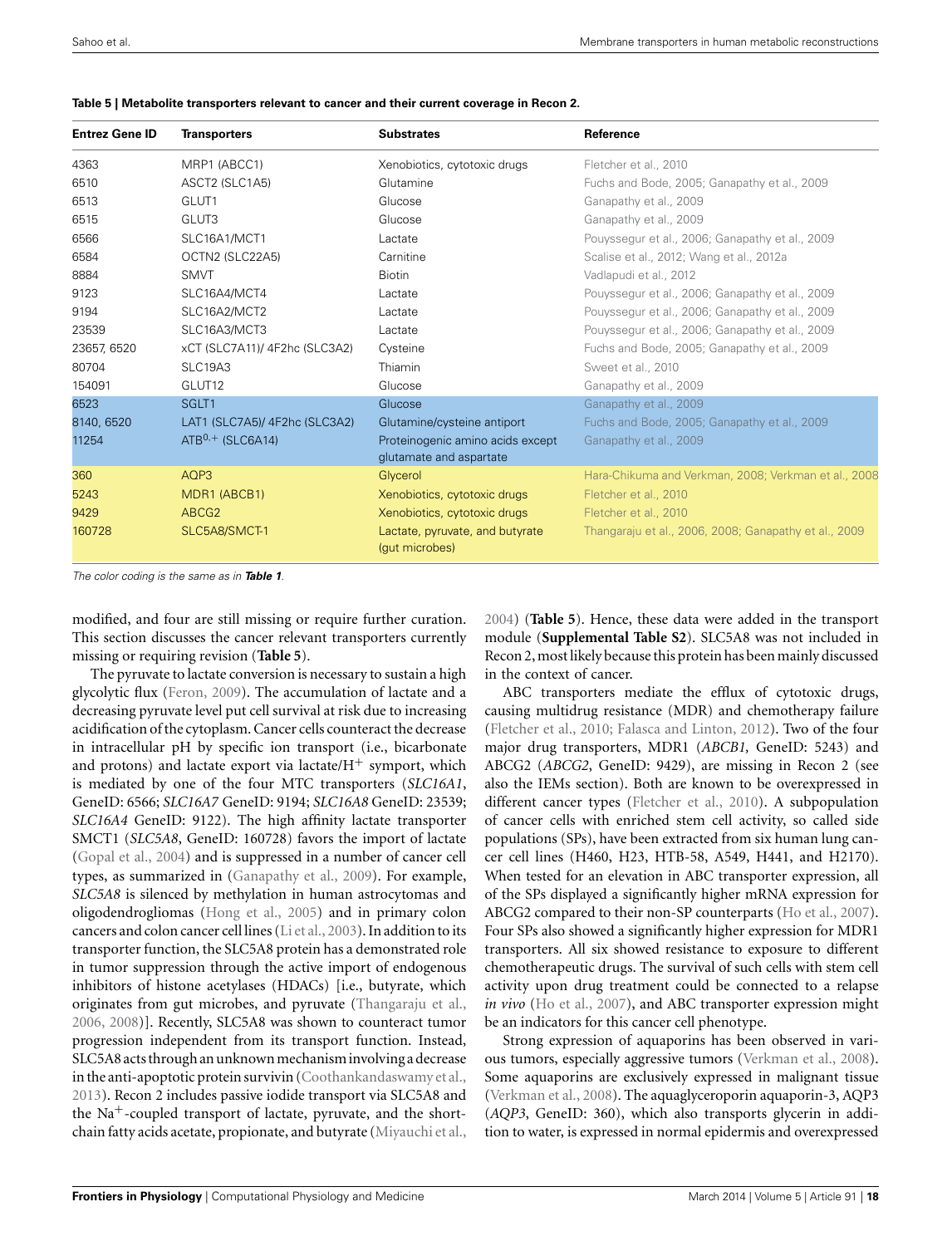in basal cell carcinoma and human skin squamous cell carcinomas (Hara-Chikuma and Verkman, 2008). AQP3-facilitated glycerol transport was found to determine cellular ATP levels and therefore be important for hyperproliferation and tumor cell proliferation in epidermal mice cells (Hara-Chikuma and Verkman, 2008). Correspondingly, the resistance of AQP3 null-mice toward skin tumors might arise through reduced tumor cell glycerol metabolism and ATP generation (Hara-Chikuma and Verkman, 2008). This property renders AQP3 inhibition a possible target for the prevention and treatment of skin, and possibly other cancers associated with aquaglyceroporin overexpression (Hara-Chikuma and Verkman, 2008). AQP3 is currently missing in Recon 2 and covered in the transport module.

Although many of the transporters associated with cancer are present in Recon 2 (**Table 5**), important mediators of intraand extracellular pH, drug resistance, and proliferative energy metabolism are still missing.

## **CONCLUSION**

A great deal of work in the field of constraint-based modeling has focused on the generation of highly curated GENREs and their usage for the generation of tissue-specific metabolic models for biomedical applications.

Transporters not only maintain the connectivity of metabolites across different cell types but also determine the uptake and secretion profile of individual cells. The metabolite exchanges of individual cell types with the corresponding extracellular compartment are inevitably connected to their internal biochemical pathways and cell functions. The inclusion of the cell type-specific transporters is important for enabling the use of the human metabolic reconstruction as a template for the generation of more accurate and physiologically relevant cell type-specific sub-networks and ultimately function-representative models. Moreover, information regarding distinct transporter function at different locations, as is the case for polarized cells, is crucial for such an effort and has thus been noted throughout this review. We identified numerous gaps through our literature review, many of which could be filled and are provided in the accompanying transport module. However, some knowledge gaps still remain because the responsible transporter or transport mechanism is unknown. Such a knowledge update for the GENRE needs to be performed periodically because of the important implications on their predictive potential (Thiele and Palsson, 2010b) and thus biomedical applications.

# **ACKNOWLEDGMENTS**

The authors thank the anonymous reviewers for their comments and suggestions. The authors are thankful to Prof. L. Franzson, Mrs. A. Heinken, and Mrs. H. Haraldsdottir for valuable discussions. This work was supported by the Icelandic Research Fund (No. 100406022), ERC Advanced Grant, (No. 232816), and an ATTRACT program grant to Ines Thiele (FNR/A12/01) from the Luxembourg National Research Fund (FNR).

## **SUPPLEMENTARY MATERIAL**

The Supplementary Material for this article can be found online at: http://www.frontiersin.org/journal/10.3389/fphys. 2014.00091/abstract

#### **REFERENCES**

- Adibi, S. A. (2003). Regulation of expression of the intestinal oligopeptide transporter (Pept-1) in health and disease. *Am. J. Physiol. Gastrointest. Liver Physiol.* 285, G779–G788. doi: 10.1152/ajpgi.00056.2003
- Agren, R., Bordel, S., Mardinoglu, A., Pornputtapong, N., Nookaew, I., and Nielsen, J. (2012). Reconstruction of genome-scale active metabolic networks for 69 human cell types and 16 cancer types using INIT. *PLoS Comput. Biol.* 8:e1002518. doi: 10.1371/journal.pcbi.1002518
- Agu, R., Cowley, E., Shao, D., Macdonald, C., Kirkpatrick, D., Renton, K., et al. (2011). Proton-coupled oligopeptide transporter (POT) family expression in human nasal epithelium and their drug transport potential. *Mol. Pharm.* 8, 664–672. doi: 10.1021/mp100234z
- Alberts, B., Johnson, A., and Lewis, J. (2002). *Molecular Biology of the Cell*. New York, NY: Garland Science.
- Amaral, M. D., and Kunzelmann, K. (2007). Molecular targeting of CFTR as a therapeutic approach to cystic fibrosis. *Trends Pharmacol. Sci.* 28, 334–341. doi: 10.1016/j.tips.2007.05.004
- Amin, K. A., and Nagy, M. A. (2009). Effect of carnitine and herbal mixture extract on obesity induced by high fat diet in rats. *Diabetol. Metab. Syndr.* 1, 17. doi: 10.1186/1758-5996-1-17
- Amiry-Moghaddam, M., Williamson, A., Palomba, M., Eid, T., De Lanerolle, N. C., Nagelhus, E. A., et al. (2003). Delayed K+ clearance associated with aquaporin-4 mislocalization: phenotypic defects in brains of alpha-syntrophin-null mice. *Proc. Natl. Acad. Sci. U.S.A.* 100, 13615–13620. doi: 10.1073/pnas.23360 64100
- Anderson, C. M., Howard, A., Walters, J. R., Ganapathy, V., and Thwaites, D. T. (2009). Taurine uptake across the human intestinal brush-border membrane is via two transporters: H+-coupled PAT1 (SLC36A1) and Na+- and Cl(-)-dependent TauT (SLC6A6). *J. Physiol.* 587, 731–744. doi: 10.1113/jphysiol.2008.164228
- Augustin, R. (2010). The protein family of glucose transport facilitators: It's not only about glucose after all. *IUBMB Life* 62, 315–333. doi: 10.1002/ iub.315
- Badagnani, I., Castro, R. A., Taylor, T. R., Brett, C. M., Huang, C. C., Stryke, D., et al. (2006). Interaction of methotrexate with organic-anion transporting polypeptide 1A2 and its genetic variants. *J. Pharmacol. Exp. Ther.* 318, 521–529. doi: 10.1124/jpet.106.104364
- Baird, F. E., Bett, K. J., Maclean, C., Tee, A. R., Hundal, H. S., and Taylor, P. M. (2009). Tertiary active transport of amino acids reconstituted by coexpression of System A and L transporters in Xenopus oocytes. *Am. J. Physiol. Endocrinol. Metab.* 297, E822–E829. doi: 10.1152/ajpendo.00330.2009
- Bakirtzi, K., Belfort, G., Lopez-Coviella, I., Kuruppu, D., Cao, L., Abel, E. D., et al. (2009). Cerebellar neurons possess a vesicular compartment structurally and functionally similar to Glut4-storage vesicles from peripheral insulin-sensitive tissues. *J. Neurosci.* 29, 5193–5201. doi: 10.1523/JNEUROSCI.0858-09.2009
- Baldwin, S. A., Beal, P. R., Yao, S. Y., King, A. E., Cass, C. E., and Young, J. D. (2004). The equilibrative nucleoside transporter family, SLC29. *Pflugers Arch.* 447, 735–743. doi: 10.1007/s00424-003-1103-2
- Ball, G. F. M. (2006). *Vitamins: Their Role in the Human Body.* Hoboken, NJ: Blackwell publishing.
- Barnes, K., Dobrzynski, H., Foppolo, S., Beal, P. R., Ismat, F., Scullion, E. R., et al. (2006). Distribution and functional characterization of equilibrative nucleoside transporter-4, a novel cardiac adenosine transporter activated at acidic pH. *Circ. Res.* 99, 510–519. doi: 10.1161/01.RES.0000238359.18495.42
- Bates, C. J. (1997). Bioavailability of riboflavin. *Eur. J. Clin. Nutr.* 51(Suppl. 1), S38–S42.
- Berry, D. C., Jin, H., Majumdar, A., and Noy, N. (2011). Signaling by vitamin A and retinol-binding protein regulates gene expression to inhibit insulin responses. *Proc. Natl. Acad. Sci. U.S.A.* 108, 4340–4345. doi: 10.1073/pnas.10111 15108
- Bianchi, L., and Diez-Sampedro, A. (2010). A single amino acid change converts the sugar sensor SGLT3 into a sugar transporter. *PLoS ONE* 5:e10241. doi: 10.1371/journal.pone.0010241
- Biegel, A., Knutter, I., Hartrodt, B., Gebauer, S., Theis, S., Luckner, P., et al. (2006). The renal type H+/peptide symporter PEPT2: structure-affinity relationships. *Amino Acids* 31, 137–156. doi: 10.1007/s00726-006-0331-0
- Bordbar, A., Feist, A. M., Usaite-Black, R., Woodcock, J., Palsson, B. O., and Famili, I. (2011a). A multi-tissue type genome-scale metabolic network for analysis of whole-body systems physiology. *BMC Syst. Biol.* 5:180. doi: 10.1186/1752-0509- 5-180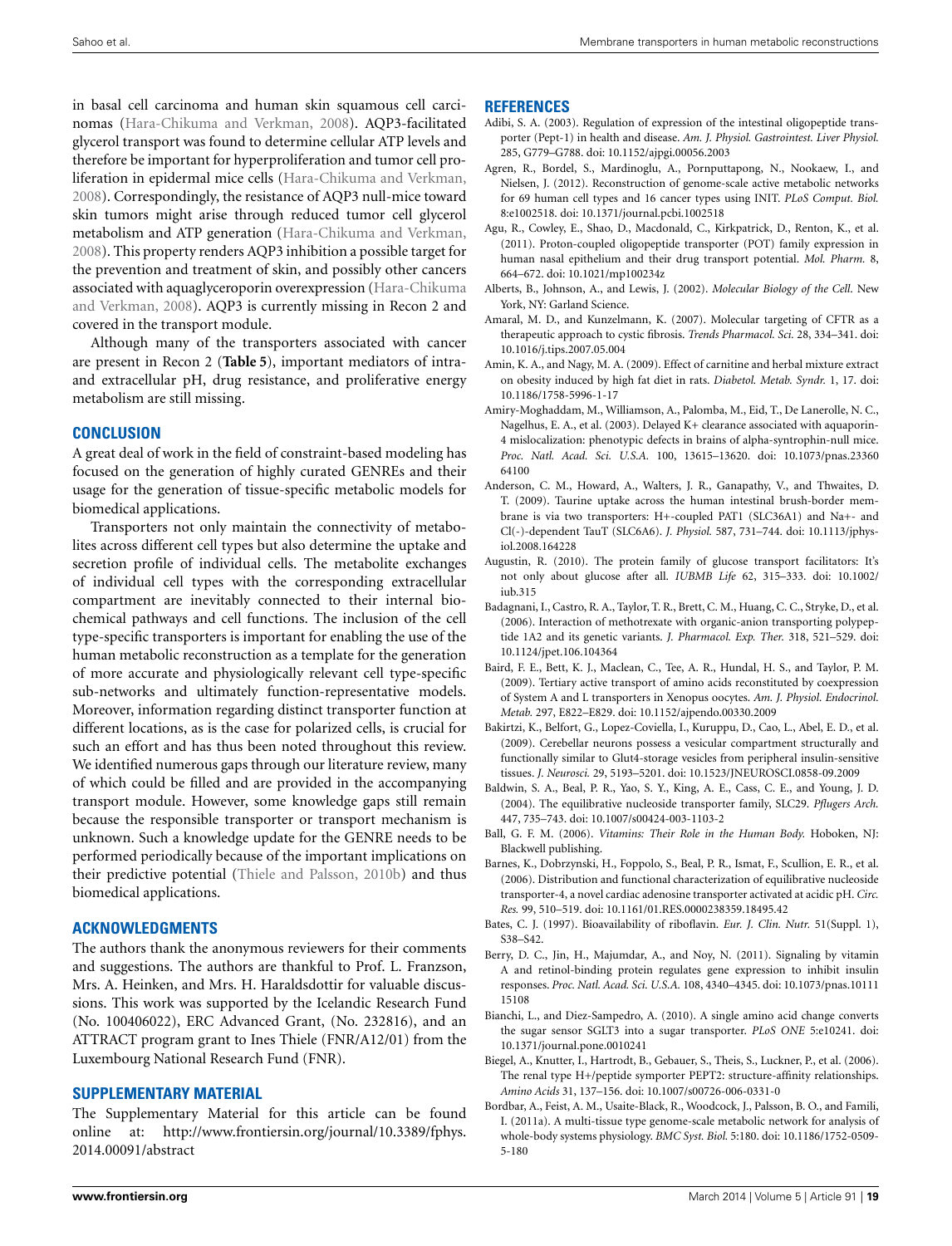- Bordbar, A., Jamshidi, N., and Palsson, B. O. (2011b). iAB-RBC-283: a proteomically derived knowledge-base of erythrocyte metabolism that can be used to simulate its physiological and patho-physiological states. *BMC Syst. Biol.* 5:110. doi: 10.1186/1752-0509-5-110
- Bordbar, A., Lewis, N. E., Schellenberger, J., Palsson, B. O., and Jamshidi, N. (2010). Insight into human alveolar macrophage and *M. tuberculosis* interactions via metabolic reconstructions. *Mol. Syst. Biol.* 6, 422. doi: 10.1038/msb.2010.68
- Boyer, J. C., Campbell, C. E., Sigurdson, W. J., and Kuo, S. M. (2005). Polarized localization of vitamin C transporters, SVCT1 and SVCT2, in epithelial cells. *Biochem. Biophys. Res. Commun.* 334, 150–156. doi: 10.1016/j.bbrc.2005.06.069
- Broer, S. (2008). Amino acid transport across mammalian intestinal and renal epithelia. *Physiol. Rev.* 88, 249–286. doi: 10.1152/physrev.00018.2006
- Broer, S., and Palacin, M. (2011). The role of amino acid transporters in inherited and acquired diseases. *Biochem. J.* 436, 193–211. doi: 10.1042/BJ20101912
- Brunton, L., Lazo, J., and Parker, K. (2006). *Goodman and Gilman's: The Pharmacological Basis of Therapeutics*. New York, NY: The McGraw-Hill companies.
- Burke, T. R., and Tsang, S. H. (2011). Allelic and phenotypic heterogeneity in ABCA4 mutations. *Ophthalmic Genet.* 32, 165–174. doi: 10.3109/13816 810.2011.565397
- Cairns, R. A., Harris, I. S., and Mak, T. W. (2011). Regulation of cancer cell metabolism. *Nat. Rev. Cancer* 11, 85–95. doi: 10.1038/nrc2981
- Calvo, M. B., Figueroa, A., Pulido, E. G., Campelo, R. G., and Aparicio, L. A. (2010). Potential role of sugar transporters in cancer and their relationship with anticancer therapy. *Int. J. Endocrinol.* 2010:205357. doi: 10.1155/2010/205357
- Camacho, J., and Rioseco-Camacho, N. (1993). *Hyperornithinemia-Hyperammonemia-Homocitrullinuria Syndrome*. Seattle, WA: University of Washington.
- Chabowski, A., Gorski, J., Luiken, J. J., Glatz, J. F., and Bonen, A. (2007). Evidence for concerted action of FAT/CD36 and FABPpm to increase fatty acid transport across the plasma membrane. *Prostaglandins Leukot. Essent. Fatty Acids* 77, 345–353. doi: 10.1016/j.plefa.2007.10.017
- Chang, R. L., Xie, L., Bourne, P. E., and Palsson, B. O. (2010). Drug off-target effects predicted using structural analysis in the context of a metabolic network model. *PLoS Comput. Biol.* 6:e1000938. doi: 10.1371/journal.pcbi.1000938
- Charrier, L., and Merlin, D. (2006). The oligopeptide transporter hPepT1: gateway to the innate immune response. *Lab. Invest.* 86, 538–546. doi: 10.1038/labinvest.3700423
- Chen, J., Williams, S., Ho, S., Loraine, H., Hagan, D., Whaley, J. M., et al. (2010). Quantitative PCR tissue expression profiling of the human SGLT2 gene and related family members. *Diabetes Ther.* 1, 57–92. doi: 10.1007/s13300-010- 0006-4
- Closs, E. I., Boissel, J. P., Habermeier, A., and Rotmann, A. (2006). Structure and function of cationic amino acid transporters (CATs). *J. Membr. Biol.* 213, 67–77. doi: 10.1007/s00232-006-0875-7
- Cooper, R., Sarioglu, S., Sokmen, S., Fuzun, M., Kupelioglu, A., Valentine, H., et al. (2003). Glucose transporter-1 (GLUT-1): a potential marker of prognosis in rectal carcinoma? *Br. J. Cancer* 89, 870–876. doi: 10.1038/sj.bjc.6601202
- Coothankandaswamy, V., Elangovan, S., Singh, N., Prasad, P. D., Thangaraju, M., and Ganapathy, V. (2013). The plasma membrane transporter SLC5A8 suppresses tumour progression through depletion of survivin without involving its transport function. *Biochem. J.* 450, 169–178. doi: 10.1042/BJ20121248
- Corpe, C. P., Eck, P., Wang, J., Al-Hasani, H., and Levine, M. (2013). Intestinal dehydroascorbic acid (DHA) transport mediated by the facilitative sugar transporters, GLUT2 and GLUT8. *J. Biol. Chem.* 288, 9092–9101. doi: 10.1074/jbc.M112.436790
- Craig, S. A. (2004). Betaine in human nutrition. *Am. J. Clin. Nutr.* 80, 539–549.
- Cura, A. J., and Carruthers, A. (2012). The role of monosaccharide transport proteins in carbohydrate assimilation, distribution, metabolism and homeostasis. *Compr. Physiol.* 2, 863–914. doi: 10.1002/cphy.c110024
- Czeizel, A. E. (1996). Reduction of urinary tract and cardiovascular defects by periconceptional multivitamin supplementation. *Am. J. Med. Genet.* 62, 179–183. doi: 10.1002/(SICI)1096-8628(19960315)62:2<179::AID-AJMG12> 3.0.CO;2-L
- Czeizel, A. E., and Dudas, I. (1992). Prevention of the first occurrence of neuraltube defects by periconceptional vitamin supplementation. *N. Engl. J. Med.* 327, 1832–1835. doi: 10.1056/NEJM199212243272602
- Devaux, P. F., Herrmann, A., Ohlwein, N., and Kozlov, M. M. (2008). How lipid flippases can modulate membrane structure. *Biochim. Biophys. Acta* 1778, 1591–1600. doi: 10.1016/j.bbamem.2008.03.007
- Diez-Sampedro, A., Hirayama, B. A., Osswald, C., Gorboulev, V., Baumgarten, K., Volk, C., et al. (2003). A glucose sensor hiding in a family of transporters. *Proc. Natl. Acad. Sci. U.S.A.* 100, 11753–11758. doi: 10.1073/pnas.1733 027100
- Diop-Bove, N., Kronn, D., and Goldman, I. D. (1993). *Hereditary Folate Malabsorption*. Seattle, WA: University of Washington.
- Doblado, M., and Moley, K. H. (2009). Facilitative glucose transporter 9, a unique hexose and urate transporter. *Am. J. Physiol. Endocrinol. Metab.* 297, E831–E835. doi: 10.1152/ajpendo.00296.2009
- Duarte, N. C., Becker, S. A., Jamshidi, N., Thiele, I., Mo, M. L., Vo, T. D., et al. (2007). Global reconstruction of the human metabolic network based on genomic and bibliomic data. *Proc. Natl. Acad. Sci. U.S.A.* 104, 1777–1782. doi: 10.1073/pnas.0610772104
- Dumas, M., Sadick, N. S., Noblesse, E., Juan, M., Lachmann-Weber, N., Boury-Jamot, M., et al. (2007). Hydrating skin by stimulating biosynthesis of aquaporins. *J. Drugs Dermatol.* 6, s20–s24.
- Dusso, A. S., Brown, A. J., and Slatopolsky, E. (2005). Vitamin D. *Am. J. Physiol. Renal Physiol.* 289, F8–F28. doi: 10.1152/ajprenal.00336.2004
- Dutta-Roy, A. K. (2000). Cellular uptake of long-chain fatty acids: role of membrane-associated fatty-acid-binding/transport proteins. *Cell. Mol. Life Sci.* 57, 1360–1372. doi: 10.1007/PL00000621
- Enomoto, A., Wempe, M. F., Tsuchida, H., Shin, H. J., Cha, S. H., Anzai, N., et al. (2002). Molecular identification of a novel carnitine transporter specific to human testis. Insights into the mechanism of carnitine recognition*. J. Biol. Chem.* 277, 36262–36271. doi: 10.1074/jbc.M203883200
- Falasca, M., and Linton, K. J. (2012). Investigational ABC transporter inhibitors. *Expert Opin. Investig. Drugs* 21, 657–666. doi: 10.1517/13543784.2012. 679339
- Febbraio, M., and Silverstein, R. L. (2007). CD36: implications in cardiovascular disease. *Int. J. Biochem. Cell Biol.* 39, 2012–2030. doi: 10.1016/j.biocel.2007.03.012
- Feron, O. (2009). Pyruvate into lactate and back: from the Warburg effect to symbiotic energy fuel exchange in cancer cells. *Radiother. Oncol.* 92, 329–333. doi: 10.1016/j.radonc.2009.06.025
- Flanagan, J. L., Simmons, P. A., Vehige, J., Willcox, M. D., and Garrett, Q. (2010). Role of carnitine in disease. *Nutr. Metab. (Lond).* 7, 30. doi: 10.1186/1743-70 75-7-30
- Fletcher, J. I., Haber, M., Henderson, M. J., and Norris, M. D. (2010). ABC transporters in cancer: more than just drug efflux pumps. *Nat. Rev. Cancer* 10, 147–156. doi: 10.1038/nrc2789
- Folger, O., Jerby, L., Frezza, C., Gottlieb, E., Ruppin, E., and Shlomi, T. (2011). Predicting selective drug targets in cancer through metabolic networks. *Mol. Syst. Biol.* 7, 501. doi: 10.1038/msb.2011.35
- Forrest, L. R., Krämer, R., and Ziegler, C. (2011). The structural basis of secondary active transport mechanisms. *Biochim. Biophys. Acta* 1807, 167–188. doi: 10.1016/j.bbabio.2010.10.014
- Frezza, C., Zheng, L., Folger, O., Rajagopalan, K. N., Mackenzie, E. D., Jerby, L., et al. (2011). Haem oxygenase is synthetically lethal with the tumour suppressor fumarate hydratase. *Nature* 477, 225–228. doi: 10.1038/nature10363
- Fuchs, B. C., and Bode, B. P. (2005). Amino acid transporters ASCT2 and LAT1 in cancer: partners in crime? *Semin. Cancer Biol.* 15, 254–266. doi: 10.1016/j.semcancer.2005.04.005
- Fukasawa, Y., Segawa, H., Kim, J. Y., Chairoungdua, A., Kim, D. K., Matsuo, H., et al. (2000). Identification and characterization of a Na(+)-independent neutral amino acid transporter that associates with the 4F2 heavy chain and exhibits substrate selectivity for small neutral D- and L-amino acids. *J. Biol. Chem.* 275, 9690–9698. doi: 10.1074/jbc.275.13.9690
- Fukuda, Y., and Schuetz, J. D. (2012). ABC transporters and their role in nucleoside and nucleotide drug resistance. *Biochem. Pharmacol.* 83, 1073–1083. doi: 10.1016/j.bcp.2011.12.042
- Furuhashi, M., and Hotamisligil, G. S. (2008). Fatty acid-binding proteins: role in metabolic diseases and potential as drug targets. *Nat. Rev. Drug Discov.* 7, 489–503. doi: 10.1038/nrd2589
- Fustin, J. M., Doi, M., Yamada, H., Komatsu, R., Shimba, S., and Okamura, H. (2012). Rhythmic nucleotide synthesis in the liver: temporal segregation of metabolites. *Cell Rep.* 1, 341–349. doi: 10.1016/j.celrep.2012.03.001
- Ganapathy, V., Thangaraju, M., and Prasad, P. D. (2009). Nutrient transporters in cancer: relevance to Warburg hypothesis and beyond. *Pharmacol. Ther.* 121, 29–40. doi: 10.1016/j.pharmthera.2008.09.005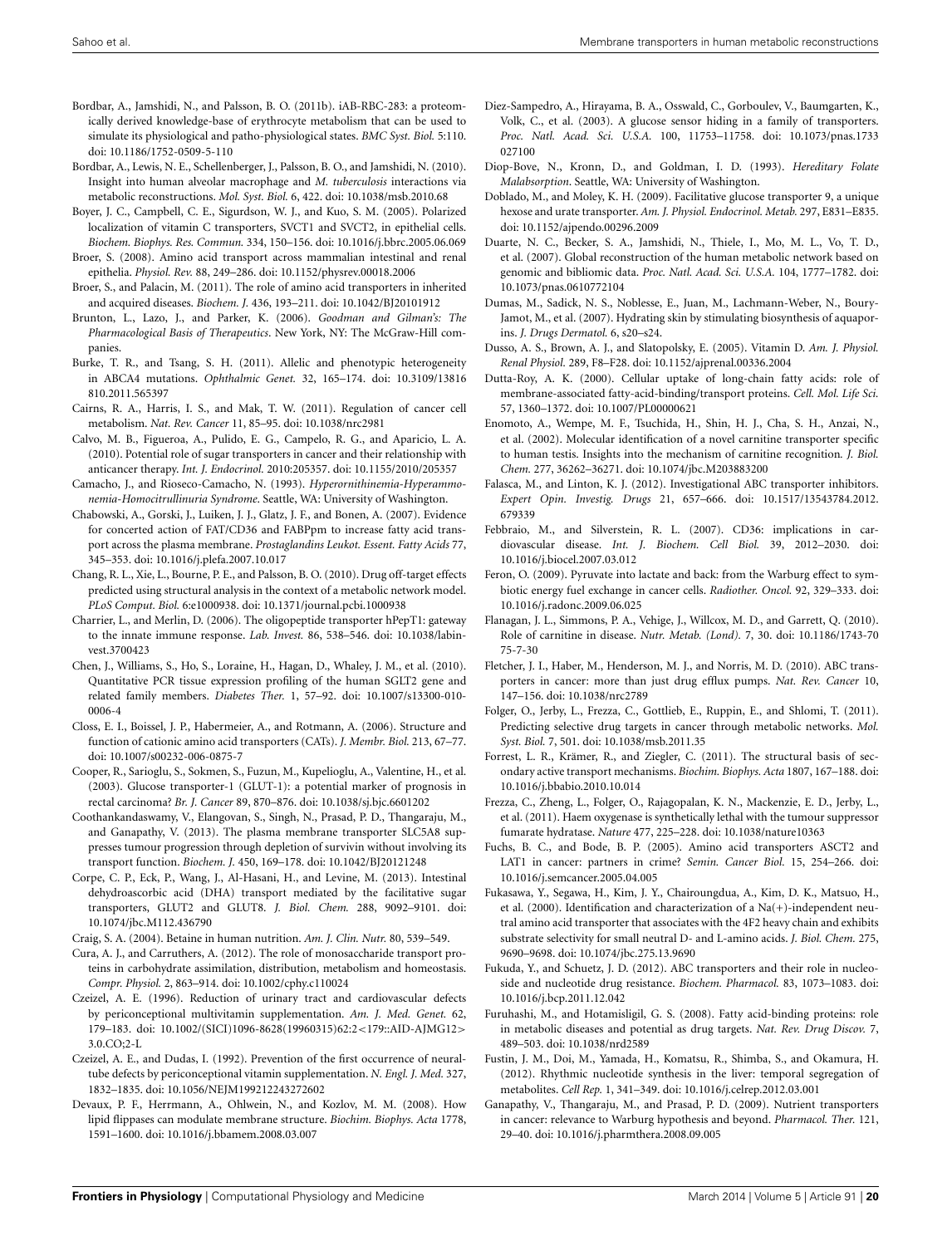- Gille, C., Bolling, C., Hoppe, A., Bulik, S., Hoffmann, S., Hubner, K., et al. (2010). HepatoNet1: a comprehensive metabolic reconstruction of the human hepatocyte for the analysis of liver physiology. *Mol. Syst. Biol.* 6, 411. doi: 10.1038/msb.2010.62
- Glaser, B. (1993). *Familial Hyperinsulinism*. Seattle, WA: University of Washington.
- Glatz, J. F., Luiken, J. J., and Bonen, A. (2010). Membrane fatty acid transporters as regulators of lipid metabolism: implications for metabolic disease. *Physiol. Rev.* 90, 367–417. doi: 10.1152/physrev.00003.2009
- Glavinas, H., Krajcsi, P., Cserepes, J., and Sarkadi, B. (2004). The role of ABC transporters in drug resistance, metabolism and toxicity. *Curr. Drug Deliv.* 1, 27–42. doi: 10.2174/1567201043480036
- Gopal, E., Fei, Y. J., Sugawara, M., Miyauchi, S., Zhuang, L., Martin, P., et al. (2004). Expression of slc5a8 in kidney and its role in Na(+)-coupled transport of lactate. *J. Biol. Chem.* 279, 44522–44532. doi: 10.1074/jbc.M405365200
- Gopal, E., Miyauchi, S., Martin, P. M., Ananth, S., Roon, P., Smith, S. B., et al. (2007). Transport of nicotinate and structurally related compounds by human SMCT1 (SLC5A8) and its relevance to drug transport in the mammalian intestinal tract. *Pharm. Res.* 24, 575–584. doi: 10.1007/s11095-006-9176-1
- Gossett, R. E., Frolov, A. A., Roths, J. B., Behnke, W. D., Kier, A. B., and Schroeder, F. (1996). Acyl-CoA binding proteins: multiplicity and function. *Lipids* 31, 895–918. doi: 10.1007/BF02522684
- Green, R. (2010). Ins and outs of cellular cobalamin transport. *Blood* 115, 1476–1477. doi: 10.1182/blood-2009-12-254037
- Grempler, R., Augustin, R., Froehner, S., Hildebrandt, T., Simon, E., Mark, M., et al. (2012). Functional characterisation of human SGLT-5 as a novel kidneyspecific sodium-dependent sugar transporter. *FEBS Lett.* 586, 248–253. doi: 10.1016/j.febslet.2011.12.027
- Gropper, S. S., Smith, J. L., and Groff. J. L. (2009). *Advanced Nutrition and Human Metabolism.* Belmont, CA: Wadsworth, Cengage learning.
- Guertin, F., Roy, C. C., Lepage, G., Perea, A., Giguere, R., Yousef, I., et al. (1991). Effect of taurine on total parenteral nutrition-associated cholestasis. *JPEN J. Parenter. Enteral Nutr.* 15, 247–251. doi: 10.1177/0148607191015003247
- Guyton, A. C., and Hall, J. E. (2000). *Textbook of Medical Physiology.* Philadelphia, PA: W. B. Saunders company.
- Hamid, A., Kiran, M., Rana, S., and Kaur, J. (2009). Low folate transport across intestinal basolateral surface is associated with down-regulation of reduced folate carrier in *in vivo* model of folate malabsorption. *IUBMB Life* 61, 236–243. doi: 10.1002/iub.153
- Hansen, A. K., and Galtung, H. K. (2007). Aquaporin expression and cell volume regulation in the SV40 immortalized rat submandibular acinar cell line. *Pflugers Arch.* 453, 787–796. doi: 10.1007/s00424-006-0158-2
- Hara-Chikuma, M., and Verkman, A. S. (2008). Prevention of skin tumorigenesis and impairment of epidermal cell proliferation by targeted aquaporin-3 gene disruption. *Mol. Cell. Biol.* 28, 326–332. doi: 10.1128/MCB.01482-07
- Harrison, E. H. (2005). Mechanisms of digestion and absorption of dietary vitamin A. *Annu. Rev. Nutr.* 25, 87–103. doi: 10.1146/annurev.nutr.25.050304.092614
- Hatanaka, T., Haramura, M., Fei, Y. J., Miyauchi, S., Bridges, C. C., Ganapathy, P. S., et al. (2004). Transport of amino acid-based prodrugs by the Na+- and Cl(-) -coupled amino acid transporter ATB0,+ and expression of the transporter in tissues amenable for drug delivery. *J. Pharmacol. Exp. Ther.* 308, 1138–1147. doi: 10.1124/jpet.103.057109
- Hediger, M. A. (2002). New view at C. *Nat. Med.* 8, 445–446. doi: 10.1038/nm0 502-445
- Hediger, M. A., Kanai, Y., You, G., and Nussberger, S. (1995). Mammalian ioncoupled solute transporters. *J. Physiol.* 482, 7S–17S.
- Heller-Stilb, B., Van Roeyen, C., Rascher, K., Hartwig, H. G., Huth, A., Seeliger, M. W., et al. (2002). Disruption of the taurine transporter gene (taut) leads to retinal degeneration in mice. *FASEB J.* 16, 231–233. doi: 10.1096/fj.01- 0691fje
- Hernández Patiño, C. E., Jaime-Muñoz, G., and Resendis-Antonio, O. (2013). Systems Biology of cancer: moving toward the integrative study of the metabolic alterations in cancer cells. *Front. Physiol.* 3:481. doi: 10.3389/fphys.20 12.00481
- Hinoi, E., Takarada, T., Tsuchihashi, Y., and Yoneda, Y. (2005). Glutamate transporters as drug targets. *Curr. Drug Targets CNS Neurol. Disord.* 4, 211–220. doi: 10.2174/1568007053544093
- Ho, M. M., Ng, A. V., Lam, S., and Hung, J. Y. (2007). Side population in human lung cancer cell lines and tumors is enriched with stem-like cancer cells. *Cancer Res.* 67, 4827–4833. doi: 10.1158/0008-5472.CAN-06-3557
- Hollander, D., Rim, E., and Muralidhara, K. S. (1977). Vitamin K1 intestinal absorption *in vivo*: influence of luminal contents on transport. *Am. J. Physiol.* 232, E69–E74.
- Hong, C., Maunakea, A., Jun, P., Bollen, A. W., Hodgson, J. G., Goldenberg, D. D., et al. (2005). Shared epigenetic mechanisms in human and mouse gliomas inactivate expression of the growth suppressor SLC5A8. *Cancer Res.* 65, 3617–3623. doi: 10.1158/0008-5472.CAN-05-0048
- Hoshide, R., Ikeda, Y., Karashima, S., Matsuura, T., Komaki, S., Kishino, T., et al. (1996). Molecular cloning, tissue distribution, and chromosomal localization of human cationic amino acid transporter 2 (HCAT2). *Genomics* 38, 174–178. doi: 10.1006/geno.1996.0613
- Hummel, C. S., Lu, C., Loo, D. D., Hirayama, B. A., Voss, A. A., and Wright, E. M. (2011). Glucose transport by human renal Na+/D-glucose cotransporters SGLT1 and SGLT2. *Am. J. Physiol. Cell Physiol.* 300, C14–C21. doi: 10.1152/ajpcell.00388.2010
- Hvidberg, V., Maniecki, M. B., Jacobsen, C., Hojrup, P., Moller, H. J., and Moestrup, S. K. (2005). Identification of the receptor scavenging hemopexin-heme complexes. *Blood* 106, 2572–2579. doi: 10.1182/blood-2005-03-1185
- Iannotti, L. L., Tielsch, J. M., Black, M. M., and Black, R. E. (2006). Iron supplementation in early childhood: health benefits and risks. *Am. J. Clin. Nutr.* 84, 1261–1276.
- Ikonen, E. (2008). Cellular cholesterol trafficking and compartmentalization. *Nat. Rev. Mol. Cell Biol.* 9, 125–138. doi: 10.1038/nrm2336
- Jerby, L., and Ruppin, E. (2012). Predicting drug targets and biomarkers of cancer via genome-scale metabolic modeling. *Clin. Cancer Res.* 18, 5572–5584. doi: 10.1158/1078-0432.CCR-12-1856
- Jerby, L., Shlomi, T., and Ruppin, E. (2010). Computational reconstruction of tissue-specific metabolic models: application to human liver metabolism. *Mol. Syst. Biol.* 6, 401. doi: 10.1038/msb.2010.56
- Jerby, L., Wolf, L., Denkert, C., Stein, G. Y., Hilvo, M., Oresic, M., et al. (2012). Metabolic associations of reduced proliferation and oxidative stress in advanced breast cancer. *Cancer Res.* 72, 5712–5720. doi: 10.1158/0008-5472.CAN-12-2215
- Jia, Z., Pei, Z., Maiguel, D., Toomer, C. J., and Watkins, P. A. (2007). The fatty acid transport protein (FATP) family: very long chain acyl-CoA synthetases or solute carriers? *J. Mol. Neurosci.* 33, 25–31. doi: 10.1007/s12031-007-0038-z
- Joost, H. G., and Thorens, B. (2001). The extended GLUT-family of sugar/polyol transport facilitators: nomenclature, sequence characteristics, and potential function of its novel members (review). *Mol. Membr. Biol.* 18, 247–256. doi: 10.1080/09687680110090456
- Kanda, D., Takagi, H., Kawahara, Y., Yata, Y., Takakusagi, T., Hatanaka, T., et al. (2009). Novel large-scale deletion (whole exon 7) in the ABCC2 gene in a patient with the Dubin-Johnson syndrome. *Drug Metab. Pharmacokinet.* 24, 464–468. doi: 10.2133/dmpk.24.464
- Kantarci, S., Donnai, D., Noonan, K. M., and Pober, B. R. (1993). *Donnai-Barrow Syndrome*. Seattle, WA: University of Washington.
- Karlstaedt, A., Fliegner, D., Kararigas, G., Ruderisch, H. S., Regitz-Zagrosek, V., and Holzhutter, H. G. (2012). CardioNet: a human metabolic network suited for the study of cardiomyocyte metabolism. *BMC Syst. Biol.* 6:114. doi: 10.1186/1752- 0509-6-114
- Kendler, B. S. (2006). Supplemental conditionally essential nutrients in cardiovascular disease therapy. *J. Cardiovasc. Nurs.* 21, 9–16. doi: 10.1097/00005082- 200601000-00004
- Kimelberg, H. K. (2005). Astrocytic swelling in cerebral ischemia as a possible cause of injury and target for therapy. *Glia* 50, 389–397. doi: 10.1002/ glia.20174
- Kiss, K., Brozik, A., Kucsma, N., Toth, A., Gera, M., Berry, L., et al. (2012). Shifting the paradigm: the putative mitochondrial protein ABCB6 resides in the lysosomes of cells and in the plasma membrane of erythrocytes. *PLoS ONE* 7:e37378. doi: 10.1371/journal.pone.0037378
- Klaassen, C. D., and Aleksunes, L. M. (2010). Xenobiotic, bile acid, and cholesterol transporters: function and regulation. *Pharmacol. Rev.* 62, 1–96. doi: 10.1124/pr.109.002014
- Knoers, N. (1993). *Nephrogenic Diabetes Insipidus.* Seattle, WA: University of Washington.
- Kobayashi, A., Masumura, Y., and Yamazaki, N. (1992). L-carnitine treatment for congestive heart failure–experimental and clinical study. *Jpn. Circ. J.* 56, 86–94. doi: 10.1253/jcj.56.86
- Kobayashi, K., Saheki, T., and Song, Y. Z. (1993). *Citrin Deficiency*. Seattle, WA: University of Washington.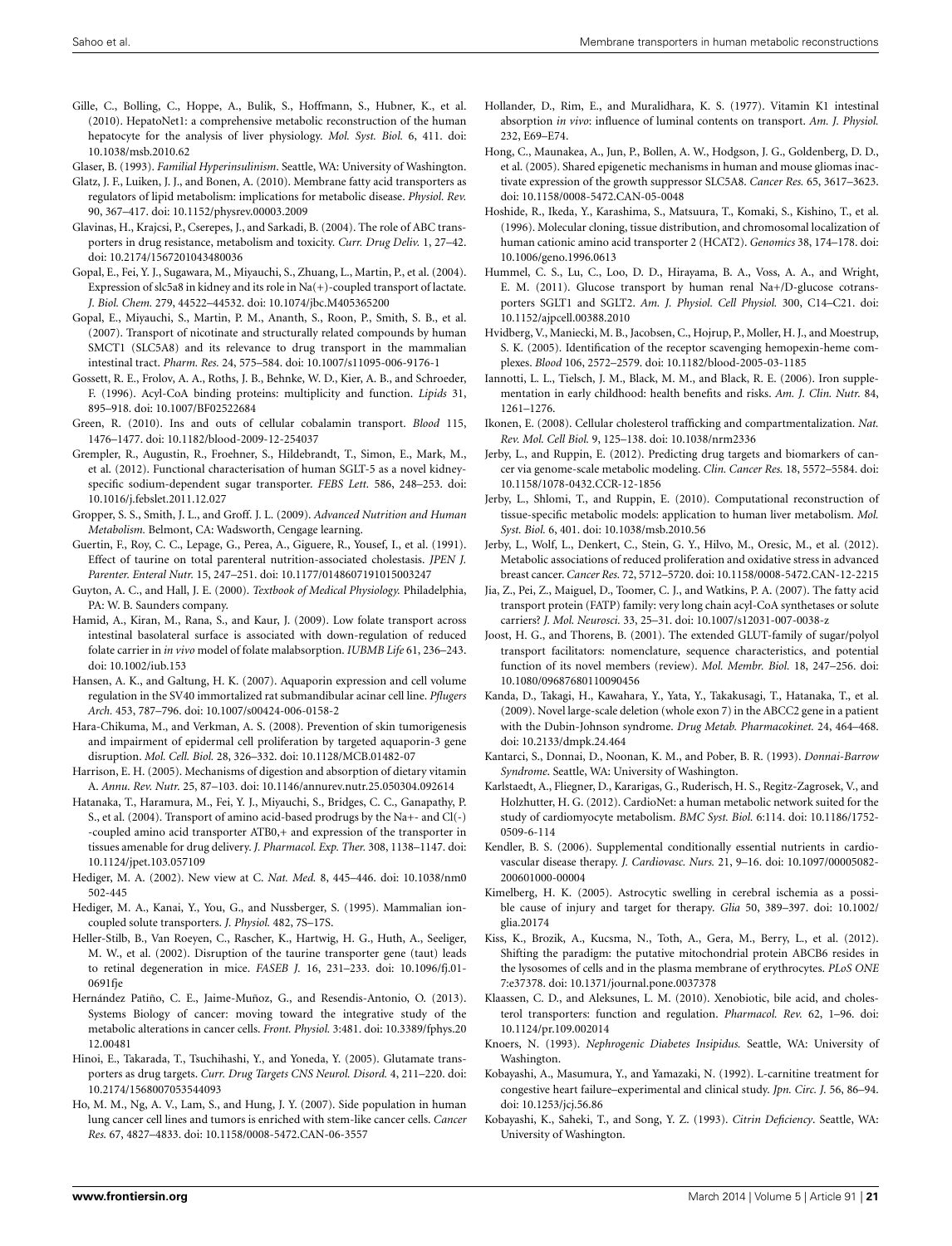- Kothinti, R. K., Blodgett, A. B., North, P. E., Roman, R. J., and Tabatabai, N. M. (2012). A novel SGLT is expressed in the human kidney. *Eur. J. Pharmacol.* 690, 77–83. doi: 10.1016/j.ejphar.2012.06.033
- Krishnamurthy, P., Ross, D. D., Nakanishi, T., Bailey-Dell, K., Zhou, S., Mercer, K. E., et al. (2004). The stem cell marker Bcrp/ABCG2 enhances hypoxic cell survival through interactions with heme. *J. Biol. Chem.* 279, 24218–24225. doi: 10.1074/jbc.M313599200
- Kristiansen, M., Aminoff, M., Jacobsen, C., De La Chapelle, A., Krahe, R., Verroust, P. J., et al. (2000). Cubilin P1297L mutation associated with hereditary megaloblastic anemia 1 causes impaired recognition of intrinsic factor-vitamin B(12) by cubilin. *Blood* 96, 405–409.
- Leibach, F. H., and Ganapathy, V. (1996). Peptide transporters in the intestine and the kidney. *Annu. Rev. Nutr.* 16, 99–119. doi: 10.1146/annurev.nu.16.070196. 000531
- Lewis, N. E., Schramm, G., Bordbar, A., Schellenberger, J., Andersen, M. P., Cheng, J. K., et al. (2010). Large-scale *in silico* modeling of metabolic interactions between cell types in the human brain. *Nat. Biotechnol.* 28, 1279–1285. doi: 10.1038/nbt.1711
- Li, H., Myeroff, L., Smiraglia, D., Romero, M. F., Pretlow, T. P., Kasturi, L., et al. (2003). SLC5A8, a sodium transporter, is a tumor suppressor gene silenced by methylation in human colon aberrant crypt foci and cancers. *Proc. Natl. Acad. Sci. U.S.A.* 100, 8412–8417. doi: 10.1073/pnas.1430846100
- Liang, W. J., Johnson, D., and Jarvis, S. M. (2001). Vitamin C transport systems of mammalian cells. *Mol. Membr. Biol.* 18, 87–95. doi: 10.1080/096876801100 33774
- Lo, M., Wang, Y. Z., and Gout, P. W. (2008). The x(c)- cystine/glutamate antiporter: a potential target for therapy of cancer and other diseases. *J. Cell. Physiol.* 215, 593–602. doi: 10.1002/jcp.21366
- Lodish, H., Berk, A., and Zipursky, S. L. (2000). *Molecular Cell Biology: Uniporter-Catalyzed Transport*. New York, NY: W. H. Freeman and Company.
- Macaulay, N., Hamann, S., and Zeuthen, T. (2004). Water transport in the brain: role of cotransporters. *Neuroscience* 129, 1031–1044. doi: 10.1016/j.neuro science.2004.06.045
- Macheda, M. L., Rogers, S., and Best, J. D. (2005). Molecular and cellular regulation of glucose transporter (GLUT) proteins in cancer. *J. Cell. Physiol.* 202, 654–662. doi: 10.1002/jcp.20166
- Marce, S., Molina-Arcas, M., Villamor, N., Casado, F. J., Campo, E., Pastor-Anglada, M., et al. (2006). Expression of human equilibrative nucleoside transporter 1 (hENT1) and its correlation with gemcitabine uptake and cytotoxicity in mantle cell lymphoma. *Haematologica* 91, 895–902.
- Matherly, L. H., and Goldman, D. I. (2003). Membrane transport of folates. *Vitam. Horm.* 66, 403–456. doi: 10.1016/S0083-6729(03)01012-4
- McKay Hart, A., Wiberg, M., and Terenghi, G. (2002). Pharmacological enhancement of peripheral nerve regeneration in the rat by systemic acetyl-Lcarnitine treatment. *Neurosci. Lett.* 334, 181–185. doi: 10.1016/S0304-3940(02) 00982-5
- Miguel-Aliaga, I. (2012). Nerveless and gutsy: intestinal nutrient sensing from invertebrates to humans. *Semin. Cell Dev. Biol*. 23, 614–620. doi: 10.1016/j.semcdb.2012.01.002
- Mitsutake, S., Suzuki, C., Akiyama, M., Tsuji, K., Yanagi, T., Shimizu, H., et al. (2010). ABCA12 dysfunction causes a disorder in glucosylceramide accumulation during keratinocyte differentiation. *J. Dermatol. Sci.* 60, 128–129. doi: 10.1016/j.jdermsci.2010.08.012
- Miyauchi, S., Gopal, E., Fei, Y. J., and Ganapathy, V. (2004). Functional identification of SLC5A8, a tumor suppressor down-regulated in colon cancer, as a Na(+)-coupled transporter for short-chain fatty acids. *J. Biol. Chem.* 279, 13293–13296. doi: 10.1074/jbc.C400059200
- Molina-Arcas, M., Trigueros-Motos, L., Casado, F. J., and Pastor-Anglada, M. (2008). Physiological and pharmacological roles of nucleoside transporter proteins. *Nucleosides Nucleotides Nucleic Acids* 27, 769–778. doi: 10.1080/15257770802145819
- Morgan, N. V., Morris, M. R., Cangul, H., Gleeson, D., Straatman-Iwanowska, A., Davies, N., et al. (2010). Mutations in SLC29A3, encoding an equilibrative nucleoside transporter ENT3, cause a familial histiocytosis syndrome (Faisalabad histiocytosis) and familial Rosai-Dorfman disease. *PLoS Genet.* 6:e1000833. doi: 10.1371/journal.pgen.1000833
- Murray, R. K., Bender, D. A., Botham, K. M., Kennelly, P. J., Rodwell, V. W., and Weil, P. A. (2009). *A Lange Medical Book: Harper's Illustrated Biochemistry.* New York, NY: Mc Graw Hill Medical.
- Nabokina, S. M., Kashyap, M. L., and Said, H. M. (2005). Mechanism and regulation of human intestinal niacin uptake. *Am. J. Physiol. Cell Physiol.* 289, C97–C103. doi: 10.1152/ajpcell.00009.2005
- Nakauchi, J., Matsuo, H., Kim, D. K., Goto, A., Chairoungdua, A., Cha, S. H., et al. (2000). Cloning and characterization of a human brain  $Na(+)$ -independent transporter for small neutral amino acids that transports D-serine with high affinity. *Neurosci. Lett.* 287, 231–235. doi: 10.1016/S0304-3940(00)01169-1
- Narushima, K., Takada, T., Yamanashi, Y., and Suzuki, H. (2008). Niemann-pick C1-like 1 mediates alpha-tocopherol transport. *Mol. Pharmacol.* 74, 42–49. doi: 10.1124/mol.107.043034
- Nelson, D. L., and Cox, M. M. (2000). *Lehninger Principles of Biochemsitry.* New York, NY: Worth publication.
- Nickerson, J. G., Alkhateeb, H., Benton, C. R., Lally, J., Nickerson, J., Han, X. X., et al. (2009). Greater transport efficiencies of the membrane fatty acid transporters FAT/CD36 and FATP4 compared with FABPpm and FATP1 and differential effects on fatty acid esterification and oxidation in rat skeletal muscle. *J. Biol. Chem.* 284, 16522–16530. doi: 10.1074/jbc.M109.004788
- Ohashi, R., Tamai, I., Nezu Ji, J., Nikaido, H., Hashimoto, N., Oku, A., et al. (2001). Molecular and physiological evidence for multifunctionality of carnitine/organic cation transporter OCTN2. *Mol. Pharmacol.* 59, 358–366.
- Orso, E., Broccardo, C., Kaminski, W. E., Bottcher, A., Liebisch, G., Drobnik, W., et al. (2000). Transport of lipids from golgi to plasma membrane is defective in tangier disease patients and Abc1-deficient mice. *Nat. Genet.* 24, 192–196. doi: 10.1038/72869
- Orth, J. D., Thiele, I., and Palsson, B. O. (2010). What is flux balance analysis? *Nat. Biotechnol.* 28, 245–248. doi: 10.1038/nbt.1614
- Palacin, M., Nunes, V., Font-Llitjos, M., Jimenez-Vidal, M., Fort, J., Gasol, E., et al. (2005). The genetics of heteromeric amino acid transporters. *Physiology (Bethesda).* 20, 112–124. doi: 10.1152/physiol.00051.2004
- Palsson, B. O. (2006). *Systems Biology- Properties of Reconstructed Networks.* Cambridge; New York: Cambridge University Press. doi: 10.1017/CBO9780511 790515
- Pastor-Anglada, M., Errasti-Murugarren, E., Aymerich, I., and Casado, F. J. (2007). Concentrative nucleoside transporters (CNTs) in epithelia: from absorption to cell signaling. *J. Physiol. Biochem.* 63, 97–110. doi: 10.1007/BF03174089
- Pieri, M., Christian, H. C., Wilkins, R. J., Boyd, C. A., and Meredith, D. (2010). The apical (hPepT1) and basolateral peptide transport systems of Caco-2 cells are regulated by AMP-activated protein kinase. *Am. J. Physiol. Gastrointest. Liver Physiol.* 299, G136–G143. doi: 10.1152/ajpgi.00014.2010
- Pober, B. R., Longoni, M., and Noonan, K. M. (2009). A review of Donnai-Barrow and facio-oculo-acoustico-renal (DB/FOAR) syndrome: clinical features and differential diagnosis. *Birth Defects Res. Part A Clin. Mol. Teratol.* 85, 76–81. doi: 10.1002/bdra.20534
- Polisecki, E., Peter, I., Simon, J. S., Hegele, R. A., Robertson, M., Ford, I., et al. (2010). Genetic variation at the NPC1L1 gene locus, plasma lipoproteins, and heart disease risk in the elderly. *J. Lipid Res.* 51, 1201–1207. doi: 10.1194/jlr.P001172
- Pouyssegur, J., Dayan, F., and Mazure, N. M. (2006). Hypoxia signalling in cancer and approaches to enforce tumour regression. *Nature* 441, 437–443. doi: 10.1038/nature04871
- Prudente, S., Flex, E., Morini, E., Turchi, F., Capponi, D., De Cosmo, S., et al. (2007). A functional variant of the adipocyte glycerol channel aquaporin 7 gene is associated with obesity and related metabolic abnormalities. *Diabetes* 56, 1468–1474. doi: 10.2337/db06-1389
- Quadros, E. V. (2010). Advances in the understanding of cobalamin assimilation and metabolism. *Br. J. Haematol.* 148, 195–204. doi: 10.1111/j.1365- 2141.2009.07937.x
- Reboul, E., and Borel, P. (2011). Proteins involved in uptake, intracellular transport and basolateral secretion of fat-soluble vitamins and carotenoids by mammalian enterocytes. *Prog. Lipid Res.* 50, 388–402. doi: 10.1016/j.plipres.2011. 07.001
- Reboul, E., Goncalves, A., Comera, C., Bott, R., Nowicki, M., Landrier, J. F., et al. (2011). Vitamin D intestinal absorption is not a simple passive diffusion: evidences for involvement of cholesterol transporters. *Mol. Nutr. Food Res.* 55, 691–702. doi: 10.1002/mnfr.201000553
- Reboul, E., Klein, A., Bietrix, F., Gleize, B., Malezet-Desmoulins, C., Schneider, M., et al. (2006). Scavenger receptor class B type I (SR-BI) is involved in vitamin E transport across the enterocyte. *J. Biol. Chem.* 281, 4739–4745. doi: 10.1074/jbc.M509042200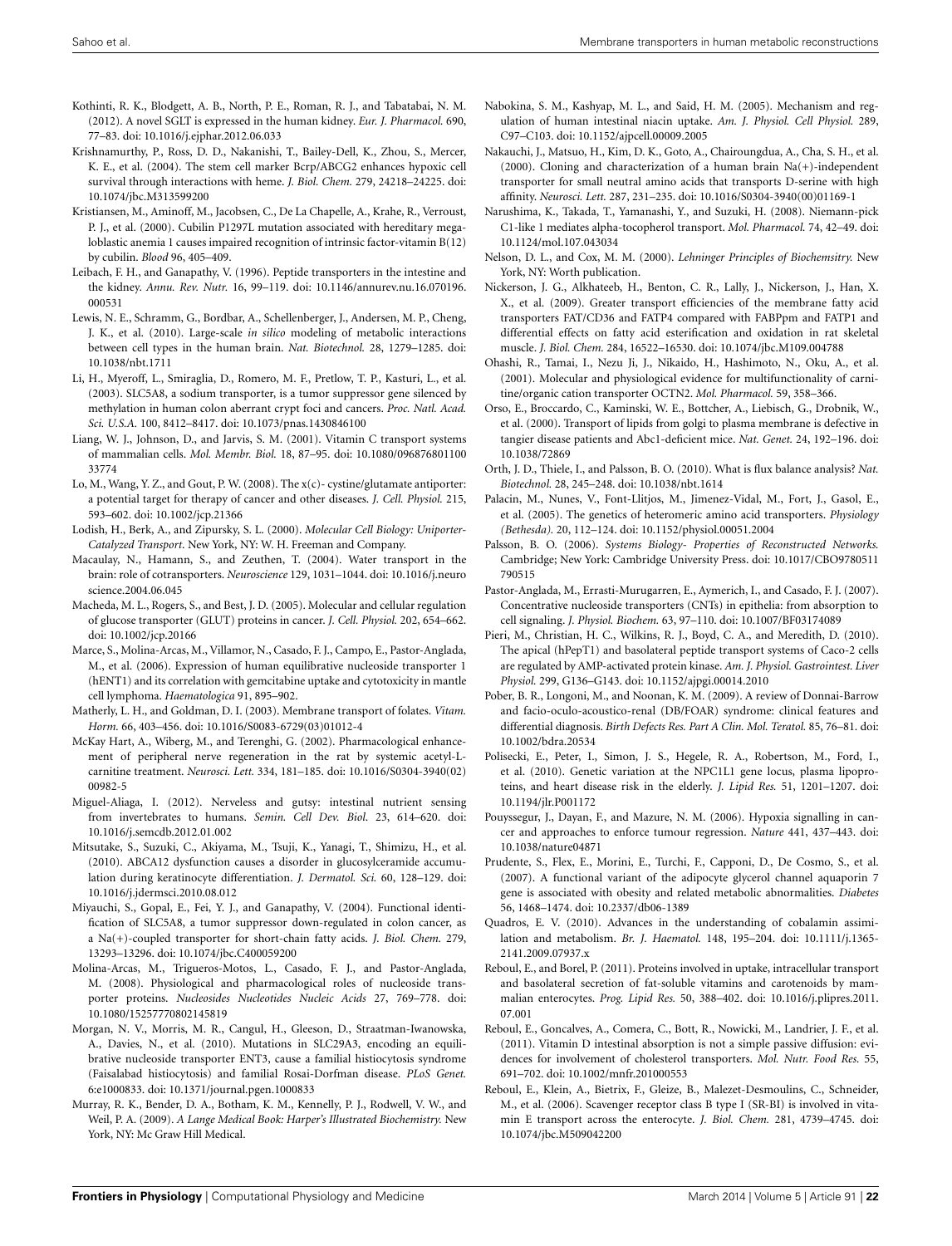- Rigotti, A. (2007). Absorption, transport, and tissue delivery of vitamin E. *Mol. Aspects Med.* 28, 423–436. doi: 10.1016/j.mam.2007.01.002
- Sahoo, S., Franzson, L., Jonsson, J. J., and Thiele, I. (2012). A compendium of inborn errors of metabolism mapped onto the human metabolic network. *Mol. Biosyst.* 8, 2545–2558. doi: 10.1039/C2MB25075F
- Sahoo, S., and Thiele, I. (2013). Predicting the impact of diet and enzymopathies on human small intestinal epithelial cells. *Hum. Mol. Genet.* 22, 2705–2722. doi: 10.1093/hmg/ddt119
- Said, H. M. (1999). Cellular uptake of biotin: mechanisms and regulation. *J. Nutr.* 129, 490S-493S.
- Said, H. M. (2004). Recent advances in carrier-mediated intestinal absorption of water-soluble vitamins. *Annu. Rev. Physiol.* 66, 419–446. doi: 10.1146/annurev. physiol.66.032102.144611
- Said, H. M. (2011). Intestinal absorption of water-soluble vitamins in health and disease. *Biochem. J.* 437, 357–372. doi: 10.1042/BJ20110326
- Said, H. M., Hollander, D., and Mohammadkhani, R. (1993). Uptake of riboflavin by intestinal basolateral membrane vesicles: a specialized carrier-mediated process. *Biochim. Biophys. Acta Biomembr.* 1148, 263–268. doi: 10.1016/0005- 2736(93)90138-p
- Said, H. M., Ortiz, A., and Ma, T. Y. (2003). A carrier-mediated mechanism for pyridoxine uptake by human intestinal epithelial Caco-2 cells: regulation by a PKA-mediated pathway. *Am. J. Physiol. Cell Physiol.* 285, C1219–C1225. doi: 10.1152/ajpcell.00204.2003
- Sanyal, S., and Menon, A. K. (2009). Flipping lipids: why an' what's the reason for? *ACS Chem. Biol.* 4, 895–909. doi: 10.1021/cb900163d
- Scalise, M., Galluccio, M., Accardi, R., Cornet, I., Tommasino, M., and Indiveri, C. (2012). Human OCTN2 (SLC22A5) is down-regulated in virus- and nonvirusmediated cancer. *Cell Biochem. Funct.* 30, 419–425. doi: 10.1002/cbf.2816
- Schaffer, S. W., Jong, C. J., Ramila, K. C., and Azuma, J. (2010). Physiological roles of taurine in heart and muscle. *J. Biomed. Sci.* 17(Suppl. 1), S2. doi: 10.1186/1423-0127-17-S1-S2
- Scheepers, A., Joost, H. G., and Schurmann, A. (2004). The glucose transporter families SGLT and GLUT: molecular basis of normal and aberrant function. *JPEN J. Parenter. Enteral Nutr.* 28, 364–371. doi: 10.1177/0148607104028005364
- Schellenberger, J., Que, R., Fleming, R. M., Thiele, I., Orth, J. D., Feist, A. M., et al. (2011). Quantitative prediction of cellular metabolism with constraintbased models: the COBRA Toolbox v2.0. *Nat. Protoc.* 6, 1290–1307. doi: 10.1038/nprot.2011.308
- Selimoglu, M. A., Aydogdu, S., Yagci, R. V., and Huseyinov, A. (2001). Plasma and liver carnitine status of children with chronic liver disease and cirrhosis. *Pediatr. Int.* 43, 391–395. doi: 10.1046/j.1442-200X.2001.01423.x
- Seow, H. F., Broer, S., Broer, A., Bailey, C. G., Potter, S. J., Cavanaugh, J. A., et al. (2004). Hartnup disorder is caused by mutations in the gene encoding the neutral amino acid transporter SLC6A19. *Nat. Genet.* 36, 1003–1007. doi: 10.1038/ng1406
- Shu, C., Shen, H., Hopfer, U., and Smith, D. E. (2001). Mechanism of intestinal absorption and renal reabsorption of an orally active ace inhibitor: uptake and transport of fosinopril in cell cultures. *Drug Metab. Dispos.* 29, 1307–1315.
- Soghier, L. M., and Brion, L. P. (2006). Cysteine, cystine or N-acetylcysteine supplementation in parenterally fed neonates. *Cochrane Database Syst. Rev.* CD004869. doi: 10.1002/14651858.CD004869.pub2
- Srinivas, S. R., Prasad, P. D., Umapathy, N. S., Ganapathy, V., and Shekhawat, P. S. (2007). Transport of butyryl-L-carnitine, a potential prodrug, via the carnitine transporter OCTN2 and the amino acid transporter ATB(0,+). *Am. J. Physiol. Gastrointest. Liver Physiol.* 293, G1046–G1053. doi: 10.1152/ajpgi.002 33.2007
- Stahl, A. (2004). A current review of fatty acid transport proteins (SLC27). *Pflugers Arch.* 447, 722–727. doi: 10.1007/s00424-003-1106-z
- Stahl, A., Gimeno, R. E., Tartaglia, L. A., and Lodish, H. F. (2001). Fatty acid transport proteins: a current view of a growing family. *Trends Endocrinol. Metab.* 12, 266–273. doi: 10.1016/S1043-2760(01)00427-1
- Stapleton, P. P., Charles, R. P., Redmond, H. P., and Bouchier-Hayes, D. J. (1997). Taurine and human nutrition. *Clin. Nutr.* 16, 103–108. doi: 10.1016/S0261- 5614(97)80234-8
- Stewart, J. M. (2000). The cytoplasmic fatty-acid-binding proteins: thirty years and counting. *Cell. Mol. Life Sci.* 57, 1345–1359. doi: 10.1007/PL00000620
- Subramanian, V. S., Subramanya, S. B., Rapp, L., Marchant, J. S., Ma, T. Y., and Said, H. M. (2011). Differential expression of human riboflavin transporters -1, -2, and -3 in polarized epithelia: a key role for hRFT-2 in

intestinal riboflavin uptake. *Biochim. Biophys. Acta* 1808, 3016–3021. doi: 10.1016/j.bbamem.2011.08.004

- Sweet, R., Paul, A., and Zastre, J. (2010). Hypoxia induced upregulation and function of the thiamine transporter, SLC19A3 in a breast cancer cell line. *Cancer Biol. Ther.* 10, 1101–1111. doi: 10.4161/cbt.10.11.13444
- Takeda, M., Khamdang, S., Narikawa, S., Kimura, H., Hosoyamada, M., Cha, S. H., et al. (2002). Characterization of methotrexate transport and its drug interactions with human organic anion transporters. *J. Pharmacol. Exp. Ther.* 302, 666–671. doi: 10.1124/jpet.102.034330
- Tamai, I., Senmaru, M., Terasaki, T., and Tsuji, A. (1995). Na(+)- and Cl(-) dependent transport of taurine at the blood-brain barrier. *Biochem. Pharmacol.* 50, 1783–1793. doi: 10.1016/0006-2952(95)02046-2
- Tazawa, S., Yamato, T., Fujikura, H., Hiratochi, M., Itoh, F., Tomae, M., et al. (2005). SLC5A9/SGLT4, a new Na+-dependent glucose transporter, is an essential transporter for mannose, 1,5-anhydro-D-glucitol, and fructose. *Life Sci.* 76, 1039–1050. doi: 10.1016/j.lfs.2004.10.016
- Teijema, H. L., Van Gelderen, H. H., Giesberts, M. A., and Laurent De Angulo, M. S. (1974). Dicarboxylic aminoaciduria: an inborn error of glutamate and aspartate transport with metabolic implications, in combination with a hyperprolinemia. *Metab. Clin. Exp.* 23, 115–123. doi: 10.1016/0026-0495(74)90108-5
- Terada, T., Sawada, K., Saito, H., Hashimoto, Y., and Inui, K. (1999). Functional characteristics of basolateral peptide transporter in the human intestinal cell line Caco-2. *Am. J. Physiol.* 276, G1435–G1441.
- Thangaraju, M., Cresci, G., Itagaki, S., Mellinger, J., Browning, D. D., Berger, F. G., et al. (2008). Sodium-coupled transport of the short chain fatty acid butyrate by SLC5A8 and its relevance to colon cancer. *J. Gastrointest. Surg.* 12, 1773–1781. discussion: 1781–1772. doi: 10.1007/s11605-008-0573-0
- Thangaraju, M., Gopal, E., Martin, P. M., Ananth, S., Smith, S. B., Prasad, P. D., et al. (2006). SLC5A8 triggers tumor cell apoptosis through pyruvatedependent inhibition of histone deacetylases. *Cancer Res.* 66, 11560–11564. doi: 10.1158/0008-5472.CAN-06-1950
- Thiele, I., and Palsson, B. O. (2010a). A protocol for generating a highquality genome-scale metabolic reconstruction. *Nat. Protoc.* 5, 93–121. doi: 10.1038/nprot.2009.203
- Thiele, I., and Palsson, B. O. (2010b). Reconstruction annotation jamborees: a community approach to systems biology. *Mol. Syst. Biol.* 6, 361. doi: 10.1038/msb.2010.15
- Thiele, I., Swainston, N., and Fleming, R. M. T., Hoppe, A., Sahoo, S., Aurich, M. K., et al. (2013). A community-driven global reconstruction of human metabolism. *Nat. Biotechnol.* 31, 419–425. doi: 10.1038/nbt.2488
- Thorens, B., and Mueckler, M. (2010). Glucose transporters in the 21st Century. *Am. J. Physiol. Endocrinol. Metab.* 298, E141–E145. doi: 10.1152/ajpendo.00712.2009
- Thorleifsson, S. G., and Thiele, I. (2011). rBioNet: A COBRA toolbox extension for reconstructing high-quality biochemical networks. *Bioinformatics* 27, 2009–2010. doi: 10.1093/bioinformatics/btr308
- Thwaites, D. T., and Anderson, C. M. (2007). H+-coupled nutrient, micronutrient and drug transporters in the mammalian small intestine. *Exp. Physiol.* 92, 603–619. doi: 10.1113/expphysiol.2005.029959
- Thwaites, D. T., Brown, C. D., Hirst, B. H., and Simmons, N. L. (1993). Transepithelial glycylsarcosine transport in intestinal Caco-2 cells mediated by expression of H(+)-coupled carriers at both apical and basal membranes. *J. Biol. Chem.* 268, 7640–7642.
- Tian, R., and Ingwall, J. S. (2008). How does folic acid cure heart attacks? *Circulation* 117, 1772–1774. doi: 10.1161/CIRCULATIONAHA.108.766105
- Tijssen, M. A. J., and Rees, M. I. (1993). *Hyperekplexia*. Seattle, WA: University of Washington.
- Tolarova, M. (1982). Periconceptional supplementation with vitamins and folic acid to prevent recurrence of cleft lip. *Lancet* 2, 217. doi: 10.1016/S0140- 6736(82)91063-7
- Toyoda, Y., and Ishikawa, T. (2010). Pharmacogenomics of human ABC transporter ABCC11 (MRP8): potential risk of breast cancer and chemotherapy failure. *Anticancer Agents Med. Chem.* 10, 617–624. doi: 10.2174/1871520107944 73975
- Tradtrantip, L., Tajima, M., Li, L., and Verkman, A. S. (2009). Aquaporin water channels in transepithelial fluid transport. *J. Med. Invest.* 56(Suppl.), 179–184. doi: 10.2152/jmi.56.179
- Uc, A., Stokes, J. B., and Britigan, B. E. (2004). Heme transport exhibits polarity in Caco-2 cells: evidence for an active and membrane protein-mediated